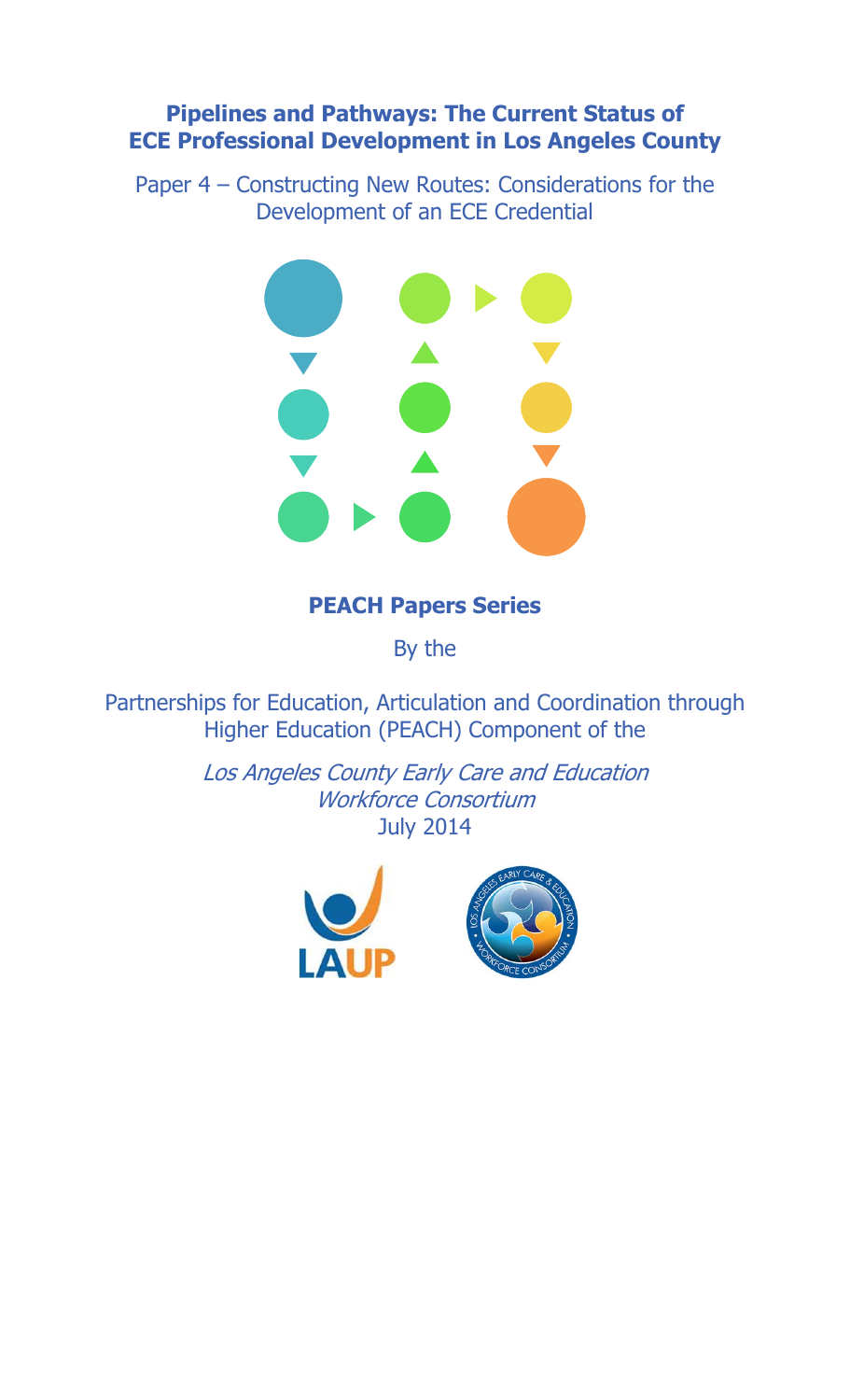# **Contributors to the PEACH Papers include:**

**Sloane Lefkowitz Burt PEACH, Editor** 

**Jan Fish PEACH, Consultant** 

**Toni Isaacs PEACH Program, Coordinator** 

**Yvonne Bailey Cal Poly Pomona** 

**Julie Benavides East Los Angeles College** 

**John Berndt LACOE 1 - Head Start** 

**Kathleen Bimber Los Angeles City College** 

**LaShawn Brinson Los Angeles Southwest College** 

**Stephen Bryant Cal Poly Pomona** 

**Edilma Cavazos PITC** 

**Kathi Cliff Los Angeles Southwest College** 

**Zee Cline CSU Chancellor's Office** 

**Alma Cortes UCLA** 

**Eileen Friscia Child Care Resource Center** 

**Allison Fuligni CSU, Los Angeles** 

**Kim Hall First 5 LA** 

 $\overline{a}$ 

**Denise Kennedy University of La Verne**  **Tara Henriquez LAUP** 

**Nancy Hurlbut Cal Poly Pomona** 

**Gary Huff Los Angeles Valley College** 

**Jacqueline Lopez LACOE** 

**Julia Love LAUP** 

**Abigail Jewkes Cal Poly Pomona** 

**Beth Kleinman LAUP** 

**Terri Lamb LAUP** 

**Rose Maina Los Angeles Trade Tech College** 

**Laura Manson Santa Monica College** 

**Sondra Moe Rio Hondo College** 

**Jennifer Montgomery El Camino College** 

**Joyce Munsch CSU, Northridge** 

**Christina Nigrelli Zero to Three** 

**Deborah Owens Glendale Community College** 

**Donna Rafanello Long Beach City College** 

**Marni Roosevelt Los Angeles Valley College**  **George Philipp West Ed- E3 Institute** 

**Marni Roosevelt Los Angeles Valley College** 

**Barbra Rosner Pierce College** 

**Catalina Sanchez LACOE** 

**Judy Sanchez LACOE** 

**Ande Sanders Antelope Valley College** 

**Sharon Seidman CSU, Fullerton** 

**Janice Silver Los Angeles Mission College** 

**Cindy Stephens College of the Canyons** 

**Fiona Stewart Child Care Alliance of Los Angeles** 

**Linda Stroud Pasadena City College** 

**Dean Tagawa LAUSD ECE Division** 

**Rick Tuveson CSU, Long Beach** 

**Kathy Watanabe Mt. San Antonio College** 

**Amy Williams Banfield LAUP** 

**Kisha Williamson Mt. San Antonio College** 

**Randi Wolfe Tikkun Consulting** 

 $<sup>1</sup>$  Explanations of the acronyms used for the organizations/agencies are provided in the reference section.</sup>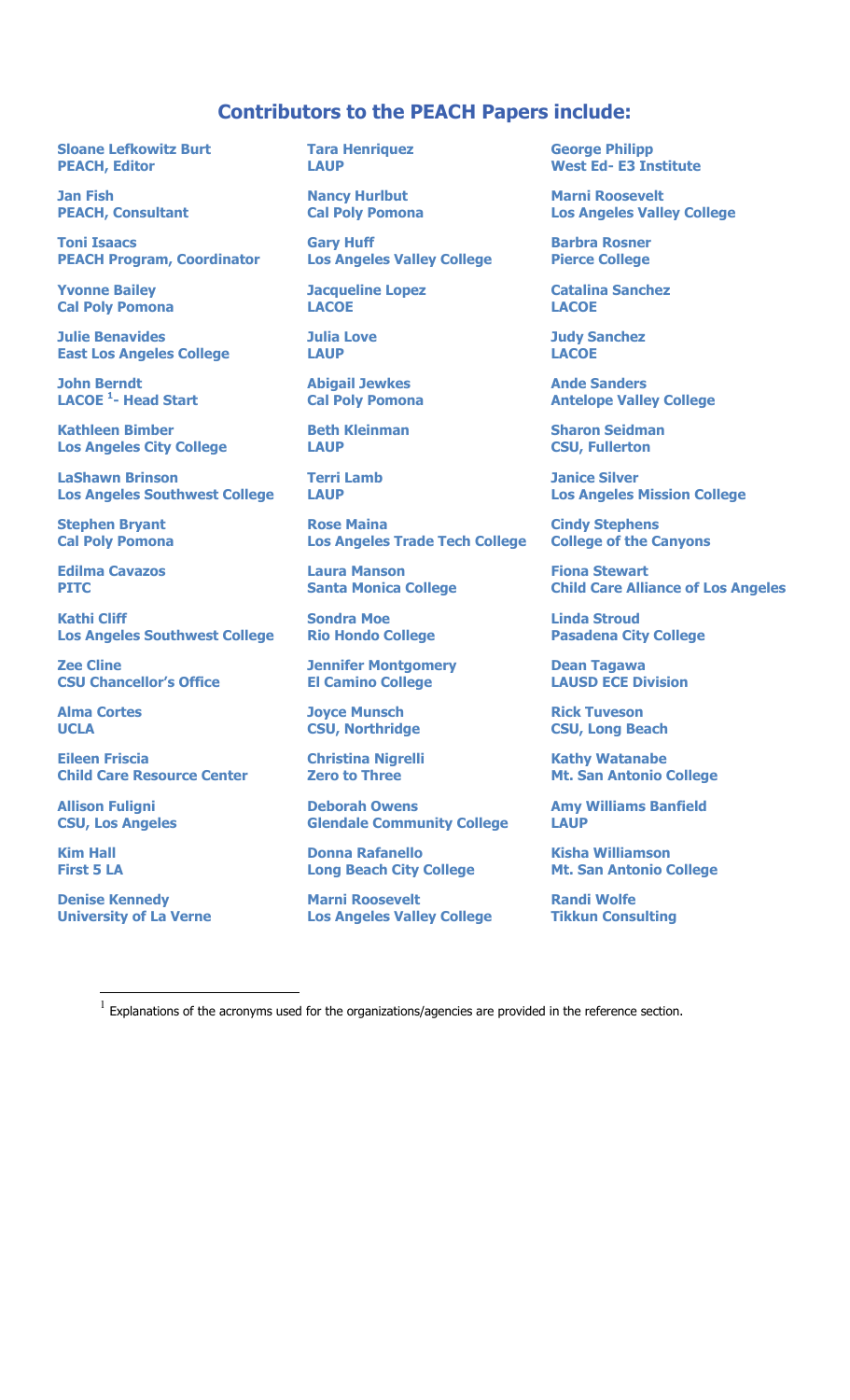# **PEACH Paper 4**

# **Constructing New Routes: Considerations for the Development of an ECE Credential**

# **PEACH**

 $\overline{a}$ 

Partnerships for Education, Articulation and Coordination through Higher Education (PEACH) is the higher education component of the Los Angeles County Early Care and Education Workforce Consortium. PEACH is funded by the First 5 Commission of Los Angeles County (First 5 LA) for a 5-year period (2011-2016) and administered by Los Angeles Universal Preschool (LAUP). PEACH currently includes Early Childhood Education/Child Development faculty representatives from fourteen Los Angeles county community colleges, 4 California State University (CSU) campuses, University of California, Los Angeles (UCLA) and 2 private universities (University of La Verne and Pepperdine University).

The mission of PEACH is to strengthen existing and support the development of new and enhanced, academic professional development pathways and related education programs for both the current and future early care and education<sup>2</sup> (ECE) workforce in Los Angeles County. The goals of PEACH focus on supporting the establishment and/or improvement of (a) the articulation of ECE-related<sup>3</sup> courses and academic degree programs from high school to community college, from community college to 4-year campus, and from a baccalaureate program to graduate study in ECE/Child Development; (b) the alignment of ECE-related courses with similar content from one institution of higher education (IHE) to another (e.g., course content, level of content, and similar course numbering); (c) existing and new ECErelated BA/BS programs; (d) advocacy for the development and approval of an ECE credential for professionals working with the youngest children, 0 to 8 years of age); (e) support for the development

<sup>&</sup>lt;sup>2</sup> There is a current shift in the field from using the term early *childhood* education when referring to ECE, to using early care and education. While ECE is used throughout the PEACH Papers all efforts were made to accurately reflect each program, agency or IHE's use of the term.

 $3$  ECE-related refers to disciplines that may address similar topics (e.g., child development, human development, developmental psychology, child and family studies) but are not directly focused on early childhood education or care and education. ECE professionals may receive degrees and/or training in these related disciplines.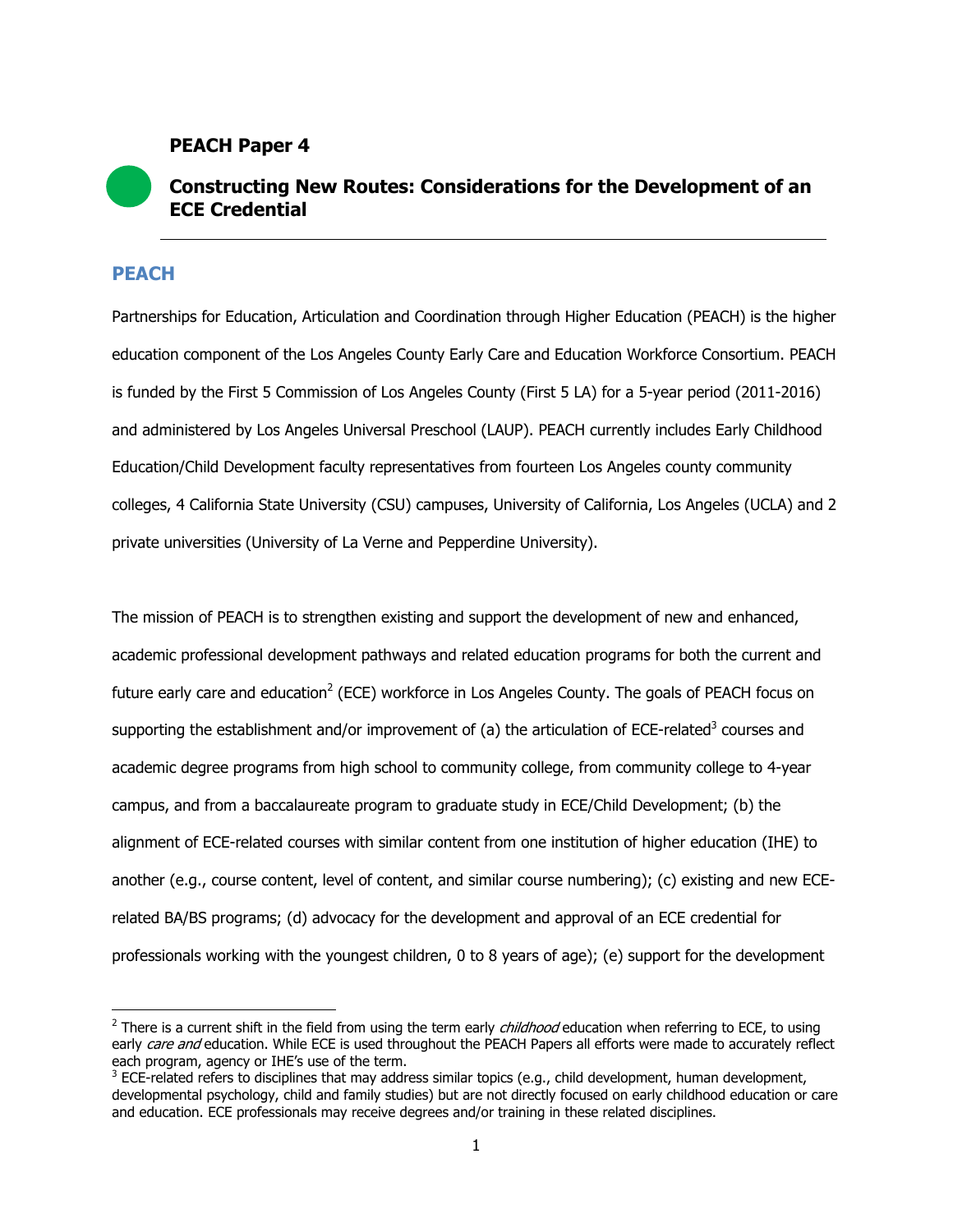of an ECE-specific doctoral program in Los Angeles County; and (f) recommendations for increased codification of professional preparation of ECE trainers.

#### **PEACH Paper Series**

PEACH Paper 4 - Constructing New Routes: Considerations for the Development of an ECE Credential is one in a series of six developed by the PEACH partners to describe the current status of professional development programs in IHEs in Los Angeles County as well as other elements of the professional preparation of the current and future ECE workforce.

The entire series includes the following related topics:

PEACH Paper 1 - Preparing the Foundation: Strengthening the ECE Workforce through the Professional Development System and Early Childhood Educator Competencies

PEACH Paper 2 - Joining Pipelines: Articulation and Alignment Between and Among the California Community Colleges, the California State University System, and Private Universities in Los Angeles **County** 

PEACH Paper 3 - Identifying Pathways to a Bachelor's Degree: The Current Status of ECE-Related Bachelor's Degree Programs in Los Angeles County

PEACH Paper 4 - Constructing New Routes: Considerations for the Development of an ECE Credential PEACH Paper 5 - Completing the System: The Current Status of ECE Doctoral and Master's Degree Programs in Los Angeles County

PEACH Paper 6 - Checking for Flow: The Current Status of ECE Training and ECE Trainer Competencies

PEACH Papers have been developed to provide background information to guide PEACH's work. The research, preparation and analysis for each paper in this series has been designed and conducted by PEACH partners. It should be noted that the information provided in the PEACH Papers represents a "snapshot in time" and are reflective of the PEACH authors' knowledge and understanding as of July 2014. Our hope is that the information and analysis contained in the papers will serve to inform and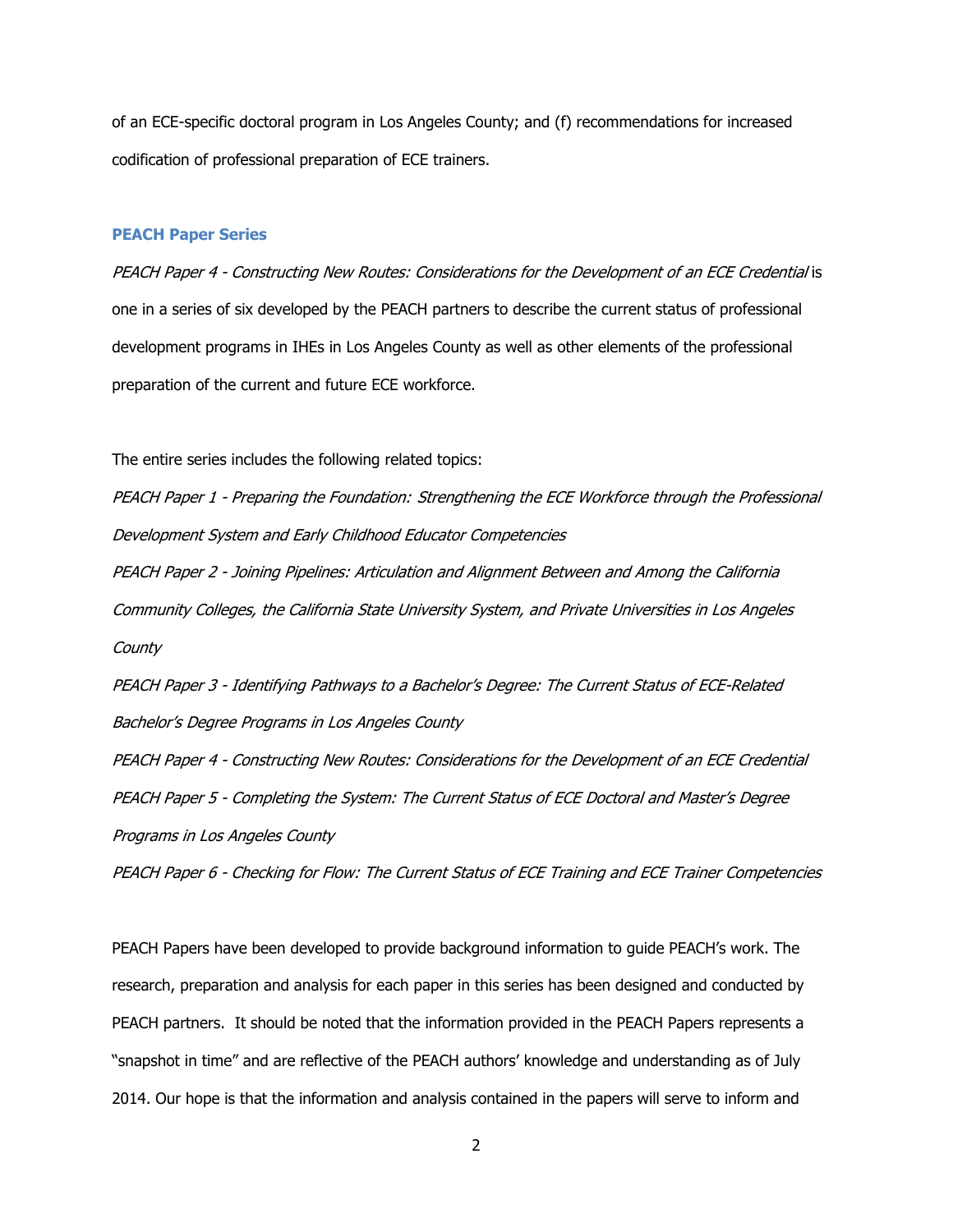inspire those involved in current systems efforts related to ECE workforce development in Los Angeles County, throughout California and beyond.

#### **Purpose of Paper 4**

Paper 4 - Constructing New Routes: Considerations for the Development of a ECE Credential has multiple purposes that include: (a) to describe recent developments in California that have stimulated debate and support for an ECE credential in California, (b) to survey the history of credentials and the Child Development Permit structure in California, (c) to explore national trends by examining individual states' efforts to strengthen certification and credentialing for ECE educators, (d) to describe ECE baccalaureate pathways projects that combine the completion of the BA degree and current Multiple Subject Credential, and (e) to describe PEACH involvement in recent events in California related to ECE credential development.

# **Introduction**

Over recent years, researchers have noted that expectations of ECE educators have become more complex as recent findings about early brain development indicate the critical role of ECE educators and caregivers in the learning and development of young children. As a result, researchers and policy makers have explored the relationship between the developmental and learning outcomes of young children (ages 0 to 5 years) and the level and content of their teachers' academic preparation. (Please see *Paper* 3 - Identifying Pathways to a Bachelor's Degree: The Current Status of ECE-Related Bachelor's Degree Programs in Los Angeles County for more information on this topic). In addition, increasing numbers of researchers, policymakers and ECE stakeholders have turned their attention to affirming (or re-affirming) that the early childhood developmental period of life spans birth to eight years of age (NAEYC, n.d.; Bornfreund, 2011; Takanishi, 2011; LAUSD Board Resolution, 2013; San Mateo County Office of Schools Resolution, 2014). This shift is reflected in many states' changing educational credentialing policies. These changes are the result of recent early education policy debates, local school board and state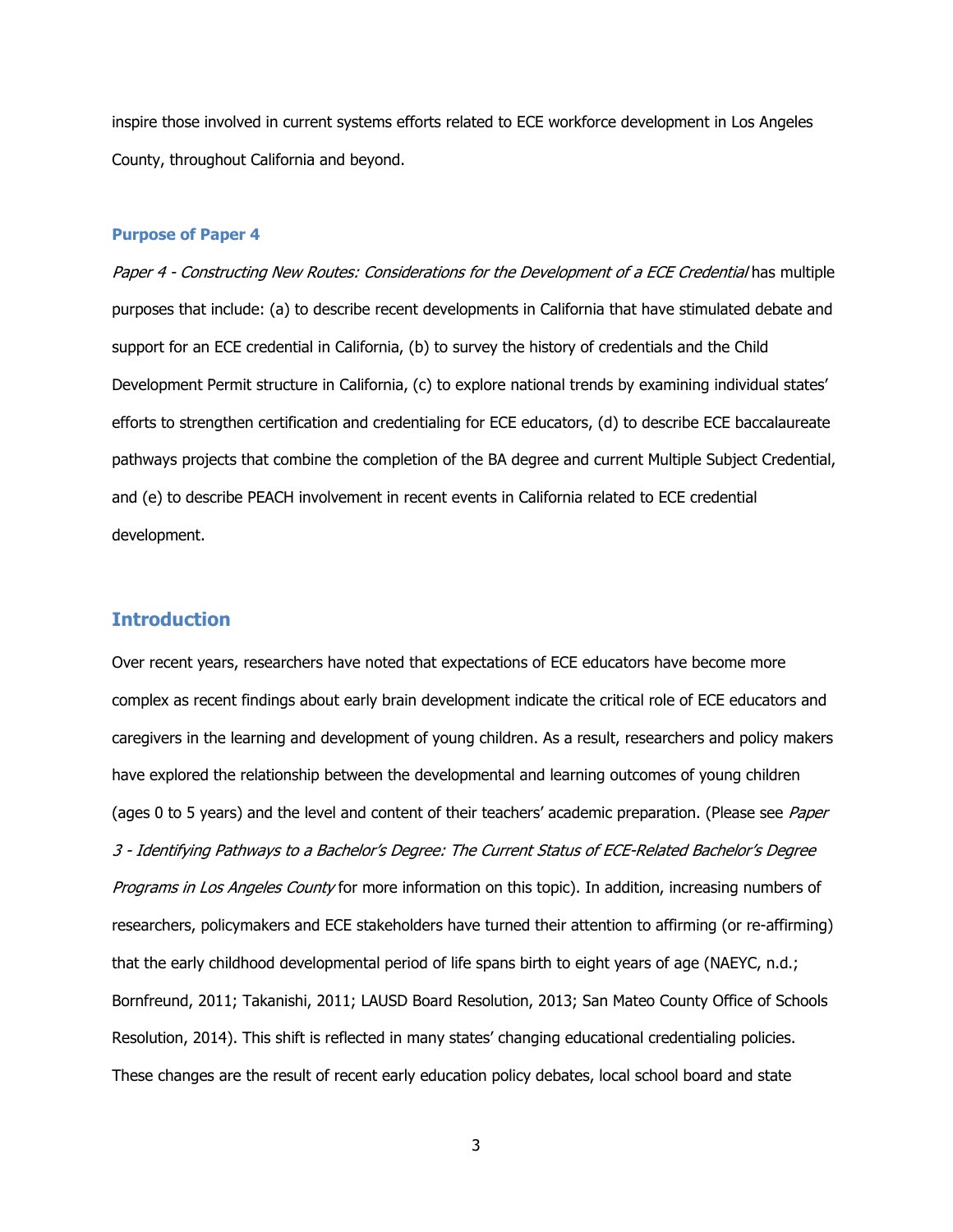department decisions, as well as new initiatives that affect the early care and education of children from birth to age eight *and* the professional preparation of ECE teachers to work with children during this specific developmental period; the changes stem from increased, inclusive dialogue among ECE and primary education professionals, researchers, and policy makers from both the birth through age 5 (0 to 5) and Transitional Kindergarten (TK) through  $3<sup>rd</sup>$  grade contexts.

# **Increasing Support for an ECE Credential in California**

Various elements have contributed to increasing support for an ECE credential in California. Therefore, this section presents information about the development and integration of California's ECE professional development system, with specific attention to some current related initiatives, as well as statewide legislative proposals, to name a few. Together, this information provides a rationale for an ECE credential in California as it reflects increasing recognition of the need to integrate elements of an early care and education system serving California's children birth to eight years of age.

**The Development and Integration of California's ECE Professional Development System (0-5)** 

In recent years, ECE initiatives at the state and national level have proliferated. Please refer to PEACH Paper 1 - Preparing the Foundation: Strengthening the ECE Workforce through the Professional Development System and Early Childhood Educator Competencies for more information, however, a summary is provided here. Advances in building and integrating elements of the California ECE professional development system have yielded numerous resources from the California Department of Education (CDE) including: the Infant-Toddler Learning and Development Foundations and Curriculum Frameworks; the California Early Childhood Educator Competencies; the Preschool Learning Foundations, Curriculum Framework and Instructional Guides; Preschool English Learners: Principles and Practices to Promote Language, Literacy, and Learning – Resource Guide; and the Desired Results Developmental Profile (http://www.cde.ca.gov/sp/cd/re/cddpublications.asp). Other elements of the California early learning professional development system are designed to facilitate the dissemination of these ECE initiatives statewide in children's classrooms and in adult students' ECE professional preparation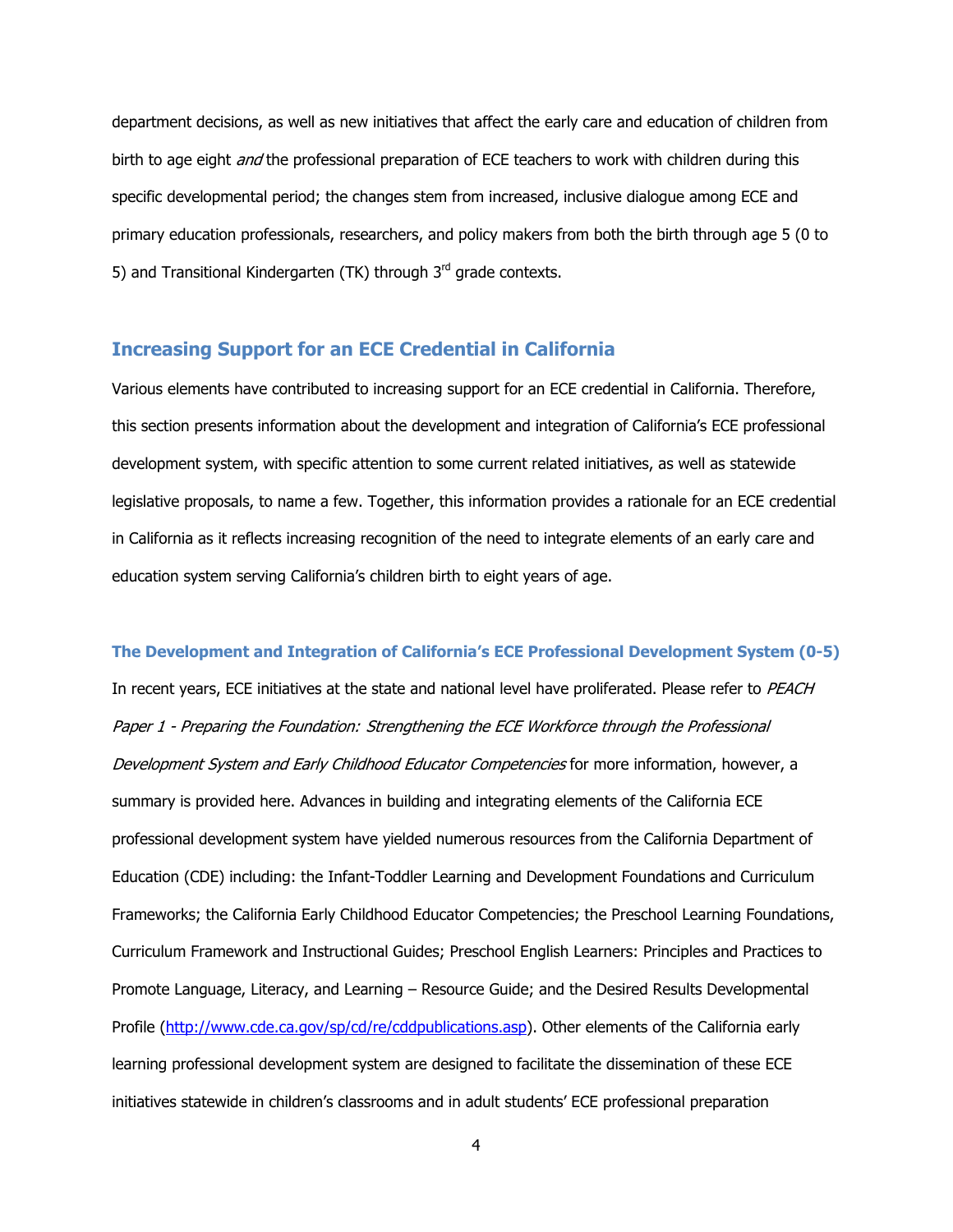programs, such as the Faculty Initiative Project (FIP) and the Competencies Integration Project (CIP). More specifically, the CDE/ECE Faculty Initiative Project (FIP) is designed to

support faculty efforts to examine existing child development and early childhood education courses and curricula through the utilization of key CDE publications and initiatives in course methods and content…Given the significant role played by the community college and state university systems in pre-service teacher preparation, the CDE/ECE Faculty Initiative Project will offer opportunities for faculty to examine the CDE initiatives and publications as they relate to coursework at the community college and state university levels. Finding common reference points across systems is vital to the success of college students studying early care and education and is critical for the optimal outcomes for the children and families they will serve.

(http://www.wested.org/facultyinitiative/project\_overview.html)

In addition, the Competencies Integration Project (CIP) is a collaborative effort among faculty from California's State University (CSU) and California Community Colleges (CCC) with the goal of linking measurable ECE higher education and ECE training student/trainee learning outcomes and California's Early Childhood Educator Competencies (http://www.cde.ca.gov/sp/cd/re/ececomps.asp). CIP has developed a rubric, a self-guided mapping tool and process to bridge the ECE Competencies, college courses and other professional development activities

(https://www.childdevelopment.org/cs/cip/print/htdocs/cip/home.htm).

### **Integration of Elements of California's Education System (0-8)**

There are several recent events in the state that demonstrate increasing acknowledgement of the ECE developmental period as not only 0-5 years, but also inclusive of 0-8 years.

**State office name change.** In January, 2014, the California Department of Education's Child Development Division was renamed to the Early Education and Support Division, and revised their age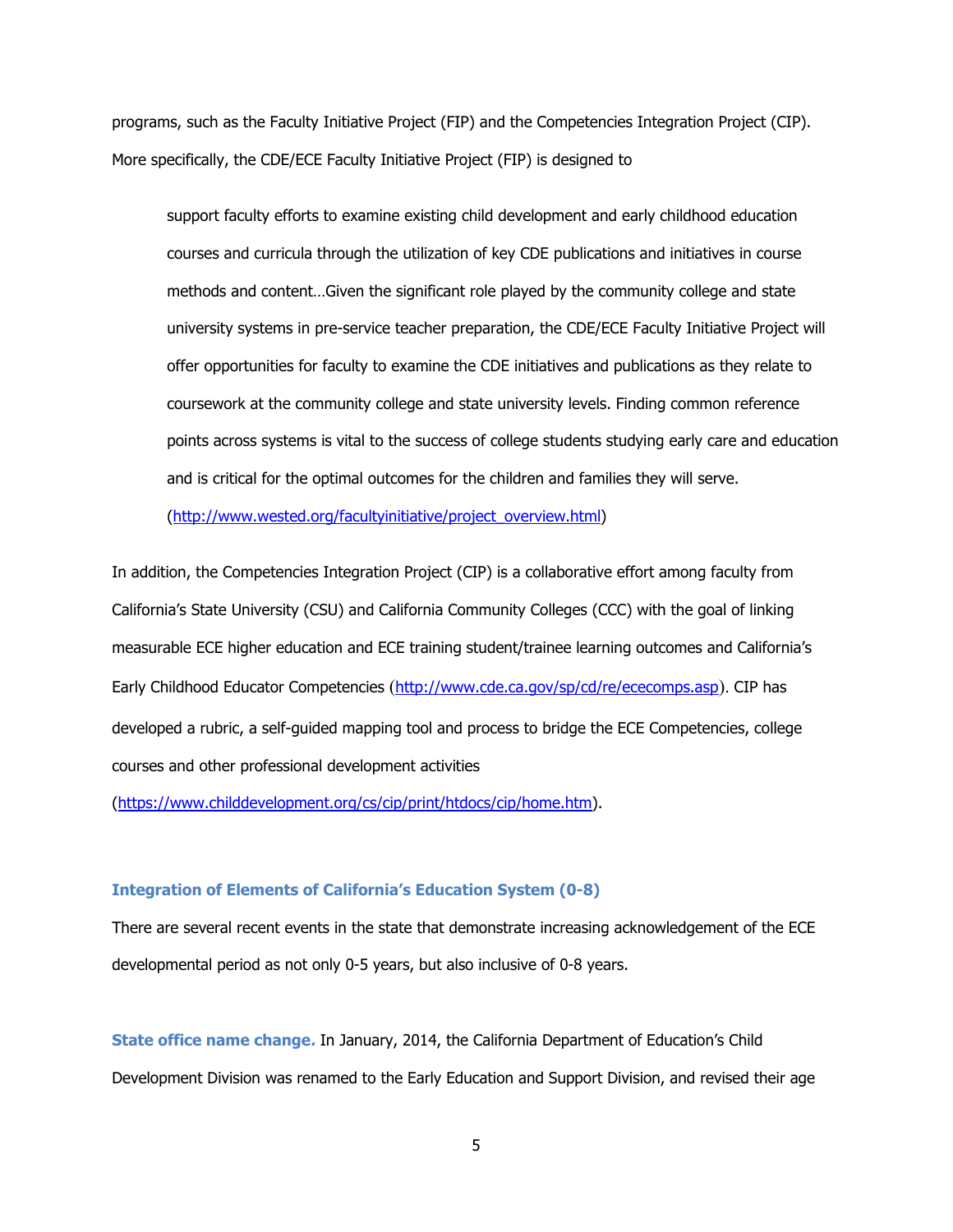span focus from 0-5 years to 0-13 years, in alignment with the age span of infant-toddler, preschool, and school age child care programs licensing parameters (http://www.cde.ca.gov/re/di/or/cdd.asp).

**Development of related state ECE documents reflect a 0-8 focus.** As more educators and policymakers explore the early care and education of children 0-8 years of age, the California Department of Education has supported work to align early learning and development resources for young children (0-5), as described above, with existing standards, expectations and curriculum for children in early elementary grades (up to age eight). As a result, The Alignment of the California Preschool Learning Foundations with Key Early Education Resources: California Infant/Toddler Learning and Development Foundations, California Content Standards, the Common Core State Standards, and Head Start Child Development and Early Learning Framework was created

(http://www.cde.ca.gov/sp/cd/re/psalignment.asp). This document is significant because it represents a commitment to the concept of including children from birth forward in the statewide education system as well as communicating the desire to create a more cogent, cohesive early learning and development system for California's children

**Attention to early learning and development programs.** Other recent changes at the local and county levels that indicate further coordination of public ECE early learning and development programs in California that service children from birth to age eight include:

- The Los Angeles Unified School District (LAUSD) Board's unanimous vote to consider the ECE age span as 0-8 years and to recommend the development of an ECE credential in California in June 2013 (see Figure 1 in Appendix A).
- San Mateo County Office of Schools and the County Superintendent approved a similar measure that explicitly stated their support for the development of an ECE credential in January 2014 (see Appendix B).
- In the context of the development of their county universal preschool programs, Los Angeles and San Mateo Counties both proposed requiring a BA-level, credentialed teacher in every preschool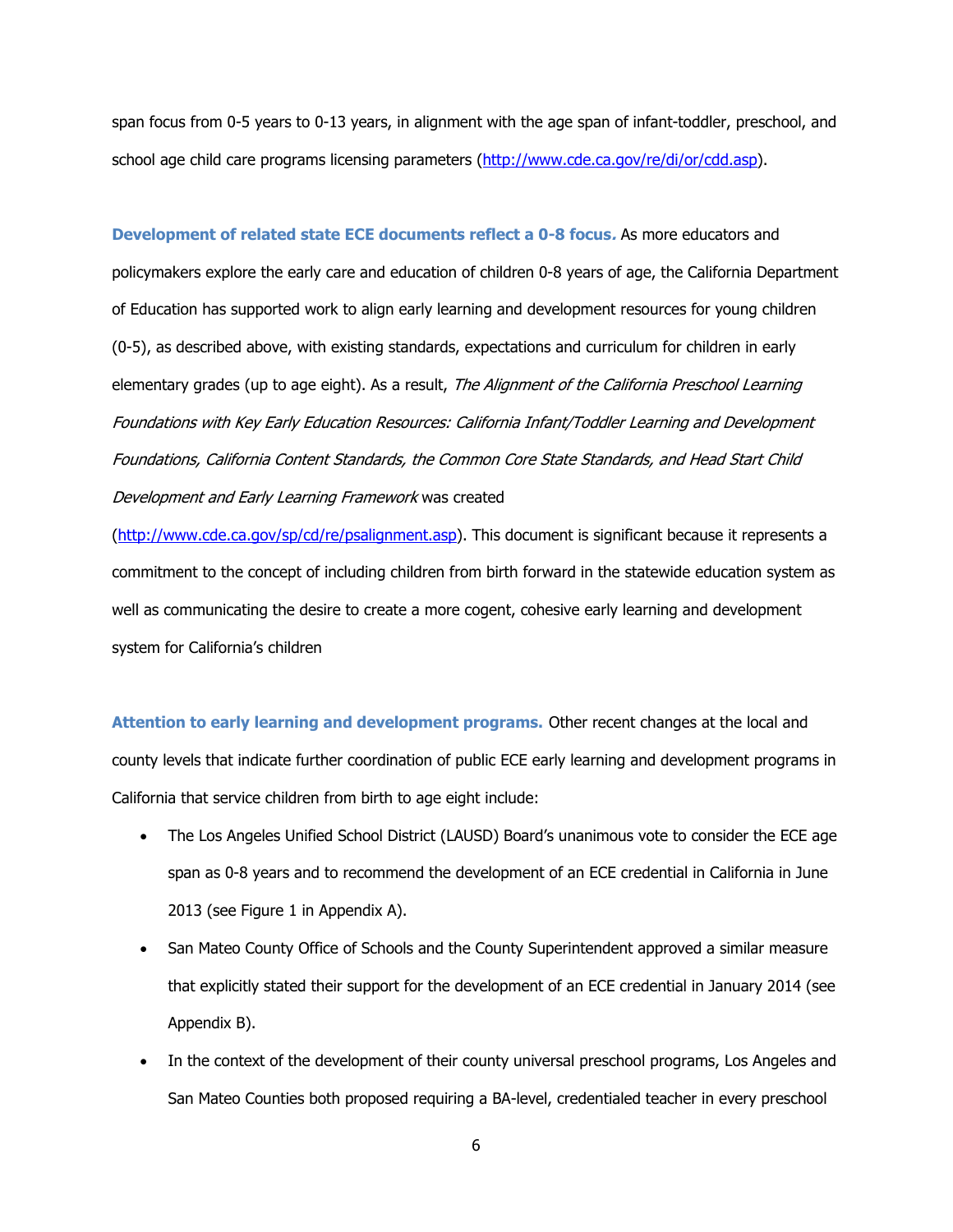(Bellm, Whitebook, Cohen, & Stevenson, 2004). In addition, Bellm et al. (2004) comment that Los Angeles and San Mateo Counties have the greatest number of preschoolers in their universal preschool programs, which demonstrates a commitment to the advancement of the early education system. This also provides further rationale for Los Angeles County to assume a leadership role in the development of an ECE credential in California.

x Karoly (2012) cites the key role the Los Angeles County ECE Workforce Consortium plays in promoting optimal professional preparation of ECE teachers. The Los Angeles County Office of Education (LACOE) Early Childhood Education Professional Learning Communities (ECE-PLC) is one sample Consortium component. ECE-PLC generates a rich dialogue among teachers, their principals and other administrators working with children from birth through kindergarten, and has implications for teachers in all primary grades. This program represents another promising model of ECE cross-sector professional dialogue that serves to strengthen the preparation and daily practice of ECE teachers working with children 0-5 as well as Transitional Kindergarten (TK)and kindergarten teachers working with children four to six and their colleagues teaching in first, second and third grades.

**CSU Transitional Kindergarten Pre-Service Preparation Project.** The advent of TK in California has re-confirmed the need for specific knowledge and skills to teach effectively in classrooms with children in the ECE developmental period of 0-8. One initiative addressing this need is the CSU Transitional Kindergarten Pre-Service Preparation Project. Designed to strengthen the preparation of Multiple Subject Credential pre-service teacher candidates with deepened knowledge and understanding, this Project has developed TK modules that IHE teacher educators may integrate into their teacher preparation coursework. All of the modules build upon three foundational ECE elements to effective teaching in a TK classroom: (1) developmentally appropriate practice, (2) the role of the environment, and (3) curriculum integration. Currently available modules cover the following topics and content areas: Child Development, English Learners, Inclusion and Special Education, An Overview of Literacy, Topics in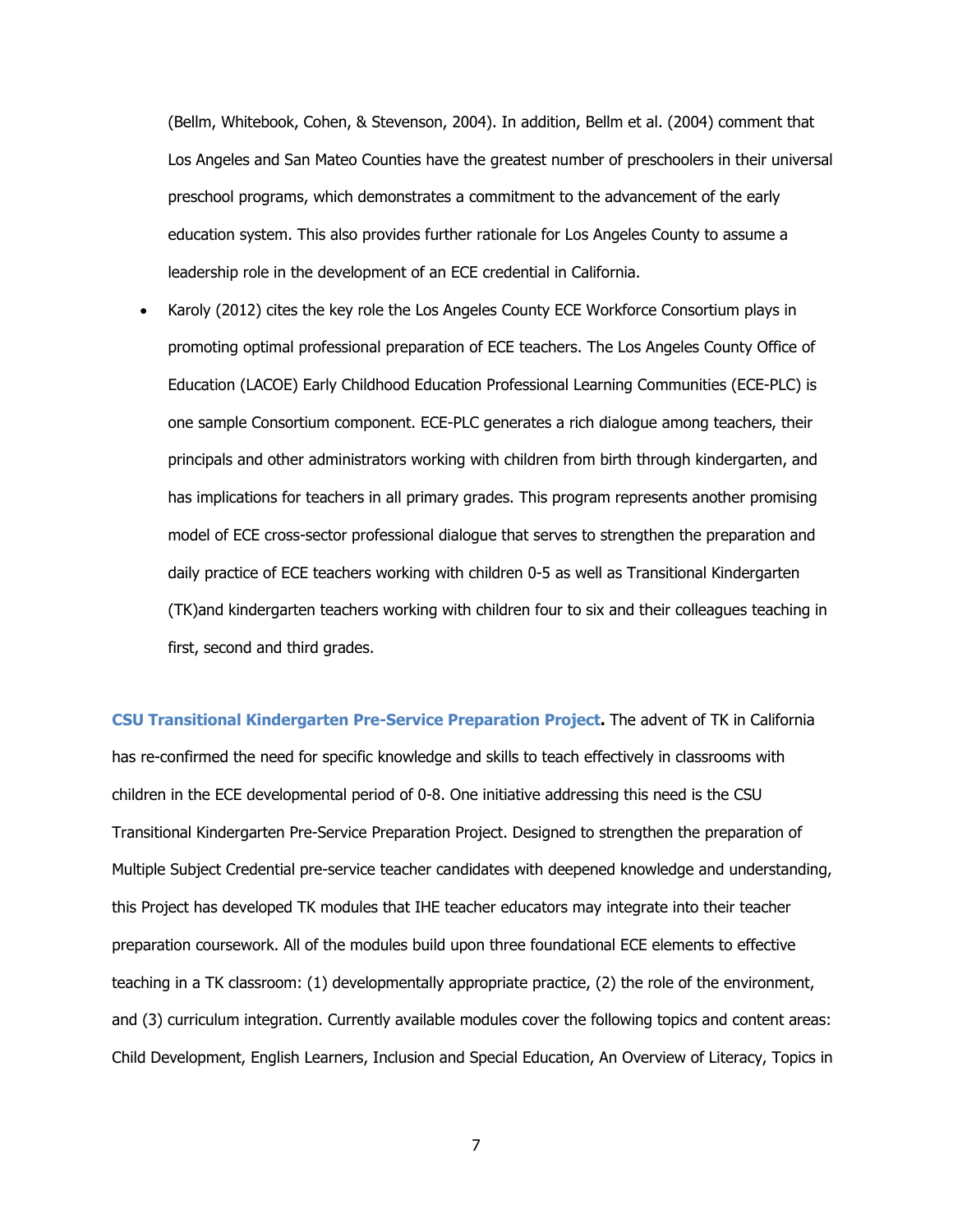Early Literacy, Mathematics, Science, Social Studies, and the Arts

(http://teachingcommons.cdl.edu/tk/csu\_projects/).

**SB 837 (Steinberg) and SB 1123 (Liu).** In addition, in 2014 legislative proposals in California, SB 837 [Steinberg] and SB 1123 [Liu]) have generated lively debate and dialogue among ECE providers working with children 0-5, TK, kindergarten, and primary grades public school teachers, principals as well as other ECE stakeholders. In turn, this dialogue has provided the opportunity to engage a broader base of ECE stakeholders and has increased the likelihood of developing a shared vision for California's youngest learners, 0 to 8 years of age.

Initially, SB 837 (see Appendix C) proposed to:

- Provide all 4-year-olds with high-quality, developmentally appropriate TK.
- Combine the best quality standards from current TK and State Preschool, creating a model that results in sustainable gains in school performance.
- Be funded through Average Daily Attendance (ADA), with additional resources provided for low-income, English learner and foster children.
- Allow for a mixed delivery system, in which school districts and charter schools may contract with private TK providers who meet quality standards.
- Allow existing federal and state preschool funds to be focused on additional early care and education programs for low-income 3- and 4-year-olds, giving them an added boost when they need it most.

While the SB 837 bill (and its companion legislation, SB 1123) went through many modifications and ultimately was not adopted through the legislative process, some key elements of the legislative proposals were successfully considered subsequently during the state's budget process. SB 837's comprehensive proposal illustrates increased political will to integrate best practices for teachers and programs working with the state's children zero to eight years of age—from research and policy developed in two realms—ECE initiatives for children zero to five and public school initiatives (TK through  $3<sup>rd</sup>$  grade). Also, the initially proposed universal expansion of TK funded by Average Daily Attendance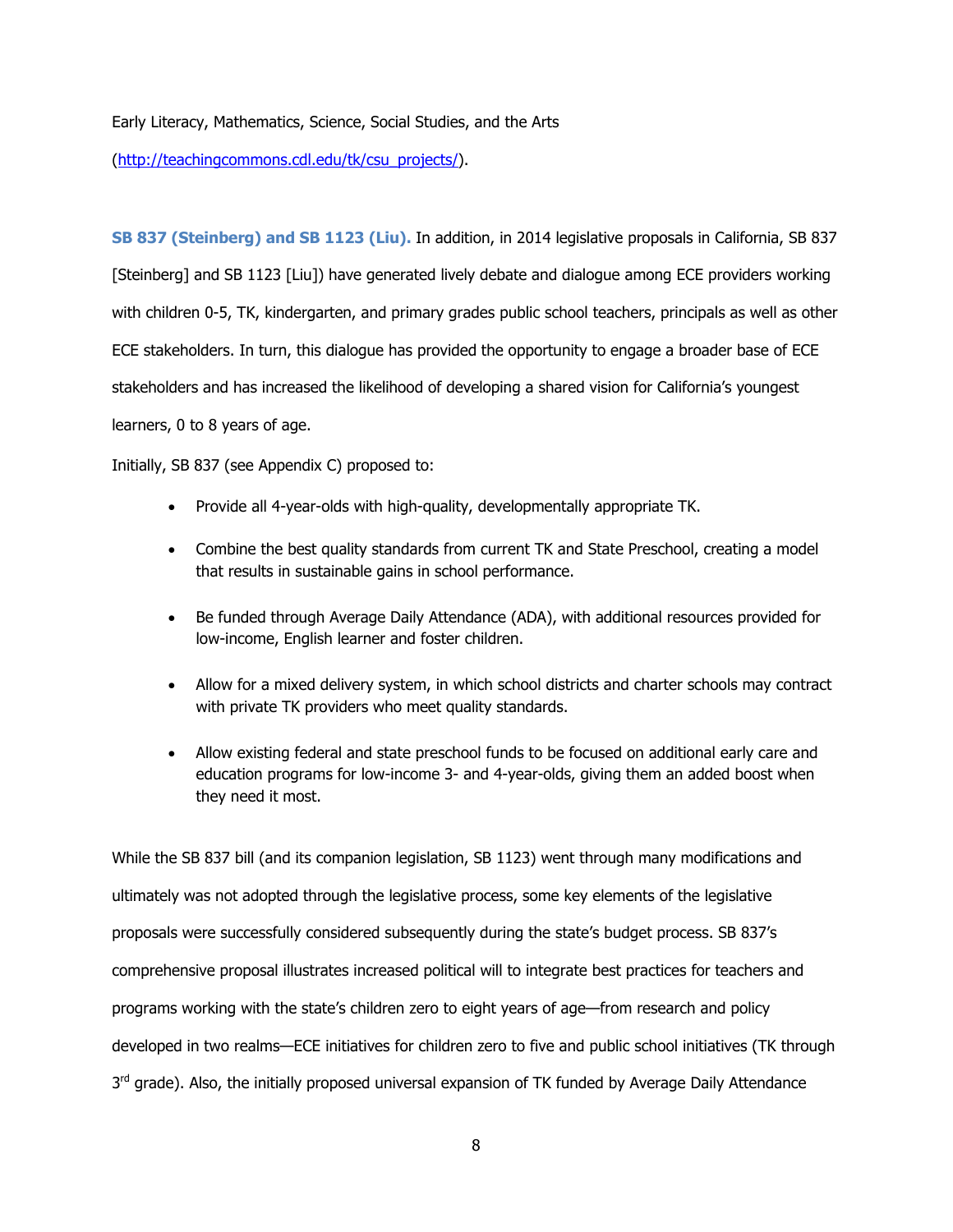indicates increased willingness to consider utilizing state public school funding formula to support a universalized public education initiative for all of the state's 4-year-olds.

In their June 11, 2014 update regarding SB 837 and SB 1123, Sacramento Bee journalists David Siders and Jim Miller described the successful outcomes of these legislative modifications and subsequent budget process negotiations:

California will add thousands of additional transitional Kindergarten and child care slots for young children, according to a budget deal taking shape at the Capitol…The agreement will include \$264 million for several new children's programs, including 11,500 preschool slots for low-income 4 year-olds by June 2015, while another 31,500 slots would be created in future years. In addition, there would be \$50 million in grants to preschool programs, \$69 million to increase reimbursement rates for early learning and child care providers, and more training. Democrats initially sought much more, including offering Transitional Kindergarten to all 4-year-olds, regardless of income. (http://www.sacbee.com/2014/06/11/6477263/california-to-add-child-caretransitional.html)

Budgetary dialogue around these legislative proposals also uncovered other key factors as well, including (a) teacher compensation disparity (the gap between ECE 0-5 teacher and public elementary school teacher compensation), (b) teacher-child ratios in preschool vs. and TK classrooms (1:20; 1:10 proposed in original version of SB 837), and (c) working parents' need to have full-day, year-round early education service. Fernandez, in her article, cites the response of Kim Patillo Brownson, Director of Educational Equity at the Advancement Project, to the budget negotiations inspired by the bills: "Part of what is very exciting about this budget proposal is that they become full day, full year programs, which are particularly necessary for working families who are often working 10- to twelve-hour days" (http://www.scpr.org/blogs/education/2014/06/12/16831/california-budget-agreement-is-biggestexpansion-t/)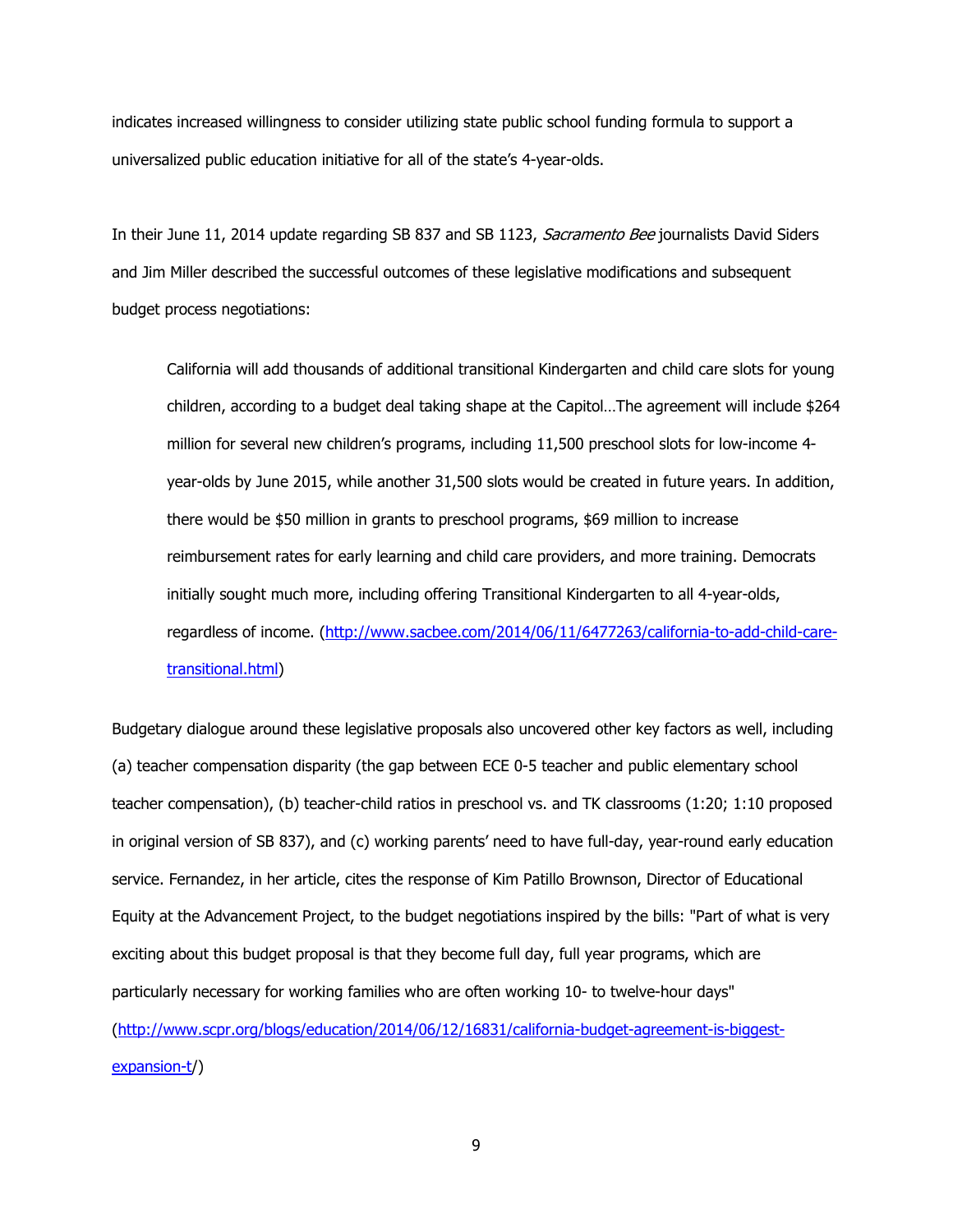These conversations and outcomes reflect the increasing ability and willingness to consider characteristics traditionally present in ECE 0-5 public school early education centers  $or$  in elementary school early grades and propose provision of successful elements from one system to another for better early learning and development outcomes and overall system improvement.

**Different skills.** Bornfreund (2011) identifies factors that are unique to teachers in the early childhood period (0-8 years). The skills needed for teachers of preschool through third grade are different than those needed by teachers of higher grades. Teachers working with young children need knowledge and skills based on child development and early education, including social-emotional development and family engagement, as well as effective strategies for teaching early literacy, math, and science. It is suggested that the ECE teacher's preparation in child development can make a significant contribution to implementation of K-12 Common Core State Standards mandated by federal Race to the Top legislation (recently introduced in California K-12 schools). And while recent SB 837-inspired state budget deliberations in California resulted in the requirement for all new TK teachers to complete a minimum of 24 units in ECE coursework, potential risks still include the movement of  $4<sup>th</sup>$ - and  $5<sup>th</sup>$ -grade teachers into the early grades K through three and the employment of teachers who do not have training in developmentally appropriate practices or in early warning signs for children who may need additional support in social-emotional or cognitive development. Elementary school faculty may have acquired limited practical experience in an ECE setting or enrolled in a limited number of ECE/Child Development courses, and/or may have limited knowledge or appreciation of the latest research in ECE or child development and the implications that research results hold for their teaching practice (Bornfreund, 2011; Maxwell, 2008, as cited in Bornfreund, 2011; Whitebook et al., 2012).

This distinction between the different skills required of the ECE 0-8 teacher as contrasted with teachers of older children provides further justification for the need to integrate elements of an early care and education system serving California's children birth to 8 years of age.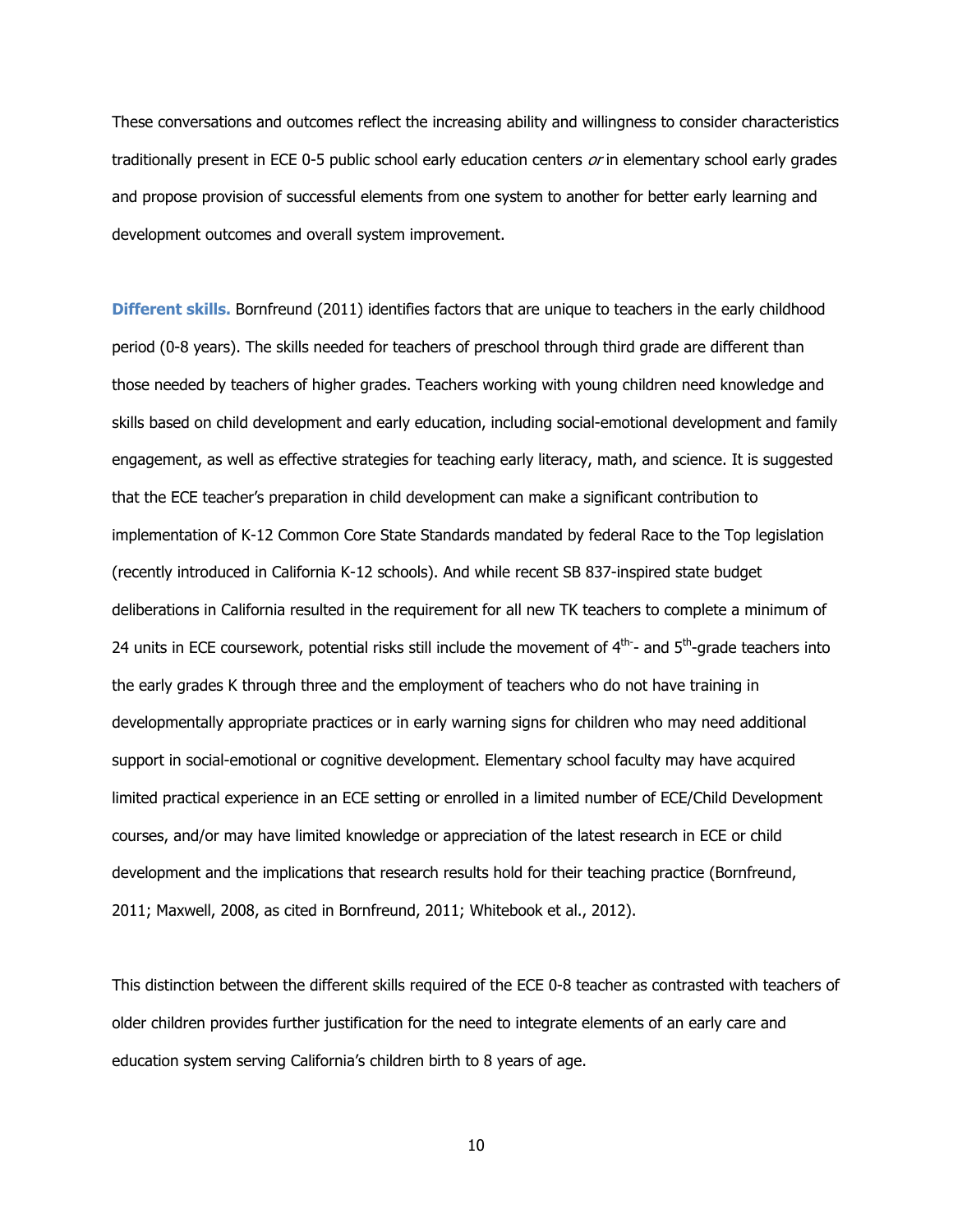The next section presents a discussion of the history of credentialing in California to set an historical context for a new ECE credential in the state.

# **History of Teaching Credentials in California: Purposes and Enduring Factors**

The primary purpose of developing an ECE credential is to support effective professional preparation of teachers to provide optimal early care and education to children in public ECE programs in the state. While the history of teaching credentials in California begins shortly after statehood was granted in 1850, it is notable that in 1905 California became the first state in the Union to require a fifth year of college work for secondary teaching credentials. Remarkably, for almost thirty years, California was the only state to require a fifth year for teaching credentials. In addition, an early ruling required a minimum of one-third of the prescribed teacher preparation work to be in pedagogy and that this should consist of practice teaching in a well-equipped training school. It is important to note that these three elements have remained constant over time in California teaching credentials: (a) subject matter content, (b) coursework in pedagogy, and (c) practice teaching or student teaching (Commission on Teacher Credentialing [CTC], 2011).

#### **The Fisher Act (1961) and California's Standard Early Childhood Credential**

California first established the Standard Early Childhood Credential under the provisions of the Fisher Act beginning in 1961. The Standard Early Childhood Credential was available to first-time applicants until September 15, 1974 (and continuing under certain conditions until 1976.) This Credential was issued under a two-tier system. Most individuals who qualified for their preliminary credential were issued a partial credential and, after completing additional requirements, were issued a clear (or full) credential (CTC, 2011).

Under the Fisher Act (known as the Licensing and Certificated Personnel Law), five new principles governing teaching credentials in the state were instituted: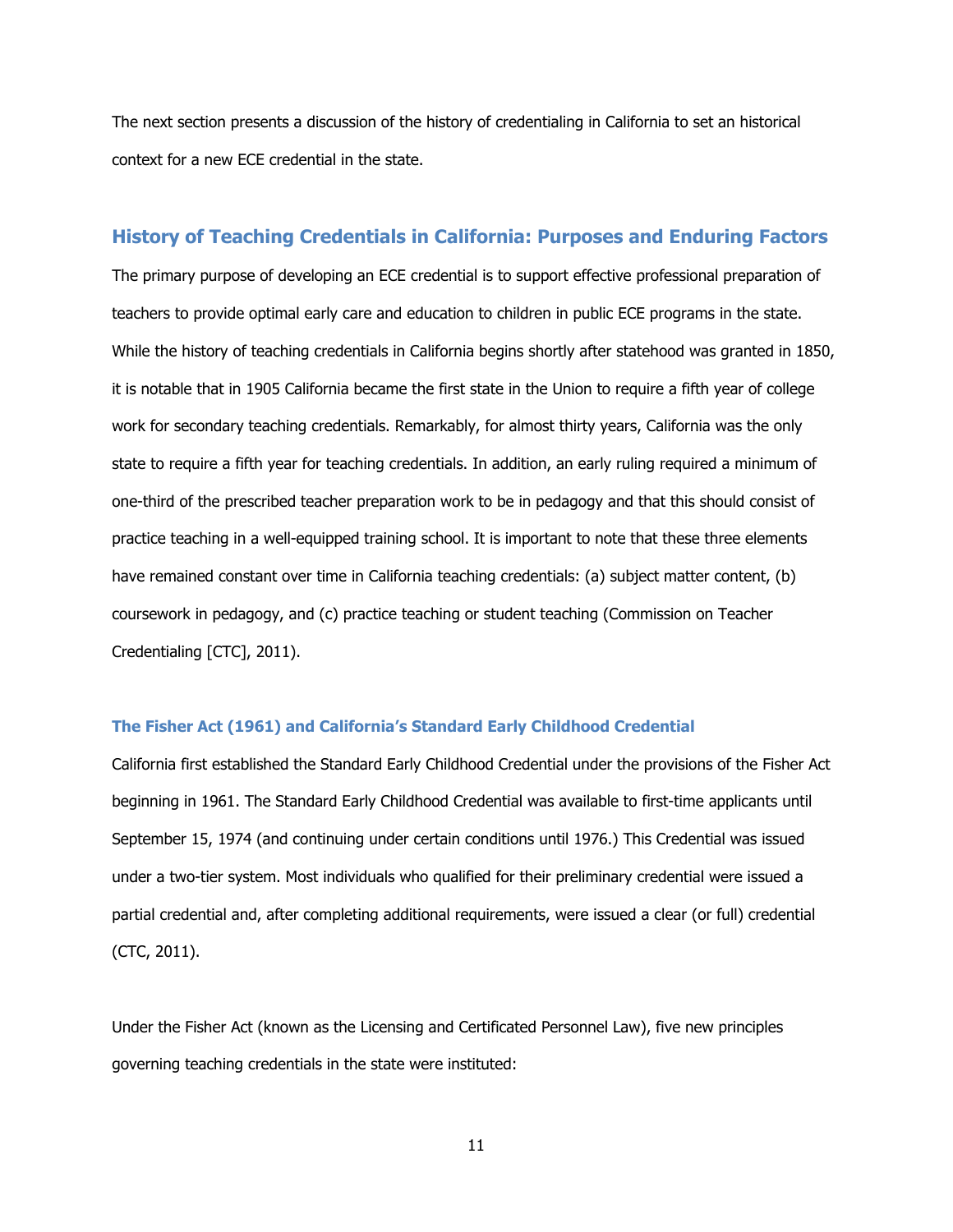- 1. The number of types of credentials in the state was reduced from fifty-seven to just five: Standard Elementary (K-6), Standard Secondary (7-12), Standard Administrative, Standard Junior College (13-14), and Standard Designated Subjects credentials.
- 2. Candidates for both elementary and secondary education credentials were required to complete a "fifth year" of post-baccalaureate study for full certification—previously, this was only a requirement for secondary credential candidates.
- 3. Elementary and secondary credential candidates were required to complete an "academic" undergraduate major and minor in their teaching fields for standard certification. Elementary credential candidates were required to complete a "diversified major" consisting of a subject matter major and minor appropriate for elementary school teaching. (As a result of this change, the responsibility of academic departments in the education of teachers was significantly increased while at the same time the amount of coursework in education and pedagogy was significantly reduced.)
- 4. The courses a secondary teacher could be assigned to teach were aligned with a candidate's major and minor subject matter preparation.
- 5. Candidates for administrative credentials were required to have an undergraduate major in an academic field. This change was designed to diminish the previous predominance of physical education majors among administrators. (CTC, 2011, pp. 54-55)

### **Ryan Act (1970)**

Bellm et al. (2004) describe that, "California's standard early childhood credential was phased out in the mid-1970s with the passage of the Ryan Act, a revamping of the credential system that apparently eliminated various options not considered flexible enough for teacher mobility" (p. 3). To explain, the Teacher Preparation and Licensing Act of 1970 (the Ryan Act) created a new governance structure and language for California credentialing. It contained five new principles: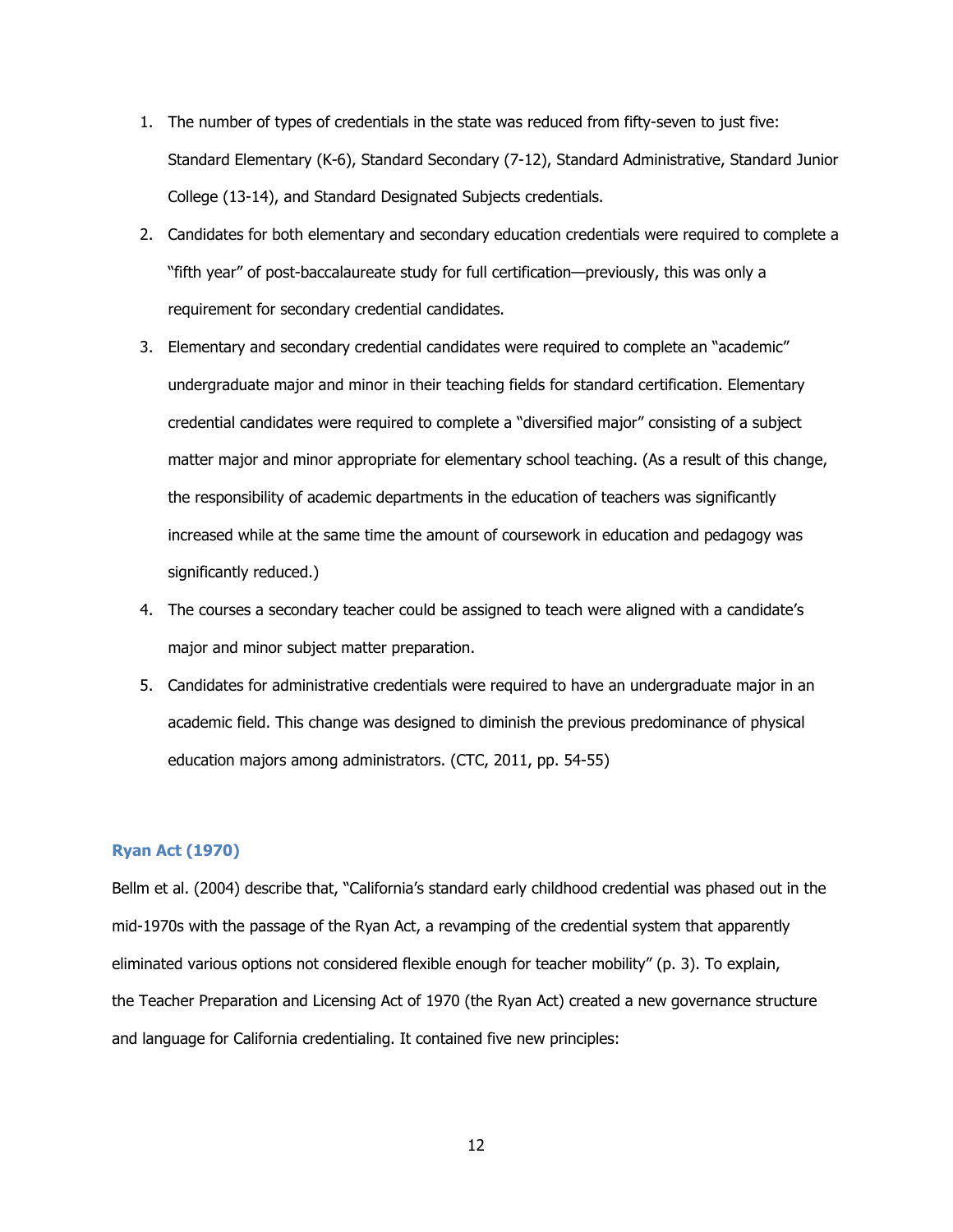- 1. An independent state commission was created, the Commission on Teacher Preparation and Licensing, composed primarily of educators to oversee the professional preparation and certification of all educators. Subsequently, the name of the commission was changed to the Commission on Teacher Credentialing (CTC), which belongs to the executive branch of California's state government. The CTC is comprised of fifteen voting members (and ex-officio members include one representative each for the UC system, CSU system, CCC system, and independent institutions of higher education). The major purpose of the agency is to serve as a state standards board for educator preparation for the public schools of California, the licensing and credentialing of professional educators in the State, the enforcement of professional practices of educators, and the discipline of credential holders in the State of California. More specifically:
	- a) The CTC carries out its statutory mandates by Conducting regulatory and certification activities (including Child Development Permits).
	- b) Developing preparation and performance standards in alignment with state-adopted academic content standards (for teachers and programs in elementary, secondary and special education).
	- c) Proposing policies in credential-related areas.
	- d) Conducting research and program evaluation.
	- e) Monitoring fitness-related conduct and imposing credential discipline.
	- f) Communicating its efforts and activities to the public. (CTC, 2011, pp. 382-383)

Moving forward, as of 2006, there were forty-six states that had some type of professional standards board: "Fifteen states had *autonomous* boards; six states had *semi-autonomous* boards; and 25 states had *advisory* boards" (CTC, 2011, p. 381). CTC history indicates that CTC is the oldest among the existing *autonomous* boards.

2. A strong emphasis was placed on subject matter preparation. A candidate could demonstrate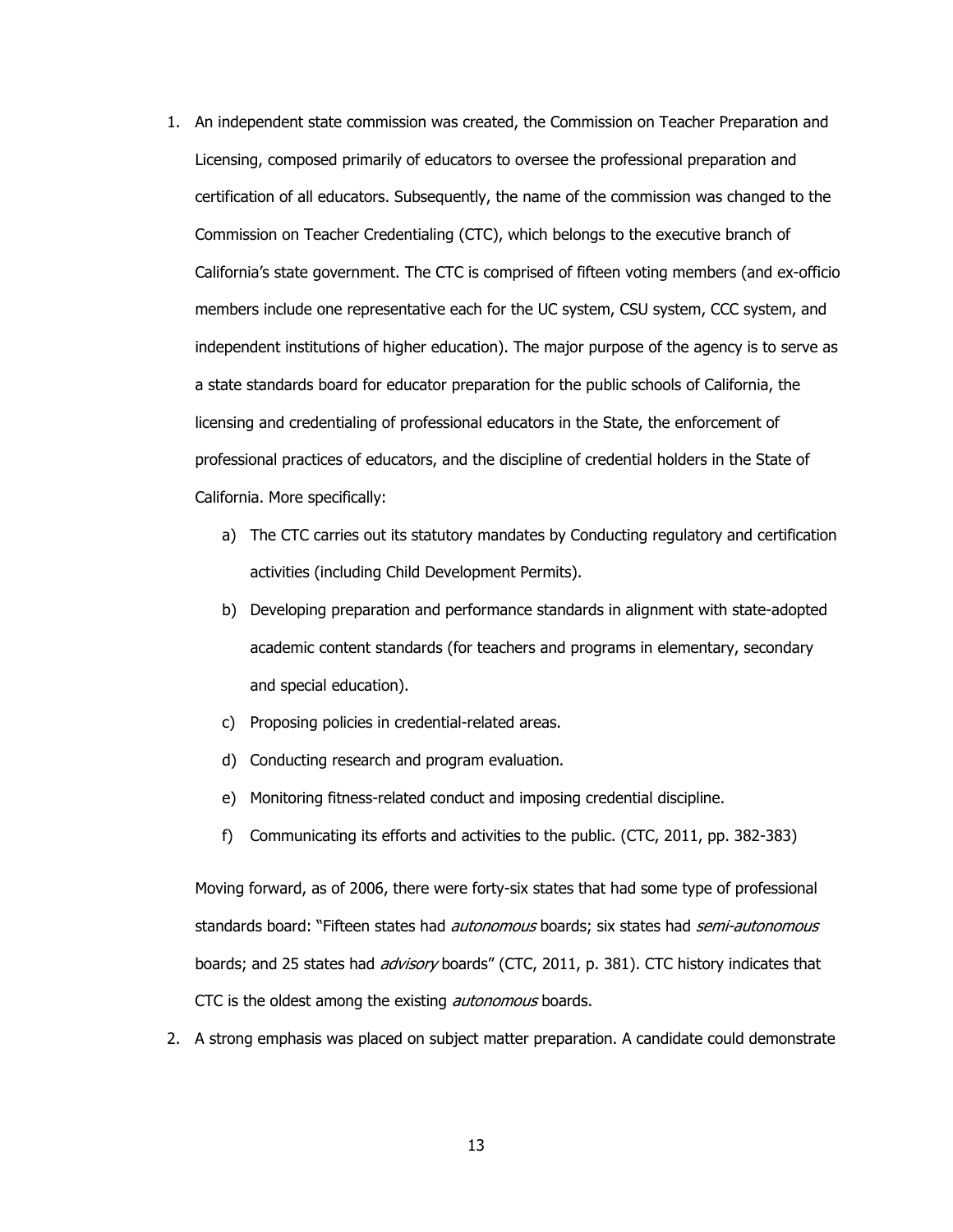subject matter competence by either passing a state exam based on completing courseworkapproved subject matter or by completing an approved subject matter preparation program, which is considered in lieu of the examination requirement.

- 3. One credential was created for all teachers, kindergarten through grade twelve, authorizing teaching assignments by the grade level of the content, rather than the age of the students.
- 4. The option of completing a preliminary teacher education program within a four-year college degree was provided. A teacher candidate then has seven years to complete the "fifth year" requirement.
- 5. Teaching authorizations included "multiple subject" for teachers who teach many subjects to a single group of students in a self-contained classroom and "single subject" for teachers to teach content of a single subject, typically to rotating groups of students throughout the school day. (CTC, 2011)

### **A Multiple Subject Credential with an Early Childhood Emphasis**

Subsequently, a Multiple Subject Teaching Credential with an Early Childhood Emphasis was approved and issued until additional legislative provisions of SB 2042 discontinued this option. As Bellm et al., (2004) detail:

A Multiple Subject Credential may also list an area of specialization that shows that the holder of the credential has completed a specialized program. A Multiple Subject Credential with an Early Childhood Emphasis was available until 2001, when new standards for teacher preparation programs were implemented pursuant to Senate Bill 2042. The emphasis program required candidates to complete methods and materials for children aged three to eight. The requirements included fieldwork in both preschool and early elementary (K-2) settings. Now that this emphasis program has been discontinued, however, the only option for specialized training is to obtain an Early Childhood Education Specialist Credential [described below], which requires a teacher to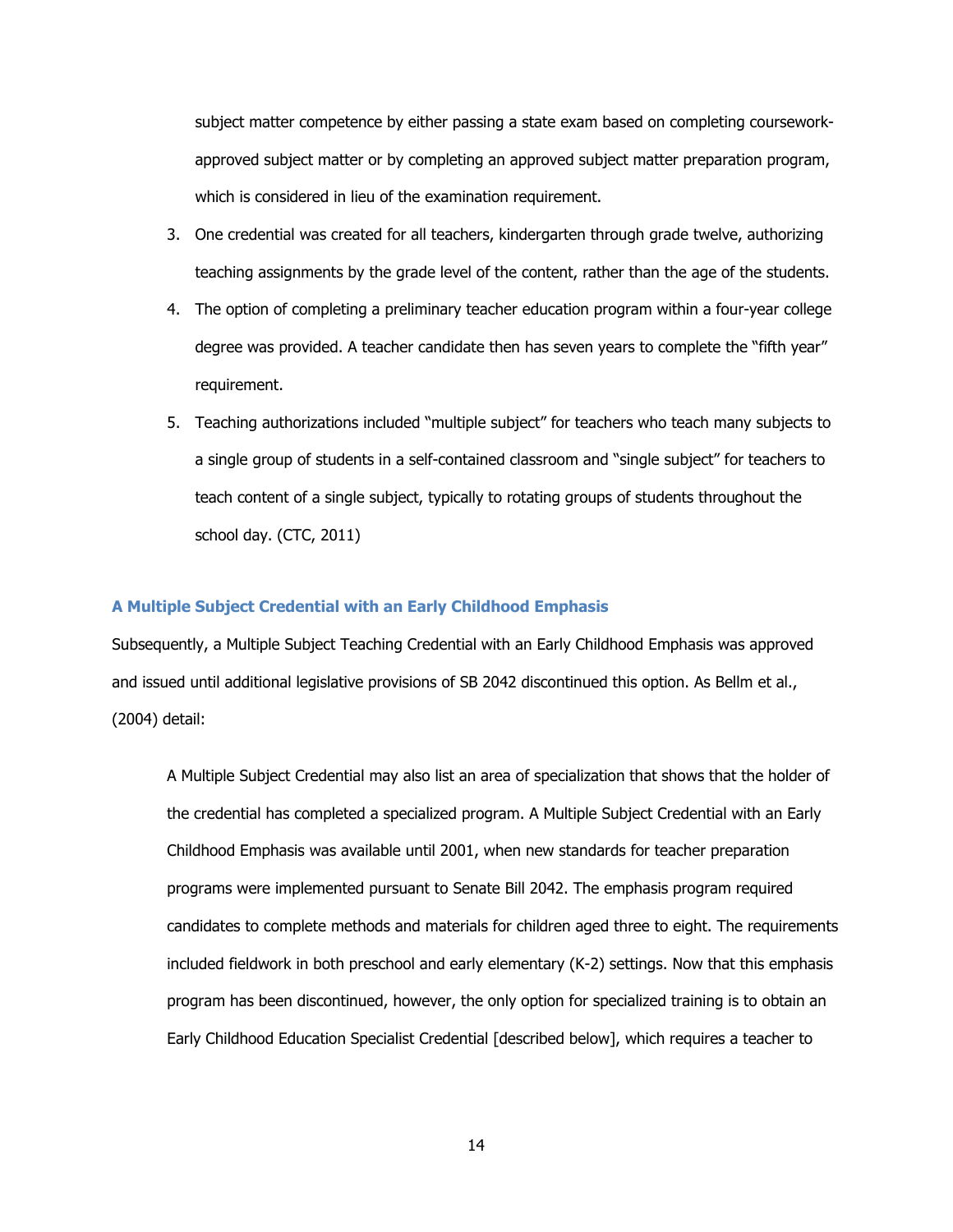already hold a Multiple Subject, Standard Elementary or General Elementary Teaching Credential.

(pp. 5-6)

#### **Related Credentials Offered at Los Angeles County IHEs**

Table 4.1 summarizes the existing teaching credential offerings at some public and private institutions of higher education (IHEs) in Los Angeles County (excerpted from Bellm et al., 2004, p. 18).

### **Table 4.1**

| <b>Institution</b>                    | <b>Early</b><br><b>Childhood</b><br><b>Specialist</b> | <b>Early Childhood</b><br><b>Special</b><br><b>Education</b> | <b>Blended</b><br><b>Credential</b><br><b>Not ECE</b> | <b>Multiple</b><br><b>Subject</b><br><b>Credential</b> |
|---------------------------------------|-------------------------------------------------------|--------------------------------------------------------------|-------------------------------------------------------|--------------------------------------------------------|
| CSU, Dominguez Hills                  |                                                       | Χ                                                            | Χ                                                     | X                                                      |
| CSU, Long Beach                       | X                                                     |                                                              | Χ                                                     | Χ                                                      |
| CSU, Los Angeles                      |                                                       | X                                                            | X                                                     | Χ                                                      |
| CSU, Northridge                       |                                                       | X                                                            | X                                                     | Χ                                                      |
| Cal Poly Pomona                       |                                                       |                                                              | Χ                                                     | X                                                      |
| Loyola Marymount<br><b>University</b> |                                                       |                                                              |                                                       | Χ                                                      |
| National University                   |                                                       |                                                              |                                                       | X                                                      |
| Pacific Oaks College                  |                                                       |                                                              |                                                       | Χ                                                      |

# **Teaching Credentials Offered at IHEs in Los Angeles County (Bellm et al., 2004, p.18)**

As seen in the table, four different types of teaching credentials that are offered at eight different IHEs in Los Angeles County are documented. The first, Early Childhood Specialist Credential, is only present at one campus in Los Angeles County. This credential

authorizes the holder to develop and coordinate curriculum, develop programs, and deliver staff development, including age-appropriate teaching methodologies, for child development programs and early childhood education programs (Grade 3 and below) that are coordinated by school districts or county offices of education. This credential also authorizes teaching courses in child development in grades K-12 and in classes organized primarily for adults. It is designed to be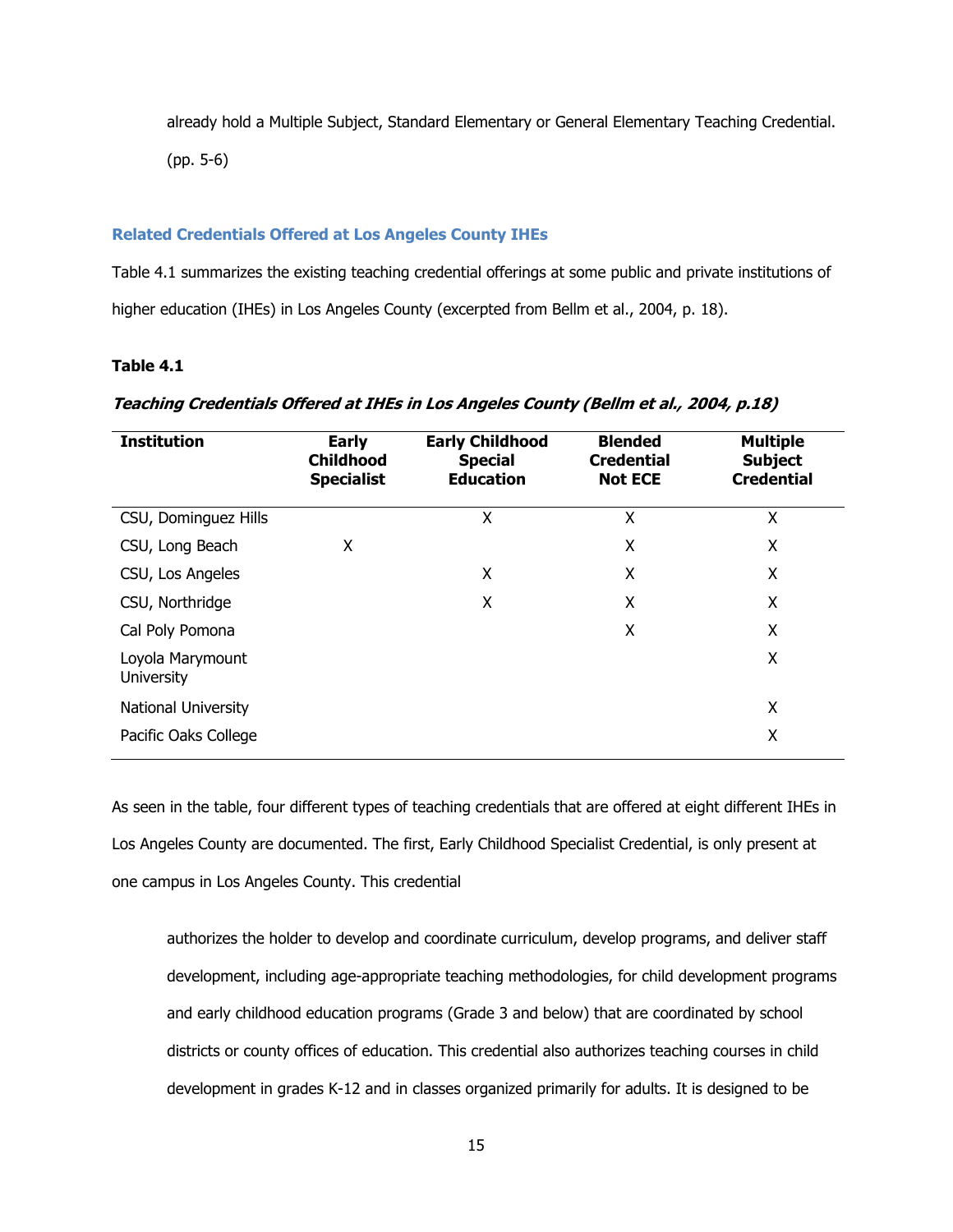completed after a candidate obtains a standard teaching credential and other related requirements are met. (Bellm, et al., 2004, p. 4)

A Specialist Credential in Early Childhood Special Education is also available in California. This credential is for professionals who wish to work with infants, toddlers and preschoolers with special needs. This credential certifies the recipients to teach children birth to five years who have disabilities or who are atrisk for disabilities. The requirements for this credential are to obtain a baccalaureate or higher degree from a regionally accredited college or university and then complete a Commission-accredited credential program in this education specialist category, resulting in formal recommendation by the college or university through which program requirements are completed. Candidates must also complete a course in Developing English Language Skills (and Reading) with specified content; and related requirements. It is noteworthy that the Specialist credential does not require prior completion of a standard teaching credential (such as the Multiple Subject Teaching Credential). This Early Childhood Special Education specialist credential is available at three campuses in Los Angeles County.

While most academic programs leading to a credential in California require a fifth year of training after the completion of a BA degree, Table 4.1 also includes "blended" programs. Bellm et al., (2004) note that

"blended" [or "integrated"] baccalaureate program and teaching credential (not specifically ECE) are four-year programs that allow students to complete both a BA and the credential requirements in four years [though most programs of study actually require more time than four years to complete]. (p. 5).

California's Multiple Subject Teaching Credential is also noted and is most prevalent. This credential remains one of three teaching credentials in the U.S. that authorizes the holder to teach the wide range of preschoolers through adults in some settings.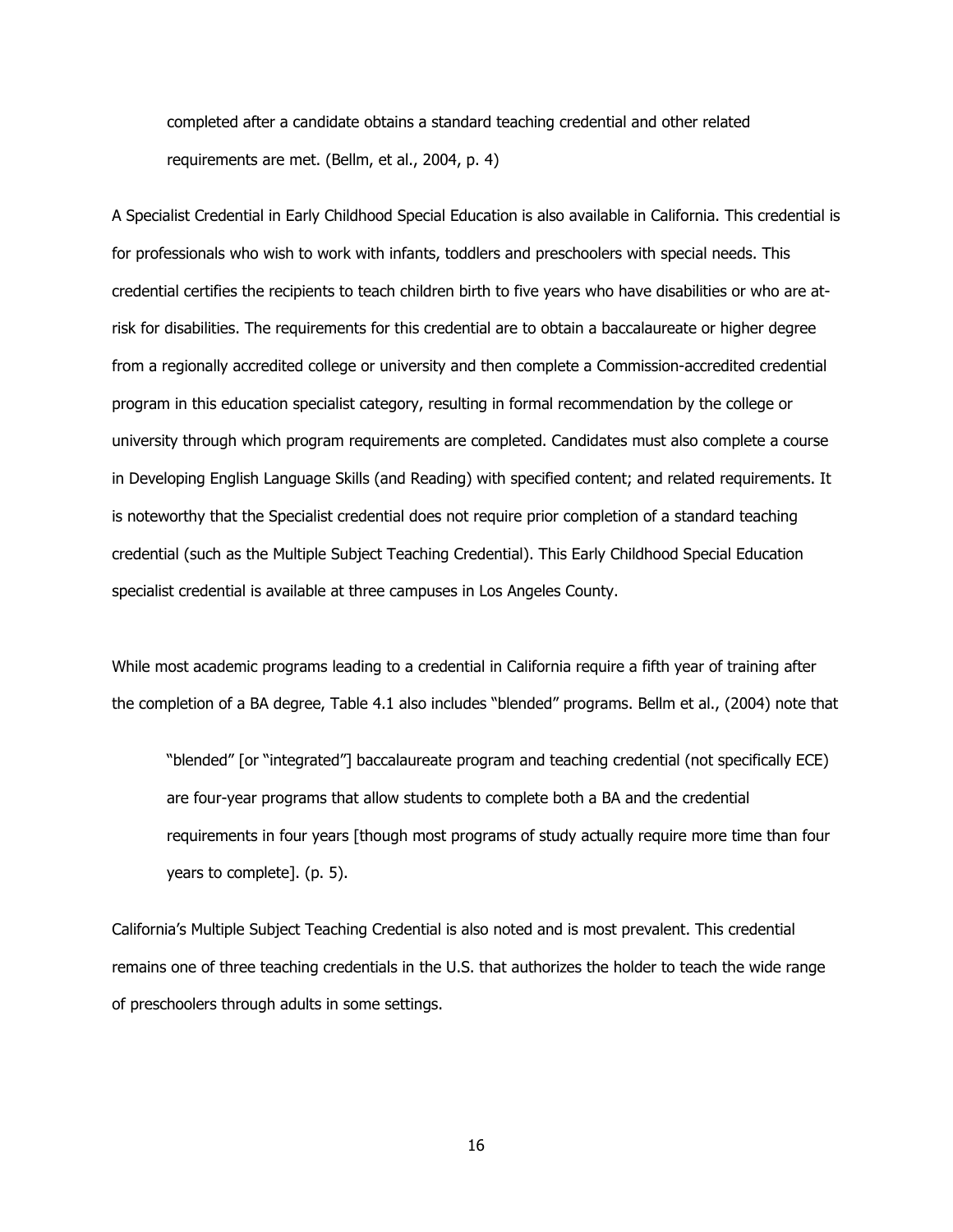#### **Rationale for an ECE Credential: Strengths in the Legacy of California**

Although an ECE credential does not currently exist, the groundwork for it has been laid, as previously detailed, and various other elements described below lend strength to the rationale for an ECE credential.

**Credentialing for ECE.** California has set a state precedent in its history, having offered an approved ECE credential from 1960 through the mid-1970s as well as a Multiple Subject Credential with EC Emphasis until 2001. In sum, California has a rich, if uneven, history of ECE teacher credentialing that recognizes the importance of specialized preparation of teachers to work with children in the 0-8 ECE developmental period. As Bellm, et al. (2004) have noted:

The longtime existence of this early childhood credential does represent, however, a historical recognition in California that a BA and credential have value for preschool teachers, as they do for K-12 education, and that preschool and the early elementary grades are vitally linked in a continuum of learning and development. (p. 3)

Other strengths of the California credentialing history include a historically early commitment to credential requirements that reflect a balance of (a) subject matter, (b) pedagogy and practicum, (c) fifth year study, and (d) induction support for beginning teachers. (In 1998, state passage of SB 2042 added a requirement for newly-credentialed teachers to participate in a 2-year induction program (Beginning Teacher and Assessment [BTSA]) as the preferred route from holding a preliminary credential to earning a clear teaching credential.)

**Child Development Permits.** While there are no current teaching credentials for ECE teachers in the State of California, Child Development Permits (first called Children's Center Permits) have been established and issued to individuals meeting educational and experiential requirements.

**Compensation parity.** In general, public school teachers are unionized, are paid more, and enjoy more worker benefits than do ECE educators, even with comparable levels of education (Karoly, 2012).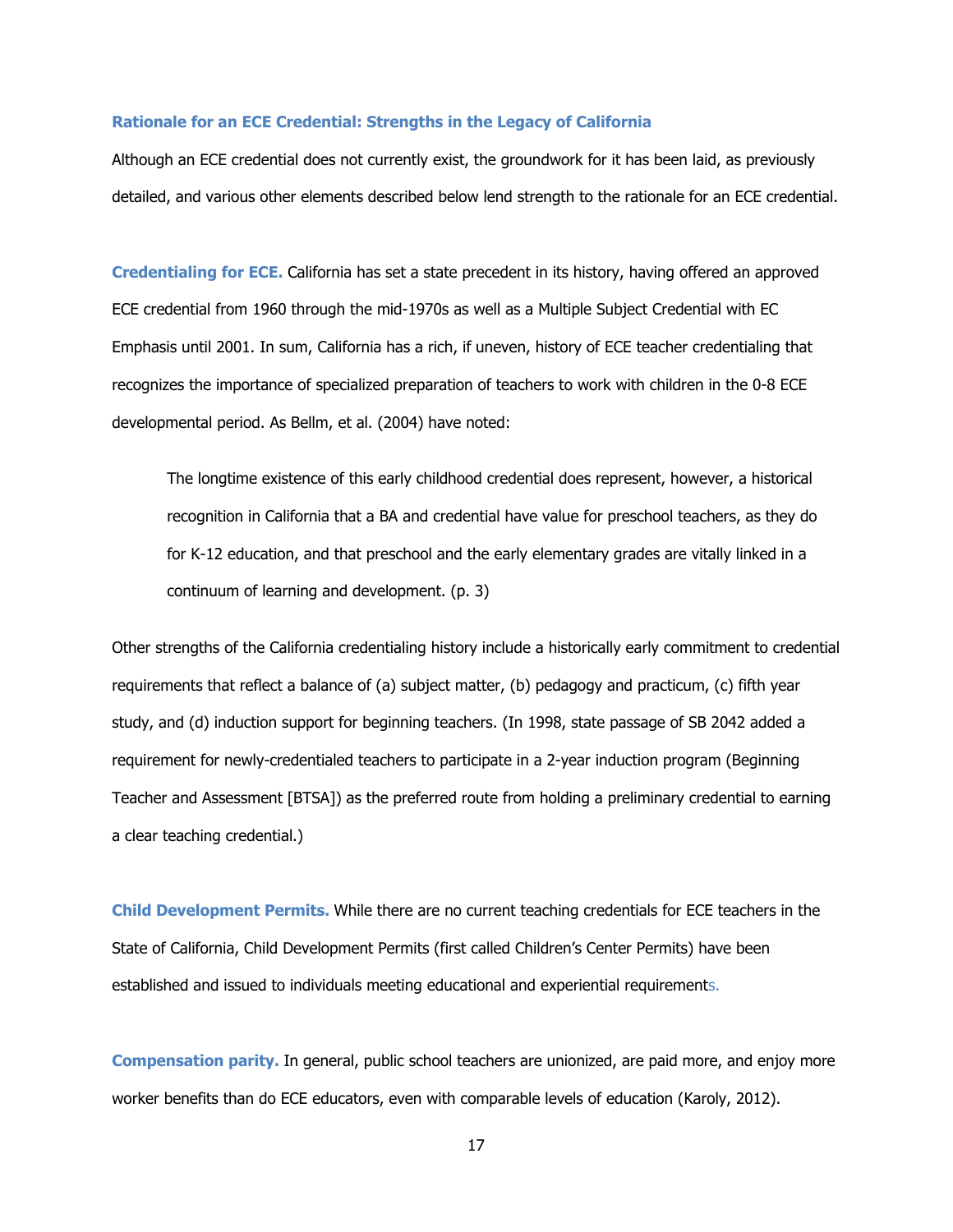Statistics from a recent national study of pay levels of graduates of baccalaureate degrees in all fields reveal that in the field of education, graduates with an ECE-related bachelor's degree earned the lowest salaries among twelve different specializations in education—with a median salary of \$36, 000 (a  $25<sup>th</sup>$ percentile yearly average of \$29, 000 and a 75<sup>th</sup> percentile yearly average salary of \$45,000) (Carnevale, Strohl, & Melton, 2011).

**Other factors affecting quality of education.** Other factors affecting the school environment for teachers that credentialed teachers typically enjoy and ECE teachers often do not have—such as paid planning time, professional development, decision-making opportunities—affect the quality of the learning environment for the children/students as well as for the wellbeing and generativity of the teacher. Research results from Whitebook et al. (2012) reveal that credentialed teachers for early years may be expected to: (a) increase the quality of education and care given to children in the early years; (b) lower teacher turnover rates in the early years, due to the increased job stability offered with higher compensation and benefits provided to credentialed teachers (research demonstrates that less teacher turnover results in increased cognitive development in 4-year olds, especially those from low-income families); (c) provide more flexibility in assignment of teachers for school administrators; (d) provide a smoother transition for children, since it is expected that the interaction of ECE-trained and Elementary Education-trained teachers inform school culture to increasingly address children's development across domains from zero through  $3<sup>rd</sup>$  grade; and (e) increase the capacity of all teachers to work with diverse families and to provide a smoother home-school transition from pre-K to elementary grades. CD Permits are required of teachers and administrators working in publically-funded child development programs. The current Child Development Permit Matrix was officially recognized in California in February 1997. The Matrix is organized into six levels. Labeled by job position titles that may or may not correspond to actual positions that require the level's combination of education and experience, these levels include: Assistant, Associate Teacher, Teacher, Master Teacher, Site Supervisor and Program Director. These permits are required by law for all individuals who work with preschool-aged children in Title 5 state- and federallyfunded programs. Permit levels correspond to completion of specific levels of education and amounts and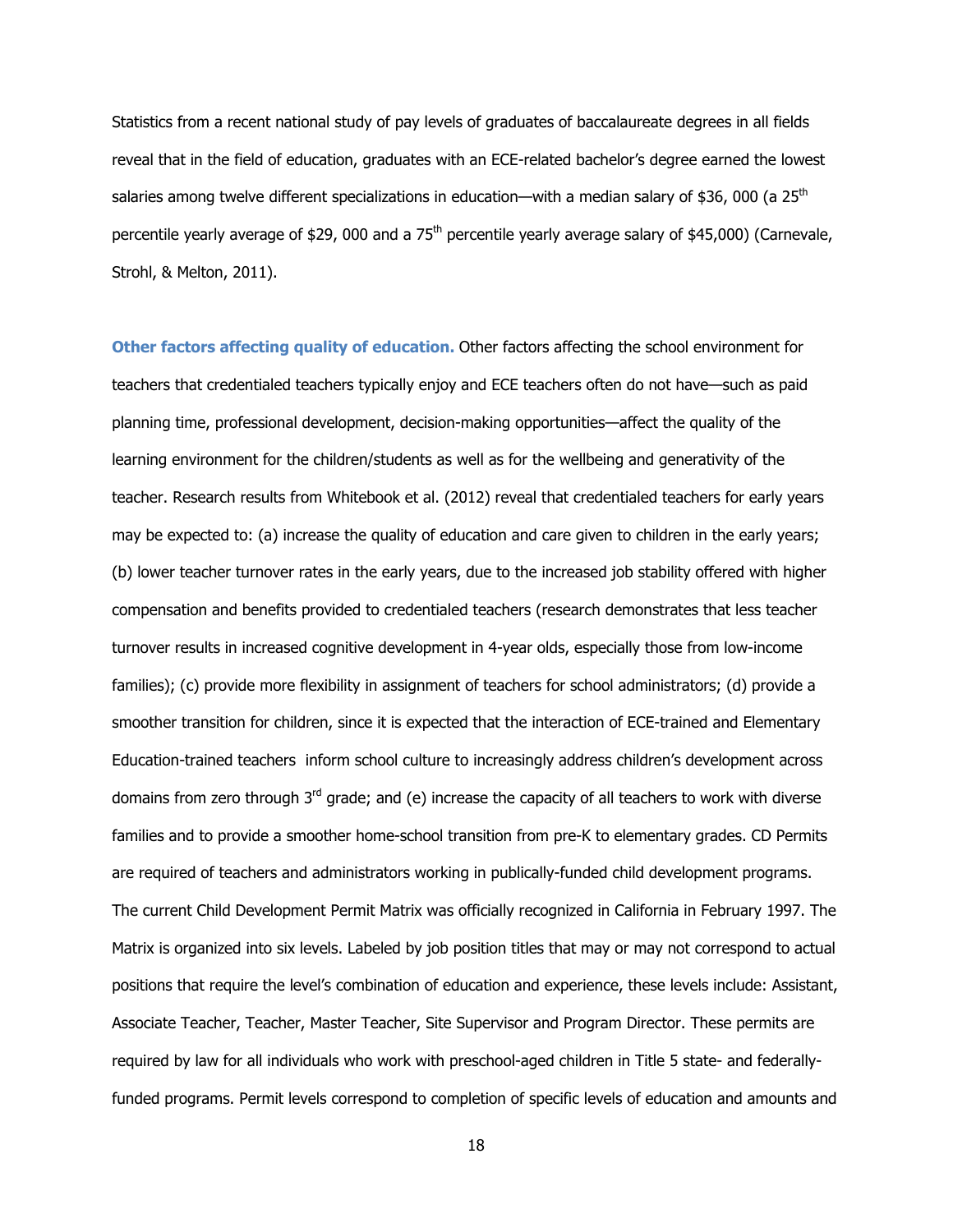nature of experience in the field. To have their permits renewed, holders of Child Development Permits must complete a minimum of 105 hours of professional growth under the guidance of a Professional Growth Advisor every 5 years (Please see

https://www.childdevelopment.org/cs/cdtc/print/htdocs/services\_permit.htm for further information.)

Because current Child Development Permit levels do not require bachelor's degree in California, teachers and caregivers working with infants, toddlers, and preschoolers in the state are not required to hold a bachelor's degree nor a teaching credential. Recent changes in federal law affecting Head Start teachers encourage these teachers to complete a bachelor's degree. A brief review of credentials across the U.S. also reveals a wide range of ECE credentialing and certification patterns, many of which include the requirement for a teacher to hold a bachelor's degree; the majority of states referenced, too, have developed an ECE Credential in one or more age groups.

# **National Trends in ECE Teacher Certification and Credentialing**

### **Public ECE Programs, State-by-State**

Nationwide, there are thirty-eight states (plus the District of Columbia) with a state-funded pre-K program. Of these thirty-eight states, twenty-eight states and the District of Columbia require a bachelor's degree and additional ECE certification for head teachers in state-funded pre-K programs. As in California, a lower standard may apply for programs that are privately funded and operated.

The ECE credentials that other states have developed provide a wide range of possible models for California. There is difficulty in the interpretation of this information because the term "credential" in other states may mean a range of certifications—from simple registration with the state, completion of a ECE content-based program of informal training, completion of a few unit-bearing courses, to completion of an associate degree, bachelor's degree, or fifth-year credential program. Yet, keeping this in mind, the following data reflects both the growing amount of attention paid to ECE teacher preparation across the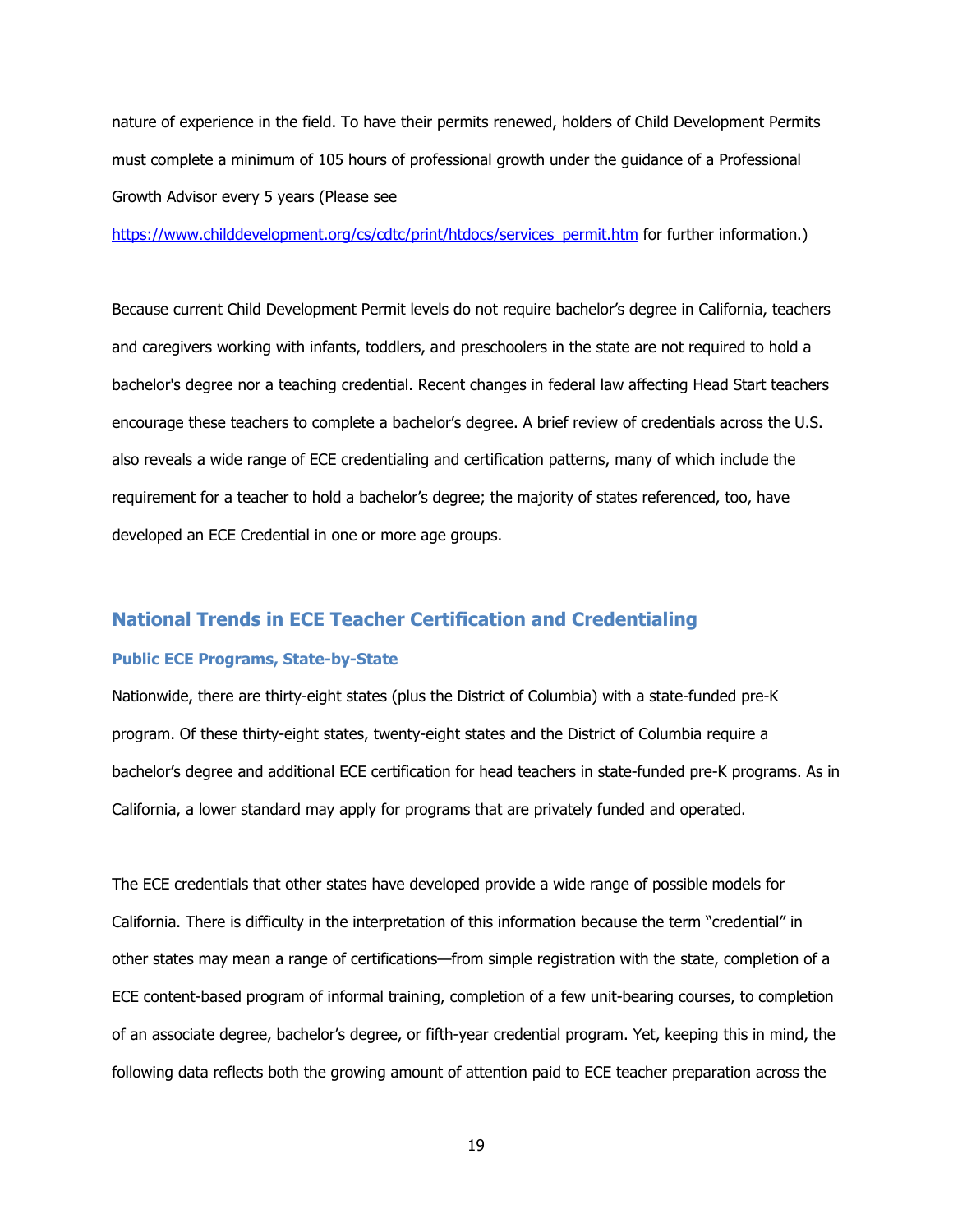nation, as well as acknowledgement for the span of years and grades each state credential considers for each certification..

In the report, Getting in Sync: Revamping Licensing and Preparation for Teachers in Pre-K, Kindergarten and the Early Grades, Bornfreund (2011) identifies over thirty different types of credentials offered by individual states in the U.S. for teachers of children from birth through eight years old. Fourteen of these over thirty credentials authorize teaching children prior to kindergarten entrance. As noted by members of the current CTC Task Group on the appropriate preparation for ECE teachers (again, please refer to Appendix A), at the present time, thirty-nine states plus the District of Columbia have determined that the appropriate standard minimum preparation for lead teachers in State preschool programs is a bachelor's degree coupled with some kind of certification or credential in early childhood education. The eleven states that do not require a bachelor's degree for lead teachers are Arizona, California, Colorado, Connecticut, Delaware, Florida, Georgia, Hawaii, Iowa, New Mexico and Ohio (Bellm et al., 2004).

**Focus on New Jersey and Oklahoma credential models.** New Jersey and Oklahoma rank at the top in national evaluations measuring early childhood curriculum standards, student outcomes, teacher quality and access (Barnett, 2008). Both states require that early childhood teachers hold a bachelor's degree along with specialized training in early childhood education. Unlike California, students in New Jersey and Oklahoma typically obtain their teaching credential in the course of completing a bachelor's degree. And both undergraduate and post-BA certification pathways include extensive fieldwork to connect course content knowledge with practical experience. To illustrate, as described by Stebbing and Sullivan (2011)

- Two states offer a credential for birth through 3-years-of-age (FL and OK).
- One state offers a credential for birth through 4 years of age (SD).
- Four states offer a credential for birth through preschool or 5 years of age (GA, ME, WY, and WV).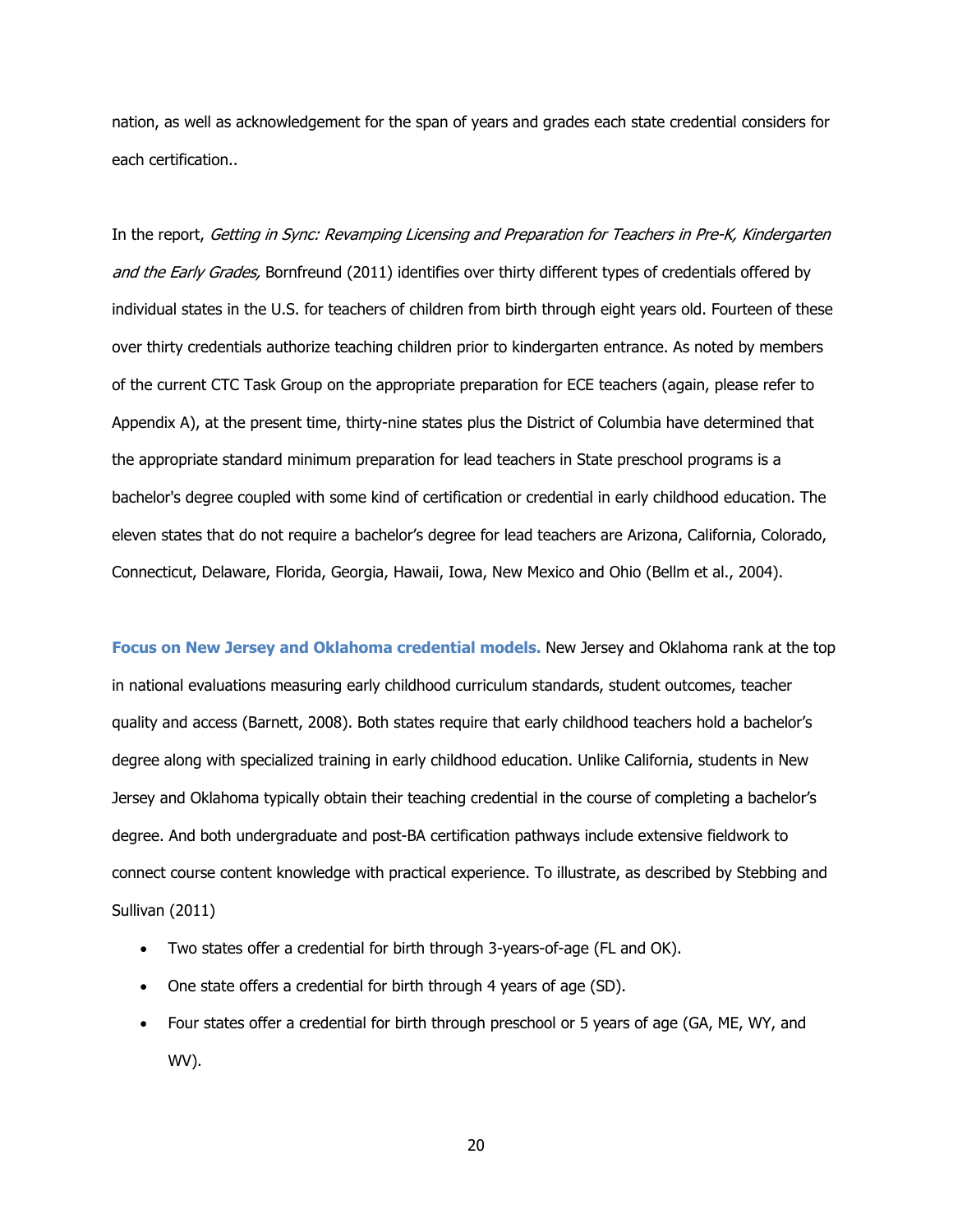- Nine states offer credentials for birth through kindergarten or 6-years-of-age (AL, CT, IN, KS, KY, NV, NC, TN, and VT).
- Three states offer a credential for birth through second grade (DE, NV, and NY).
- Fourteen states offer a credential for birth through third grade (AZ, ID, IL, IA, KS, MI, MN, MO, NE, NM, ND, SD, VT, and WI).
- One state offers a credential for children three to five years of age (WY).
- Three states offer a credential for preschool through kindergarten (IA, MS, and WV).
- One state offers a credential for nursery school through first grade (MS).
- Two states offer a credential for preschool through second grade (MA and RI).
- Seventeen States and the District of Columbia offer credentials for preschool through third grade (AL, AK, CO, CT, DC, FL, HI, LA, MD, NH, NJ, OH, OK, SC, TN, VA, WA, and WY).
- Three states offer credentials for preschool through fourth grade (AR, PA, and TX).
- One state offers a credential for preschool through fifth grade (GA).
- One state offers a credential for preschool through sixth grade (VA).

# **Pre-K to 3rd Grade ECE Integration**

At the national level, Takanishi (2010) urges passage of a carefully planned pre-K through  $3<sup>rd</sup>$  grade integration program. She cites the history of two failed related initiatives at the federal level (the Head Start Follow Through Program and Project Developmental Continuity) with the admirable intent of sustaining preschool children's developmental and learning gains through the third grade. Both initiatives failed "because of lack of funding and implementation woes" (Zigler & Styfco, 2004, as cited by Takanishi, 2011, p. 181). Reflecting on lessons learned from these failures, Takanishi proposes integration of preschool programs serving 3- and 4-year-olds in the community and/or on elementary school sites with teachers and administrators of K-3<sup>rd</sup> grade at the elementary school. Takanishi decries the "silo-ing" of ECE and K-12 that she reports has developed since the 1960s. While she cautions that such pre-K through 3<sup>rd</sup> grade integrated programs are not "...a magic bullet or simple solution. It is an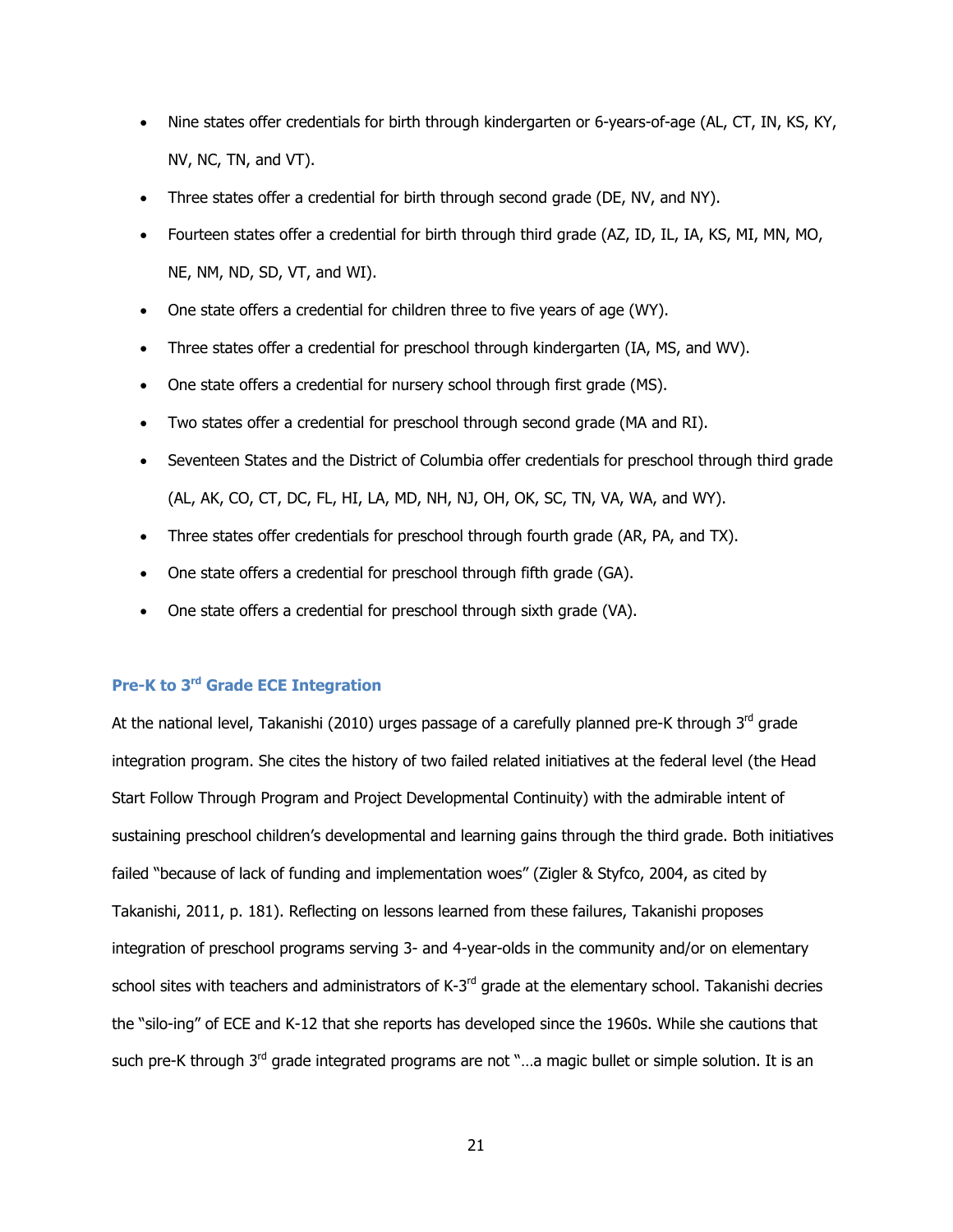essential first link in a comprehensive, integrated transformed education system. Achieving that system is not easy" (p. 182).

#### **Other Elements to Consider:**

**Student teaching and fieldwork.** Bornfreund (2011) reports that state-by-state standards for student teaching and field experiences vary greatly. Often these experiences are separated from the courses on subject matter and pedagogy. Fieldwork may take place solely after the majority of child development coursework is completed. A review of teacher preparation programs reveals that there was little or no information available on how fieldwork placements were selected nor was there a description of the actual types of experiences for the student teacher.

**NCATE Blue Ribbon Panel.** In alignment with Bornfreund's comments regarding the importance of high quality fieldwork placements, the National Council for the Accreditation of Teacher Education (NCATE) established the NCATE Blue Ribbon Panel on Clinical Preparation and Partnerships for Improved Student Learning to address the need to improve fieldwork/practicum/student teaching in teacher preparation. The development of this NCATE initiative is especially pertinent because, in recent years, NCATE has aligned its professional standards to teacher preparation programs with the NAEYC professional standards for ECE teacher preparation (NCATE, 2010). NCATE convened its Blue Ribbon Panel on Clinical Preparation and Partnerships for Improved Student Learning and recommended that teacher preparation programs be redesigned to become more effective, clinically based preparation programs.

In 2010, the NCATE Blue Ribbon Panel proposed the following P-12 student learning principles. The principles were described as:

[a] clinically based approach to teacher education will give aspiring teachers the opportunity to integrate theory with practice, to develop and test classroom management and pedagogical skills, to hone their use of evidence in making professional decisions about practice, and to understand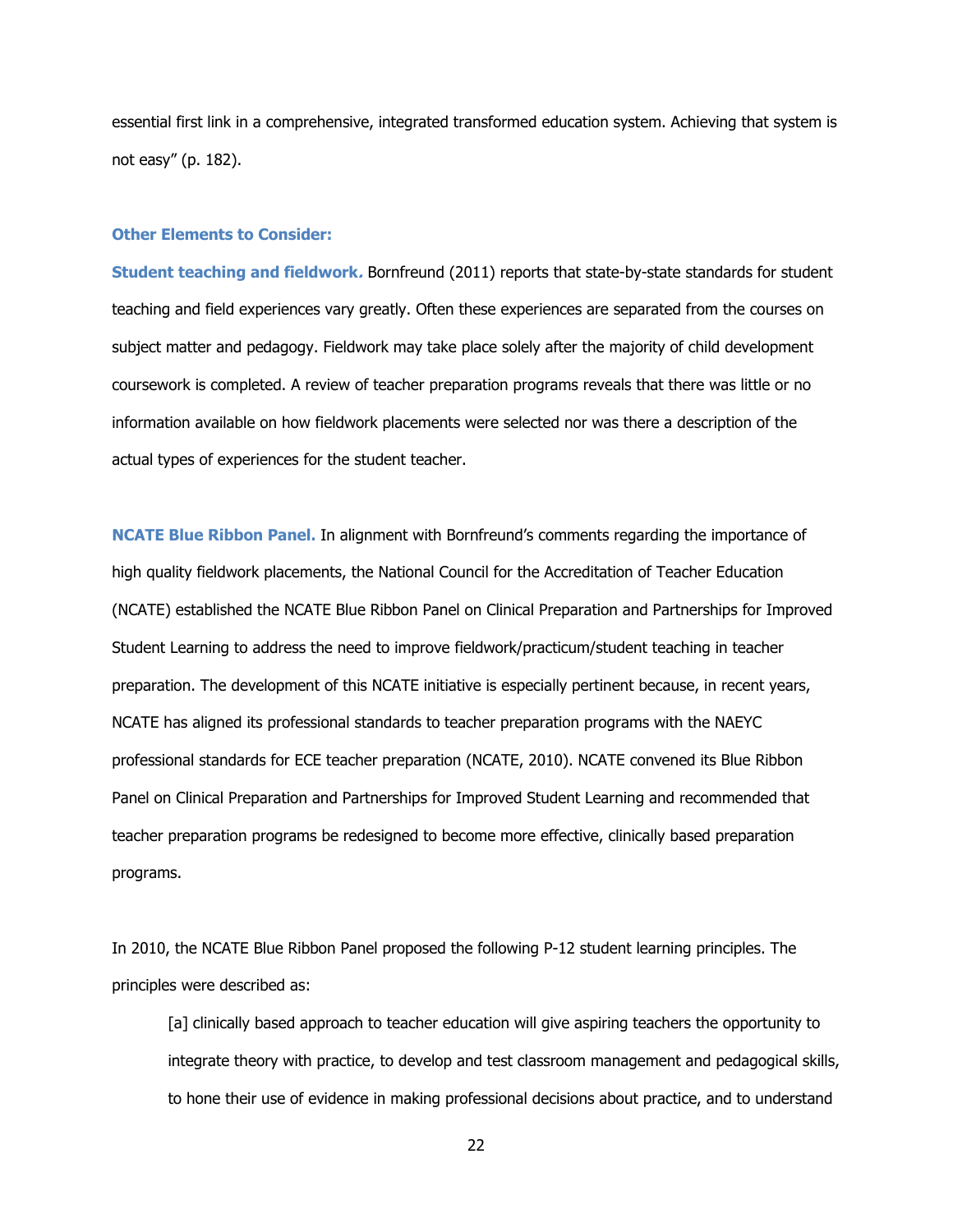and integrate the standards of their professional community. Working with clinical faculty from the university and the P-12 sector and with trained mentor teachers from their districts and other experts, the programs will help aspiring candidates respond to the challenge of teaching with integrity in the face of increasingly high standards. (p.27)

Currently, eight states (CA, CO, LA, MD, NY, OH, OR and TN) have signed letters of intent to implement the new agenda proposed by the Blue Ribbon Panel. These State Alliances will work with national experts, pilot diverse approaches to implementation, and bring new models of clinical preparation to scale in their states. The Alliance will work with NCATE and other invested organizations including the American Association of Colleges of Teacher Education, the Association of Teacher Educators, teacher unions with their state and local affiliates, and will reach out to and learn from other states working to transform teacher education.

# **ECE Baccalaureate Pathways and Related Projects that Combine Bachelor's Degree and Credential**

In California, there are several recent models of joint professional preparation in Child Development/ECE and in a Multiple Subject Teaching Credential. Therefore, various examples of projects that demonstrate local and statewide efforts to create an integrated system for ECE baccalaureate pathways professional preparation programs and combined bachelor's and credential programs are described in this section.

#### **Baccalaureate Pathways in Early Care and Education Pilot Program**

The Baccalaureate Pathways in Early Care and Education (BPECE) project began by creating a community of CSU child development/human development faculty from CSU campuses at Fresno, Fullerton, Humboldt, Los Angeles, and San Francisco. Together, faculty members from these CSU campuses have worked toward creating a unified vision of early care and education professional preparation as well as a streamlined educational pathway for early care and education professionals, in collaboration with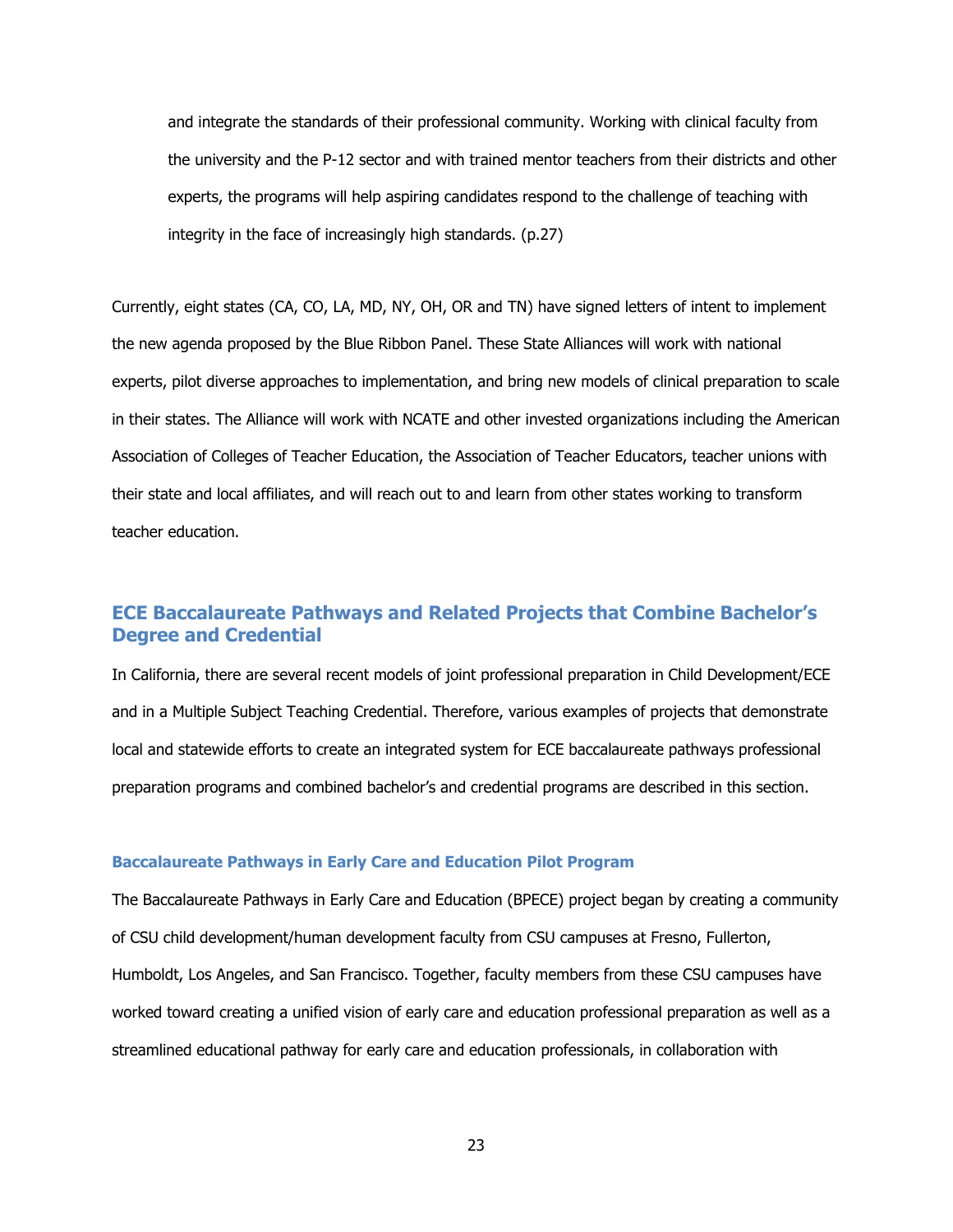California Community College colleagues. BPECE has been working with all CSU campuses to create a consensus definition of upper-division ECE professional competencies.

### **Early Childhood Education Teacher Pathways**

Another example is the Early Childhood Education Teacher Pathway project which is a CSU regional collaborative project of CSU, East Bay with six other organizational partners: Growth Sector; Kidango; Alameda Child Care Planning Council; First 5 California, Alameda County; Chabot College; and Davis Street Family Resource Center. The Early Childhood Teacher Pathways project is funded by the Packard Foundation and its primary goals are to:

- Develop a model program that creates a career pathway for Early Childhood Education (ECE) teachers by increasing their educational attainment and creating opportunities for career advancement along the early and elementary education continuum.
- Strengthen the ECE students' understanding and effectiveness of contemporary applications of child and adolescent development through education and training programs that are grounded in principles and practices of age-appropriate child development theory.
- Improve learning outcomes and access to quality early educational environments for children.
- Provide an outline for a specialization in Early Childhood Education within the Multiple Subject Credential Program in the CSU system.

### **Sample Teacher Preparation Projects in Los Angeles County**

In addition to the programs described above, in Los Angeles County, three ECE teacher preparation initiatives projects merit highlighting.

**The CSU, Long Beach partnership with Cerritos College.** The CSU, Long Beach Teacher Education Department faculty members partner with Cerritos College Child Development Department faculty members to provide Cerritos College Child Development students an articulated pathway with a deep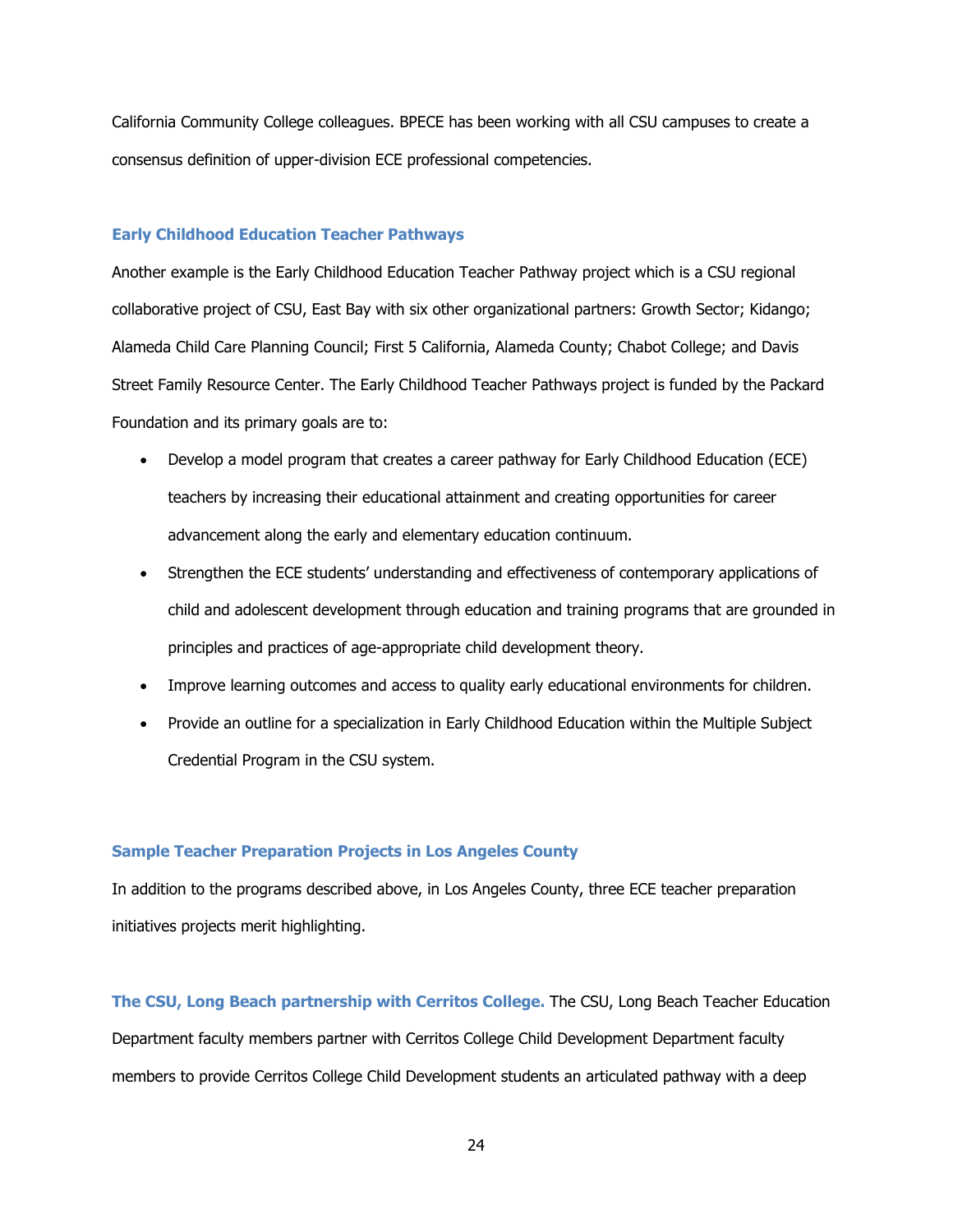concentration in child development and providing a smoother articulation to the bachelor's level program at CSU, Long Beach and on to complete requirements for a Multiple Subject Credential.

**Cal Poly Pomona's new baccalaureate program in Early Childhood.** In addition, at Cal Poly Pomona, the new Early Childhood baccalaureate program (currently under construction) is housed in the College of Education and Integrative Studies along with the Liberal Studies major where, up until the present day, the faculty has a good track record of recruiting and advising community college students in Child Development to transfer and complete the Liberal Studies major in preparation for entering a teaching credential program.

**Community colleges' Teacher Education discipline.** Also noteworthy, at several community colleges in Los Angeles County, the Child Development department chair houses and administers course and program offerings of the Teacher Education discipline, designed to provide a strong foundation towards becoming a Multiple Subject Credential candidate and public program teacher in the early grades.

# **PEACH Involvement in California ECE Credential-Related Events**

Since November of 2012, PEACH has collaborated with the California Community College Early Childhood Educators (CCCECE), George Philipp of the WestEd Early Education Initiative, and Early Edge California in presentations to CTC regarding factors to consider in the development of an ECE credential and related elements of ECE teacher professional preparation. Beginning in February 2013, PEACH Consultant Dr. Jan Fish and partners Dr. Sondra Moe, Kisha Williamson, Dr. Nancy Hurlbut and colleague Dean Tagawa (LAUSD EED) have presented and given testimony at several regular meetings of the CTC in support of an ECE credential in California.

#### **CTC Movement towards Exploring Appropriate Preparation for ECE teachers.**

At each CTC meeting, the agenda and discussion shifted positively towards a proposal to develop an ECE credential in California. The Teacher Advisory Panel (TAP) of CTC serves a critical advisory role to CTC by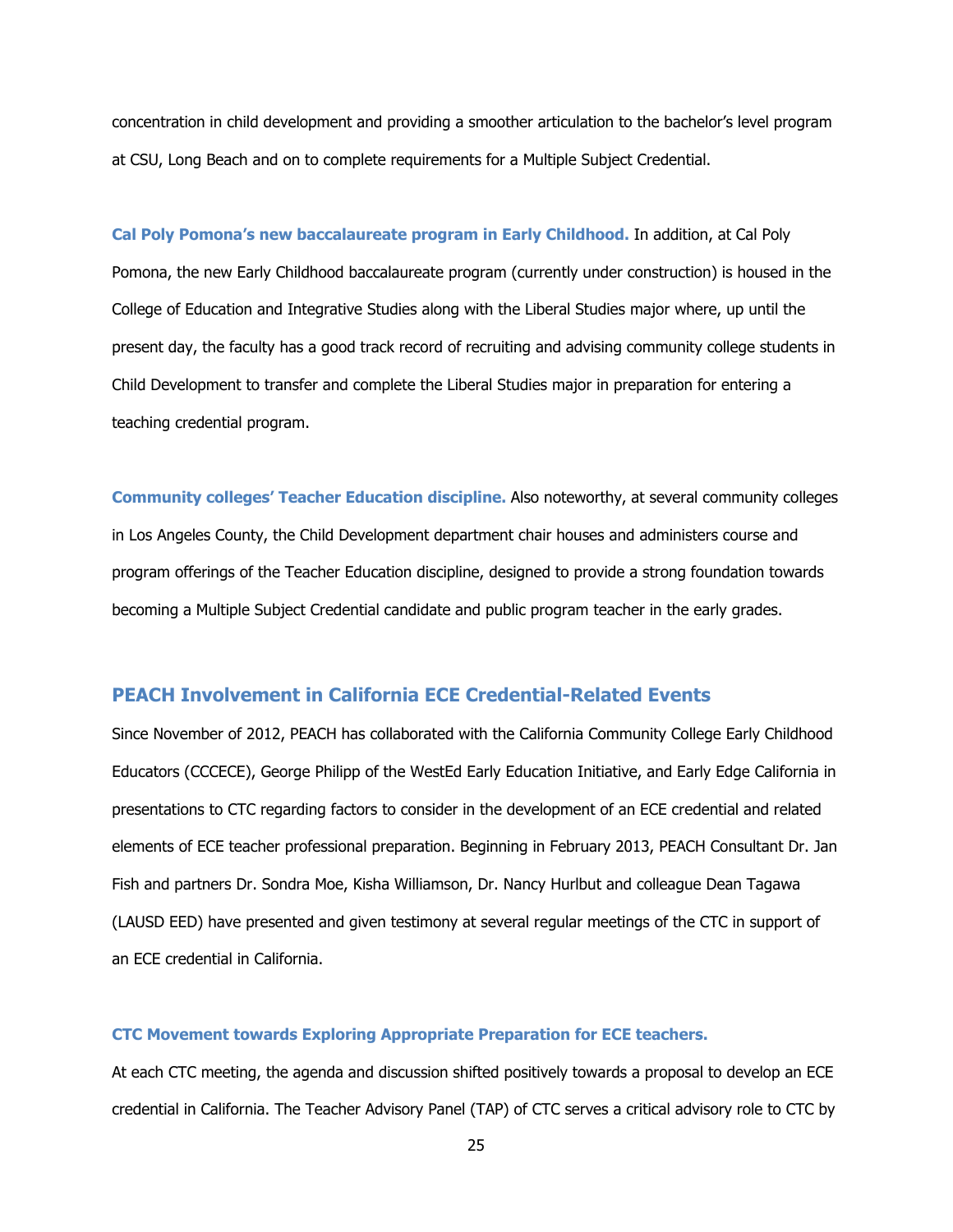proposing changes to California's credential structure (www.ctc.ca.gov/educator-prep/TAP.html). In the February 2013 meeting, TAP recommended a "Recognition of Studies" to offer formal acknowledgement of teachers' preparation in early childhood education. By the August 2013 CTC meeting, an ECE credential was cited as a possible option in the future in the CTC agenda item prepared by TAP. By the end of the August 2013 CTC meeting, the Commission moved to appoint a Task Group on the "Appropriate Preparation of ECE Teachers" to meet and assist CTC staff in the preparation of an agenda item to be presented and discussed at a future regular meeting of CTC.

The Task Group was formed in September 2013 and several PEACH partners were invited to join the Group. The first meeting of the Task Group was held on October  $7<sup>th</sup>$ , 2013 at CTC Offices in Sacramento with CTC staff. At the October meeting, the Task Group was strongly urged by CTC staff to focus primarily on addressing the need to update the Child Development Permit Matrix (rather than on recommendations for the revision of the Multiple Subject Credential or the creation of an ECE Credential). This suggestion was met with mixed responses from Task Group members and other ECE stakeholders present. After that meeting, several Task Group members conferred and decided to collaborate to develop a position statement to focus the discussion more precisely at the November 2013 meeting.

Dr. Jan Fish and thirteen other colleagues of the Task Group worked together over the ensuing month. This subgroup met weekly on early morning conference calls. The result of these discussions was the development of the position statement that facilitated a focused discussion during the November  $7<sup>th</sup>$ , 2013 Task Group meeting with members of the CTC Teacher Advisory Panel and the CTC ECE Consultant, Dr. Geri Mohler. The position statement made several important points including (a) all three goals of revising the Child Development Permit Matrix, revising the Multiple Subject Credential and development of an ECE credential were critical tasks to be undertaken; (b) that neither the task of revising the Child Development Permit Matrix, nor revising the Multiple Subject Credential nor the development of an ECE credential could be accomplished in a vacuum, without the consideration of the other two tasks; and (c)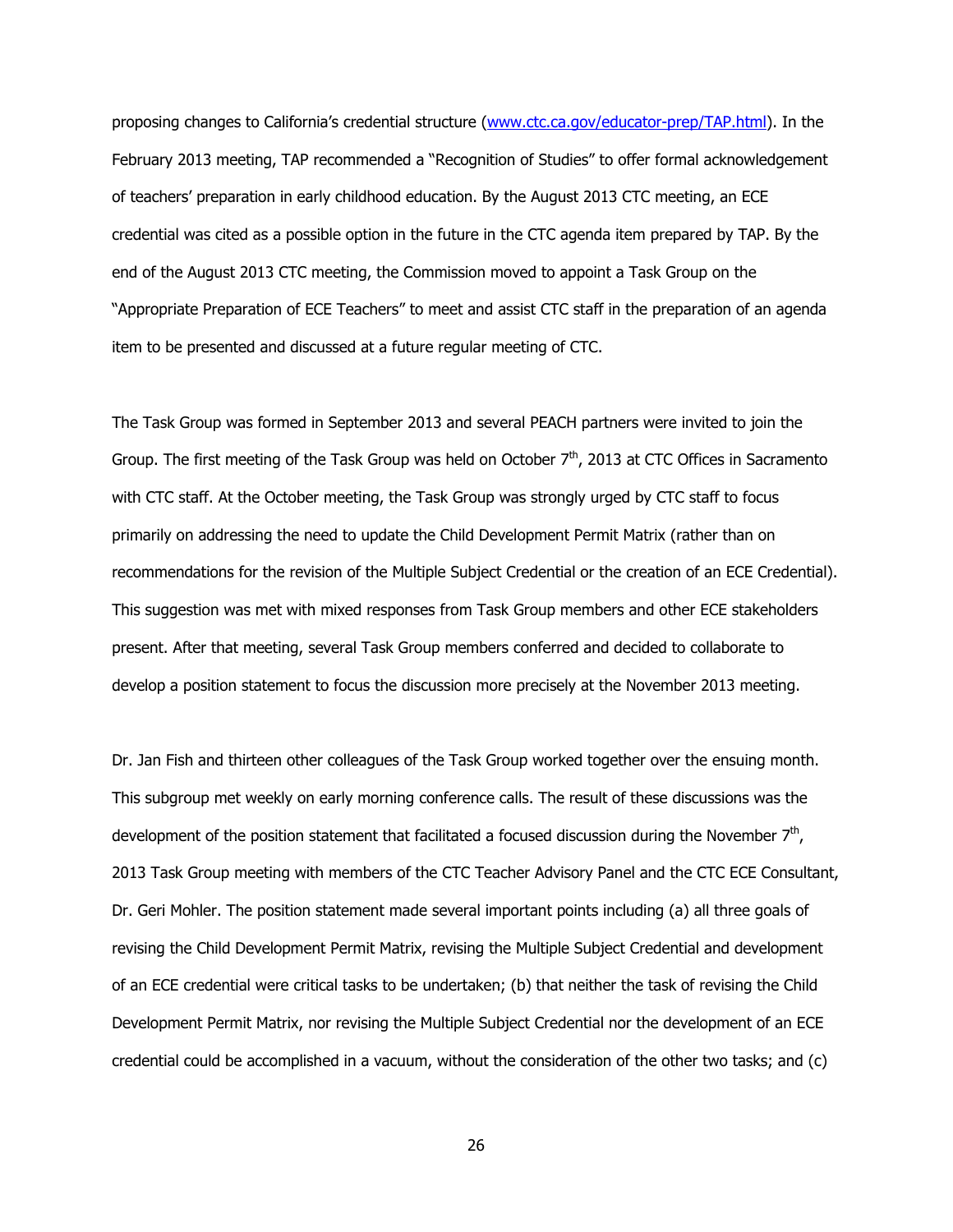that the essential knowledge, skills and dispositions a new ECE Credential and/or a revised Multiple Subject Credential should include:

- How to work effectively with young dual language learners.
- Knowledge of child development and learning.
- Family engagement.
- Ecological perspectives that frame a family-school-community partnership.
- Knowledge of adult learning principles and pedagogy.
- x Knowledge of diverse populations of children and family.
- The ability to use differentiated learning to respond to individual children's needs.
- Strengths, and knowledge and pedagogy in core academic disciplines.
- In addition, all credentialed teachers should have a clear understanding of how the California Preschool Learning Foundations align with the Common Core State Standards.

(Please see Appendix A for the complete Position Statement presented to CTC Task Group Meeting, November 7, 2014.)

At the end of the November 2013 Task Group Meeting, an additional meeting was scheduled (in order to attract an even more diverse ECE stakeholder group) for the CTC Task Group for January  $10^{th}$ , 2014. At the January 10th, 2014 meeting, an ECE credential was a central theme in the initial PowerPoint presented by Dr. Geri Mohler. Near the end of that meeting, Task Group meeting in Sacramento, the thirty-seven participants were randomly assigned to participate in one of five work groups to consider a common list of questions and to report out to the larger group. In their group reports, every one of the five groups cited the need for the development of an ECE credential in California.

PEACH members have continued to conduct informational and discussion sessions from (November through May, 2014), with a variety of ECE stakeholders to inform CTC policy development.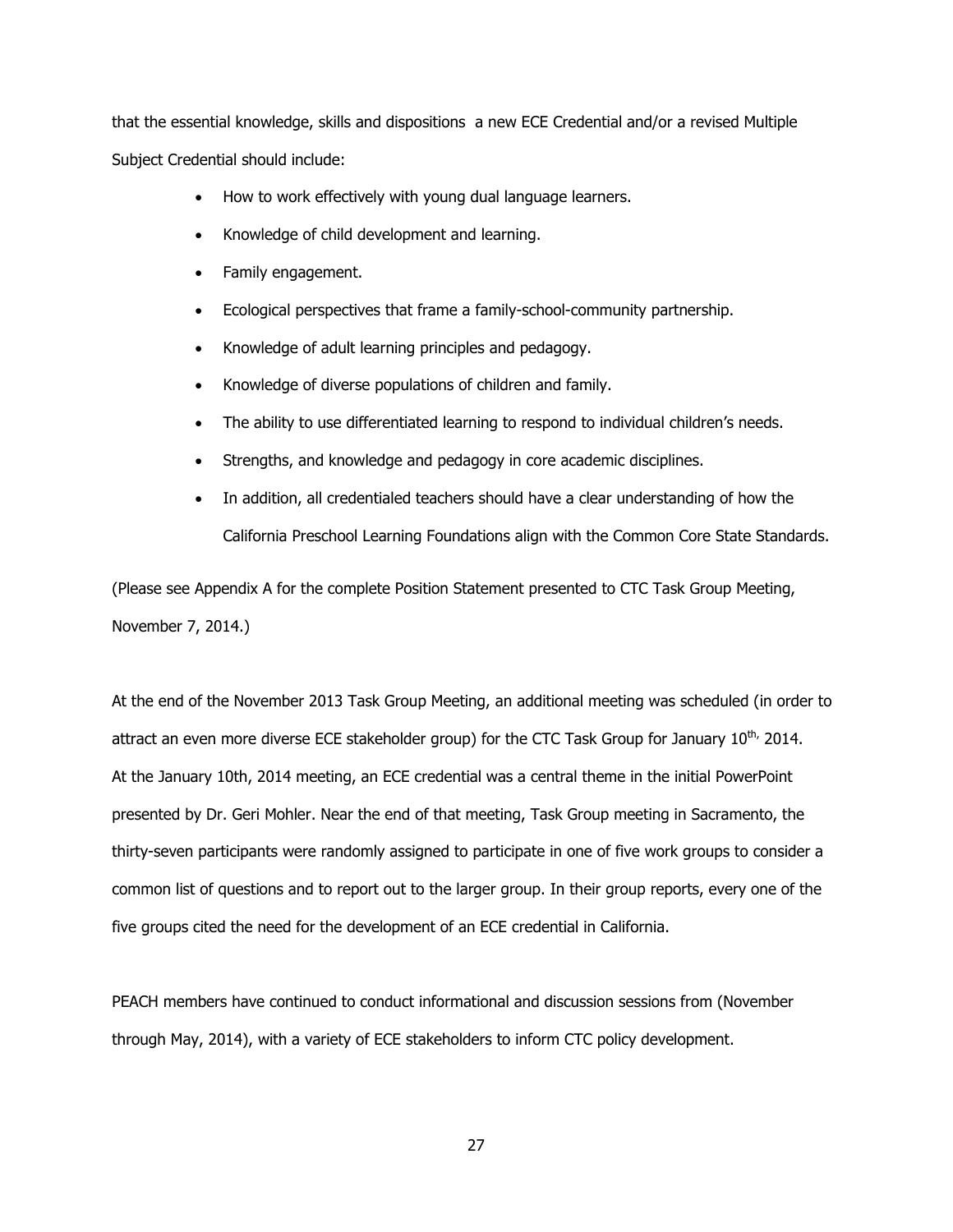The agenda item regarding the Task Group's work is expected to be presented at the CTC regular meeting in August 2014 or soon thereafter.

#### **A Shift in Thinking**

These activities reflect the positive impact of PEACH and other colleagues' consistent participation, coordination and collaboration to support an ECE credential. They also chronicle a significant shift in CTC discussions in regards to hearing proposals for the establishment of an ECE credential and consideration of developing a credential with a focus on development and pedagogy as well as content matter.

The preparatory work around the ECE credential has been conducted concurrently on two levels: (1) information-sharing and listening to contributions from a variety of ECE stakeholders to build strong, comprehensive initiatives, and (2) collaboration and coalition-building to advocate for systems change. It is an example of "build it and they will come" where even the definitions of "it" and the "they" keep being refined. Accompanied in 2014 by parallel, related state legislative proposal development and debate as well as RTT-ELC discussions conducted to define ECE teacher quality and program quality in sixteen counties of California, there has been ample opportunity to involve a wide variety of ECE stakeholders in strengthening a common vision for the professional preparation of teachers who work with children 0-8, whether they hold a Child Development Permit, a Multiple Subject Credential, or a proposed ECE Credential.

# **Conclusions, Considerations, and Next Steps**

The PEACH authors of this paper offer the following conclusions and considerations regarding the development of an ECE Credential. In addition, suggested next steps are presented.

### **Conclusions**

In recent years, California has engaged in significant ECE systems development efforts. As emerging elements of an early learning system in the state take shape, the definition of the ECE developmental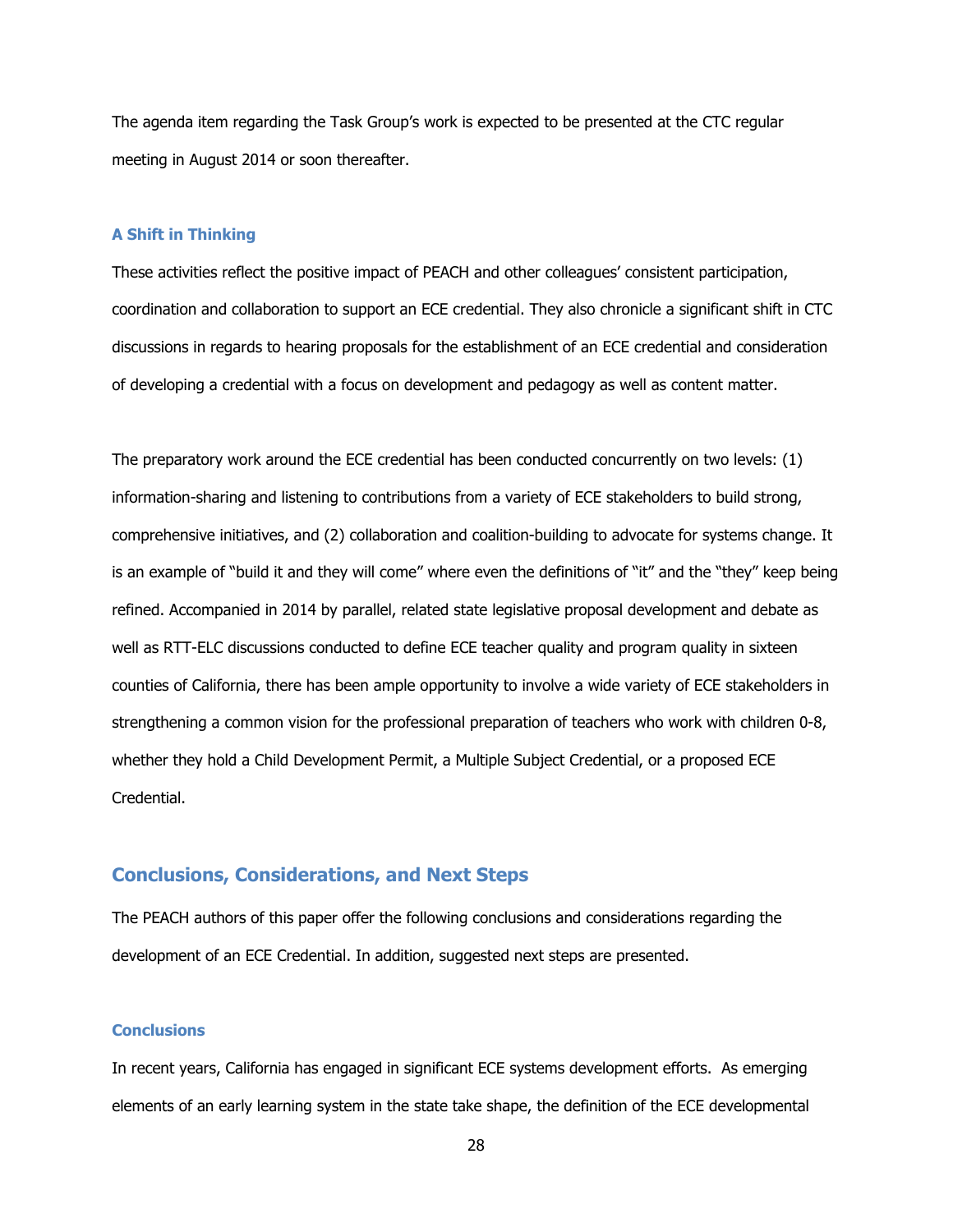period as 0-8 has been confirmed and re-confirmed in many sectors of ECE work. Across the history of teaching credentials in California, it appears that recent years have witnessed an increasingly common and shared valuing of ECE teachers' knowledge of human development, family engagement, pedagogy and practicum, language acquisition and dual language acquisition.

### **Considerations: The Devil Is in the Details**

As Takanishi (2010) notes about the building of a preschool through  $3<sup>rd</sup>$  grade credential in New York State, "Like everything, the devil—implementation—remains in the details" (p. 181).

Factors that require consideration in developing an ECE include those factors cited below.

What age range of children is covered? Is the credential designed for ECE teachers of children 3 years of age through  $3<sup>rd</sup>$  Grade, ages four through  $2<sup>nd</sup>$  grade, etc.? An important consideration in answering this above question is that the majority of ECE initiatives and program services in the state of California service infants and toddlers 0 to (not through) 3 years of age. Most pre-K initiatives (TK, universal preschool initiatives) address the needs of children 4-5 years of age. This effectively creates a "rain shadow" paucity of program services and service continuity for three-year-olds in California.

Is the credential integrated or a fifth Year? Is the credential designed to be offered as a "blended" 4-year program that integrates General Education courses, major coursework, credential pedagogy and student teaching courses? Is it designed to accommodate a fifth year of study?

Where does the credential apply? Is the credential to apply to ECE teachers in any and all state-funded programs, e.g., including early education centers in unified school districts, state preschool classes, and centers under the auspices of a non-profit agency in the community?

Is the credential viable? Is the credential viable? Will principals hire teachers who hold an ECE Credential? What entities and agencies will seek to require their teachers to earn an ECE Credential?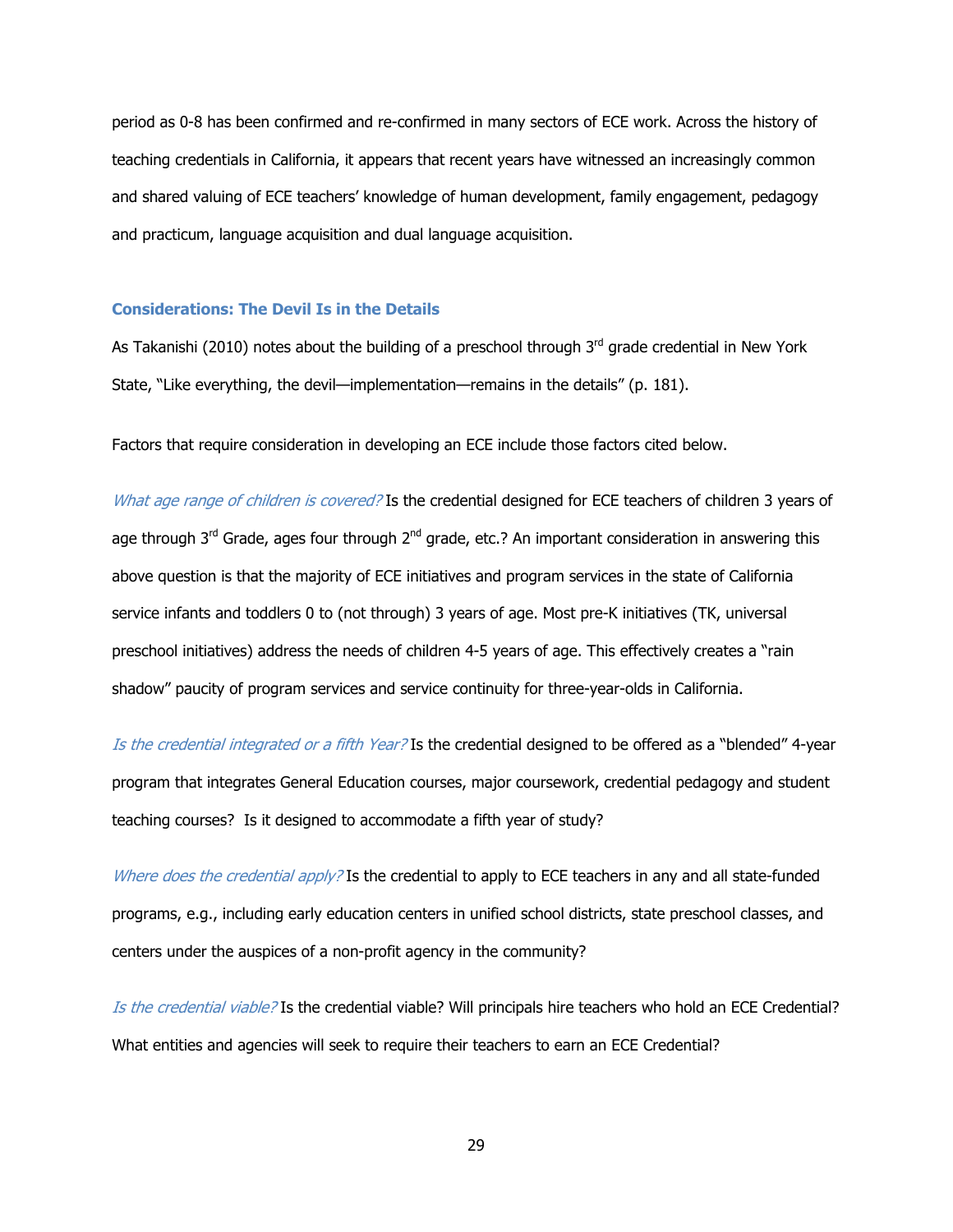Is it a full credential or is it an added authorization/specialization? Will the credential be a new standalone credential, or rather an added authorization completed in addition to a Multiple Subject Credential?

Would it be required of an elementary school principal? Is the credential an added authorization to the administrative credential that would be required of Elementary School Principals?

Is there a particular prerequisite bachelor's major? Is there a designated major B.A. or B.S. program that is prerequisite to enrolling into this credential program (e.g., Child Development, ECE, Liberal Studies)? Under NCLB, students of the proposed Pre-K-3<sup>rd</sup> grade credential must pass a state subject matter exam.

Does the credential have baccalaureate pathways and design for articulation? Does this credential build upon a number of alternate BA/BS pathways for students?

What is the phase-in time? In the new credential requirement will required adherence to the new ECE Credential requirements be phased in over time?

Are there exemptions? In what types of situations might exemptions to the credential be granted?

Is there variation in the regulation source? As Bellm, et al. (2004) noted, "...in some states that fund more than one type of preschool program (such as Michigan and New York), there may be regulatory variations among programs funded by different revenue streams" (p. 2).

How is the compensation equivalent? Will this new credential exacerbate a two-tiered pay scale structure or serve to contribute to compensation parity for those working with children 0 to 8 years of age?

### **Next Steps**

In addition to contributing to the work of the CTC Task Group at the state level, PEACH efforts have led to the following conclusions related to next steps:

1. Recommendations for related changes/developments need to intentionally consider impact on all three elements of ECE credentialing in CA—the Child Development Permit Matrix, the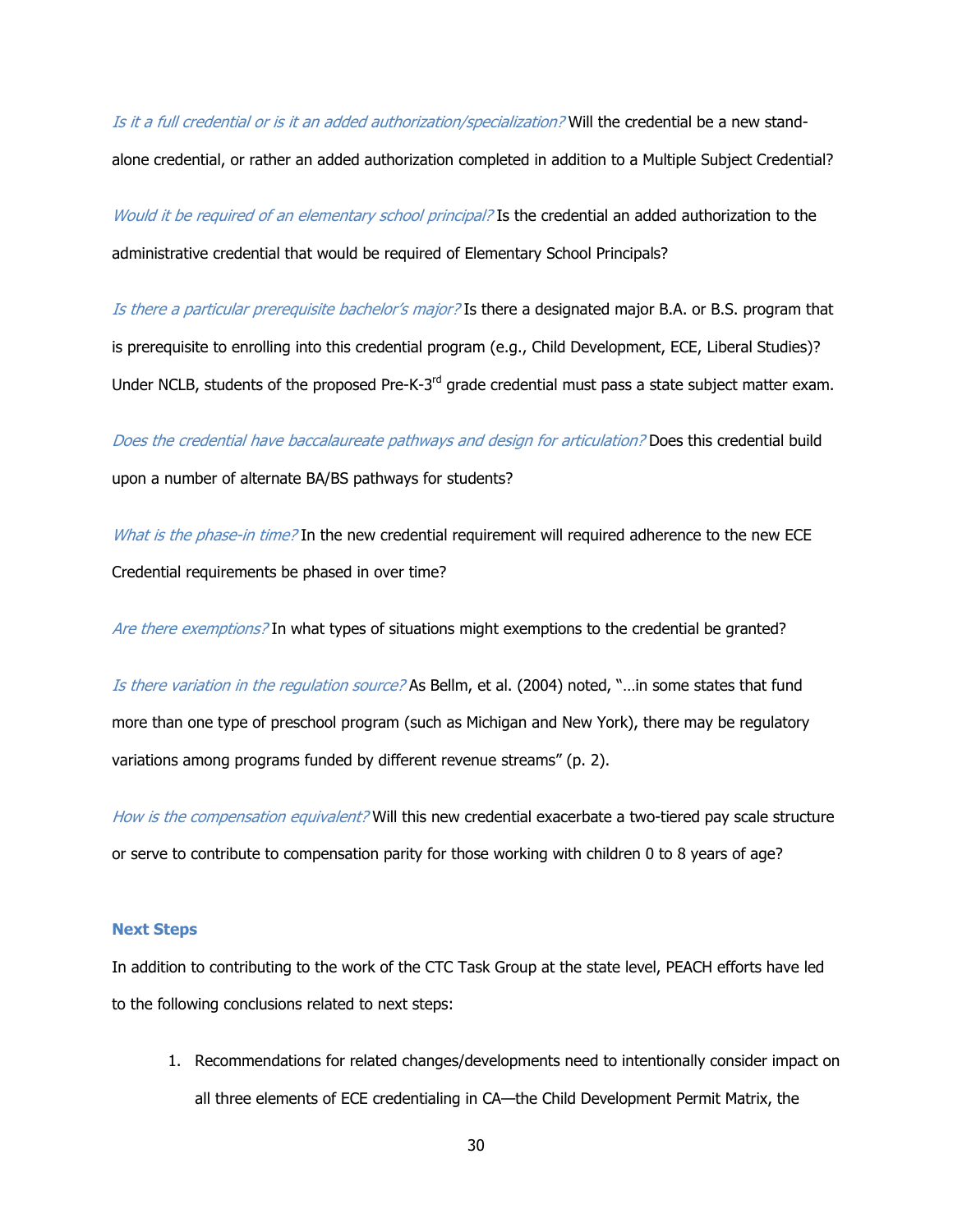Multiple Subject Credential and development of an ECE Credential—with a vision to create explicit and smoothly articulated pathways for ECE professional development.

- 2. Recommendations need to be informed by related research and built upon the full integration of foundations of ECE state guidelines in place—the ECE Teacher Competencies, the Infant-Toddler and Preschool Foundations and Curriculum Frameworks and DRDP—as well as integration of current ECE professional development policy and legislation—CAP 8 and TMC, etc.—and Common Core State Standards.
- 3. Recognition that the ECE age span period is 0-8 years. Recent confirmations of this 0-8 age span include the name change of California Department of Education Child Development Division to Early Education and Support Division along with the change is the age range it covers from birth to 5 up through thirteen years (school-age) and both the school board of LAUSD and San Mateo County School Board and County Superintendent's approved resolutions to support an ECE credential and acknowledge that ECE age span is 0-8 years.
- 4. Multiple pathways must be developed and maintained for ECE provider professional development that all include research-based key knowledge, skills and dispositions (including the California ECE Competencies, NAEYC Standards, Dual Language Learner Teacher Competencies).

Note: Key or essential elements of ECE provider professional development [that particularly reflects child development and learning in the ECE age span of 0-8 years] knowledge, skills and dispositions include:

- a. Knowledge of child development across all developmental domains, and the skills related to and uses of child observation, building relationships with children's families and developmentally appropriate child assessment to plan, implement and assess program curriculum/activities.
- b. Knowledge and skills of understanding, respecting and implementing effective practices of listening and communication related to family development, family diversity, family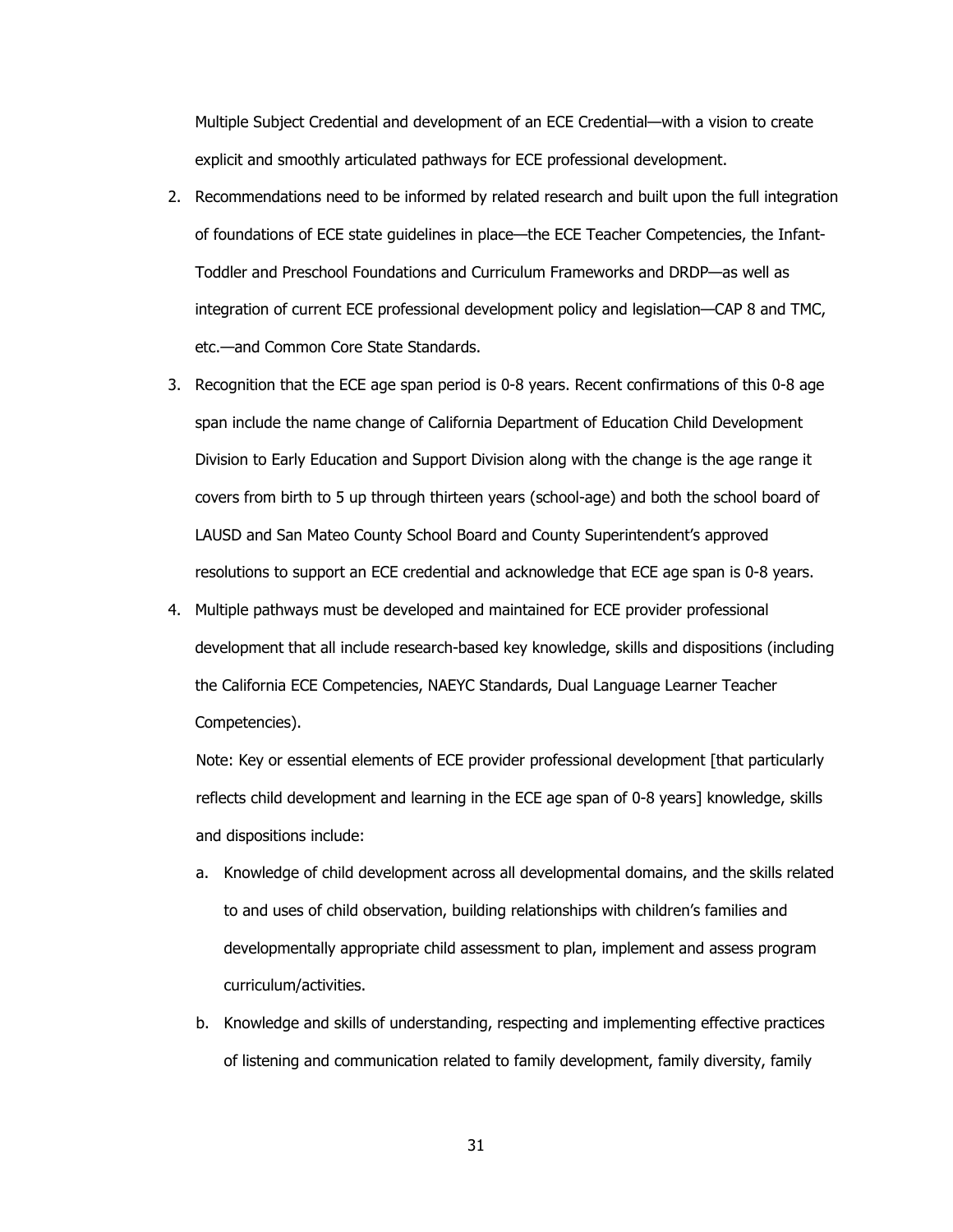engagement and family-school partnerships to support optimal children's development and learning.

- c. Knowledge and related skills and dispositions to support children's language acquisition and dual language development.
- d. Demonstrated skills and dispositions of cultural sensitivity and competence
- e. Skills and understanding of developmentally-appropriate and developmentally-effective practices reflected in: ECE program environments; daily scheduling, pacing, routines, transitions; and teacher-child interactions that support individual and group opportunities for development and learning. ECE professional development must also include a strong clinical practice component with qualified ECE supervision to build ECE providers' skills and dispositions demonstrated in ECE group program fieldwork/internship/practicum.
- 5. CTC program standards need to be developed with ECE stakeholder input to guide IHE ECE professional preparation programs (including CCCs and especially to inform ECE BA/BS programs and ECE Credential programs).
- 6. Budget requests for implementing an ECE credential need to include additional funds for training and coordination of ECE Professional Growth Advisors to guide those seeking an ECE credential and inclusion of ECE-related content (regarding development, children's first language acquisition and dual language development, family engagement, setting up an ECE classroom environment, teacher-child interaction, and observation, documentation and assessment) in induction programs for beginning teachers in TK through third grade.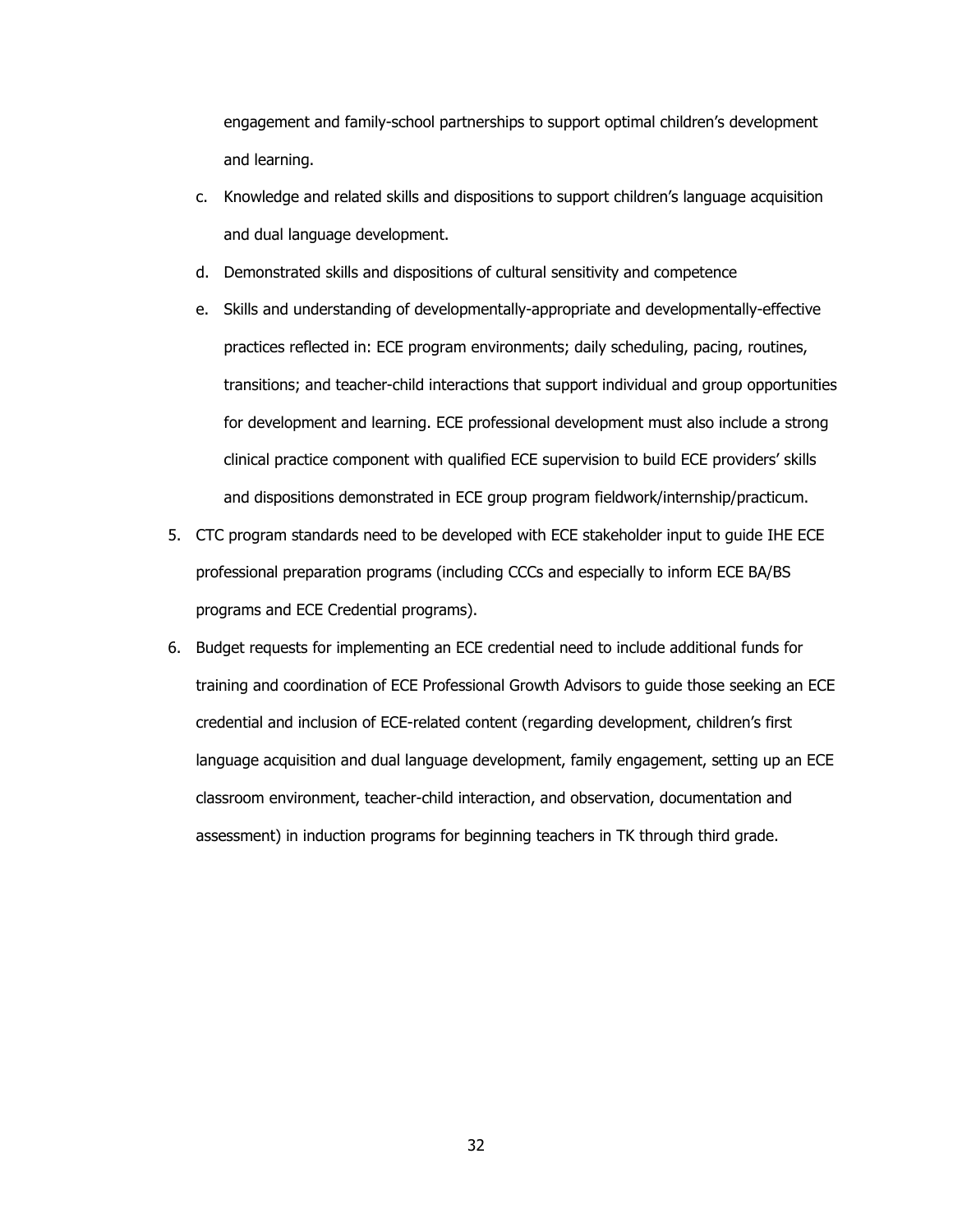# **References**

- Bellm, D., Whitebook, W., Cohen, A., & Stevenson, C. (2004). Teacher credentialing in early care and education: Prospects for universal preschool in California, and lessons from other states. Berkeley, CA: Center for the Study of Child Care Employment, Institute of Industrial Relations, University of California at Berkeley. Retrieved from http://www.eric.ed.gov/PDFS/ED485795.pdf
- Bornfreund, Laura A. (2011). Getting in Sync: Revamping Licensing and Preparation for Teachers in Pre-K, Kindergarten, and the Early Grades. Washington, D.C.: New America Foundation. Retrieved from http://www.newamerica.net/publications/policy/getting\_in\_sync
- Carnevale, A. P., Strohl, J., & Melton, M. (2011). What it's worth: The economic value of college majors. Washington, D.C.: Georgetown University Center on Education and the Workforce. Retrieved from https://georgetown.app.box.com/s/5bgczqc0nefsx68bj4u4
- Commission on Teacher Credentialing. (2011). A History of Policies and Forces Shaping California Teacher Credentialing. Sacramento, CA Retrieved from www.ctc.ca.gov/commission/files/CTC-history.pdf
- Karoly, L. A. (2012). A golden opportunity: Advancing California's early care and education workforce professional development system. Santa Monica, CA: RAND Corporation. Retrieved from http://www.rand.org/pubs/monographs/MG1188
- Mead, S., & Carey, K. (2011, August). Beyond the bachelor's: The case for charter colleges of early childhood education. Washington, DC: Brookings-Rockefeller Project on State and Metropolitan Innovation, the Brookings Institution. Retrieved from http://www.brookings.edu/~/media/Files/rc/papers/2011/0825\_education\_carey\_mead/0825\_ed ucation\_mead\_carey.pdf
- National Council for Accreditation of Teacher Education (2010). Transforming teacher education through clinical practice: A national strategy to prepare effective teachers. Washington, DC: Report of the Blue Ribbon Panel on Clinical Preparation and Partnerships for Improved Student Learning. Retrieved from http://www.ncate.org/LinkClick.aspx?fileticket=zzeiB1OoqPk%3D&tabid=715
- Takanishi, R. (2010). Pre-K-third grade: A paradigm shift. In V. Washington & J. D. Anderson (Eds.), Children of 2010: Creating a better tomorrow (pp. 28-31). Washington, D.C.: Council for Professional Recognition & National Association for the Education of Young Children. Retrieved from http://fcd-us.org/sites/default/files/Takanishi%20-%20A%20Paradigm%20Shift.pdf
- Whitebook, M., Austin, L.J.E., Ryan, S., Kipnis, F., Almaraz, M., & Sakai, L. (2012). By default or by design? Variations in higher education programs for early care and education teachers and their implications for research methodology, policy, and practice. Berkeley, CA: Center for the Study of Child Care Employment, Institute of Industrial Relations, University of California at Berkeley. Retrieved from http://www.irle.berkeley.edu/cscce/wp-content /uploads/2012/01/ByDefaultOrByDesign\_FullReport\_2012.pdf
- Whitebook, M., & Ryan, S. (2011). *Degrees in context: Asking the right questions about preparing skilled* and effective teachers of young children. New Brunswick, NJ: National Institute for Early Education Research. Retrieved from http://www.irle.berkeley.edu/cscce/wpcontent/uploads/2011/04/DegreesinContext\_2011.pdf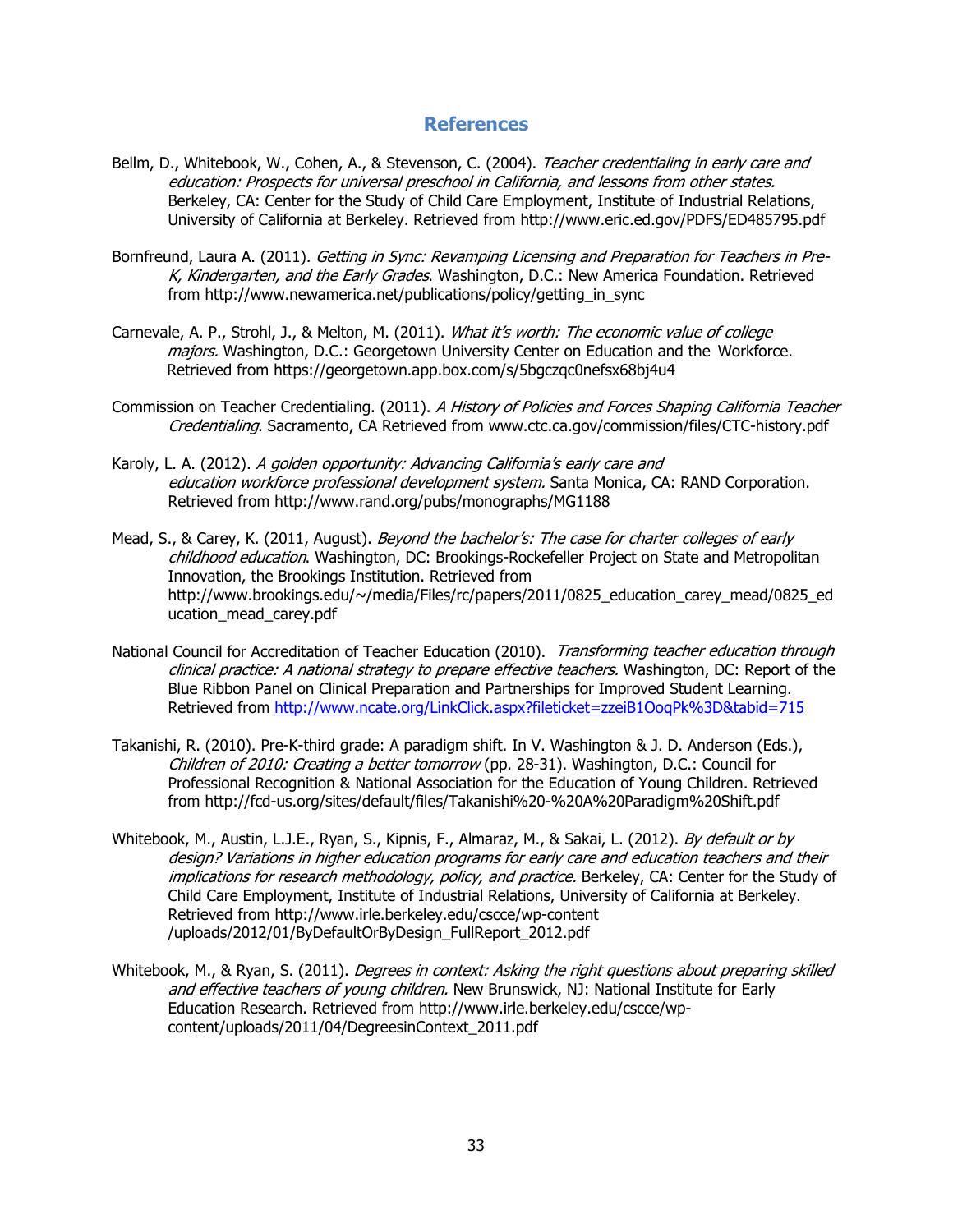Whitebook, M., Sakai, L., Kipnis, F., Lee, Y., Bellm, D., Speiglman, R., Almaraz, M., Stubbs, L., & Tran, P. (2006). California Early Care and Education Workforce Study: Licensed family child care providers. Los Angeles County 2006. Berkeley, CA: Center for the Study of Child Care Employment, University of California at Berkley and Child Care Resource and Referral Network. Retrieved from http://cao.lacounty.gov/ccp/pdf/la%20fcch%20report%2007-28-06.pdf

# **Related Organizations and Agency Websites**

#### **California Community Colleges Early Childhood Educators**  http://sites.google.com/site/ccceceducators/

- **California Department of Education: Alignment of the Preschool Learning foundations**  http://www.cde.ca.gov/sp/cd/re/psalignment.asp
- **California Department of Education, Early Education and Support Division**  http://www.cde.ca.gov/re/di/or/cdd.asp
- **California Department of Education, Early Education and Support Division Resources**  http://www.cde.ca.gov/sp/cd/re/cddpublications.asp

\*This includes the link to the Foundations, Curriculum Frameworks, Competencies, etc.

### **Competencies Integration Project (CIP)**

https://www.childdevelopment.org/cs/cip/print/htdocs/cip/home.htm

**Council for the Accreditation of Educator Preparation (CAEP)** 

www.caepsite.org

### **CSU Transitional Kindergarten Community**

http://teachingcommons.cdl.edu/tk/csu\_projects/

### **Desired Results Developmental Profile (DRDP)**

http://www.wested.org/project/desired-results-training-and-technical-assistance-project/

# **Early Care & Education Workforce Registry**

https://www.caregistry.org

### **Faculty Initiative Project (FIP)**

http://www.wested.org/facultyinitiative

# **First 5 California**

http://www.ccfc.ca.gov

### **First 5 LA**

http://www.first5la.org/ http://www.first5la.org/About-Us http://www.first5la.org/Workforce-Development

# **Los Angeles County Office of Education**

http://www.lacoe.edu/ http://www.lacoe.edu/EarlyLearning/TransitionalKindergarten/EarlyChildhood.aspx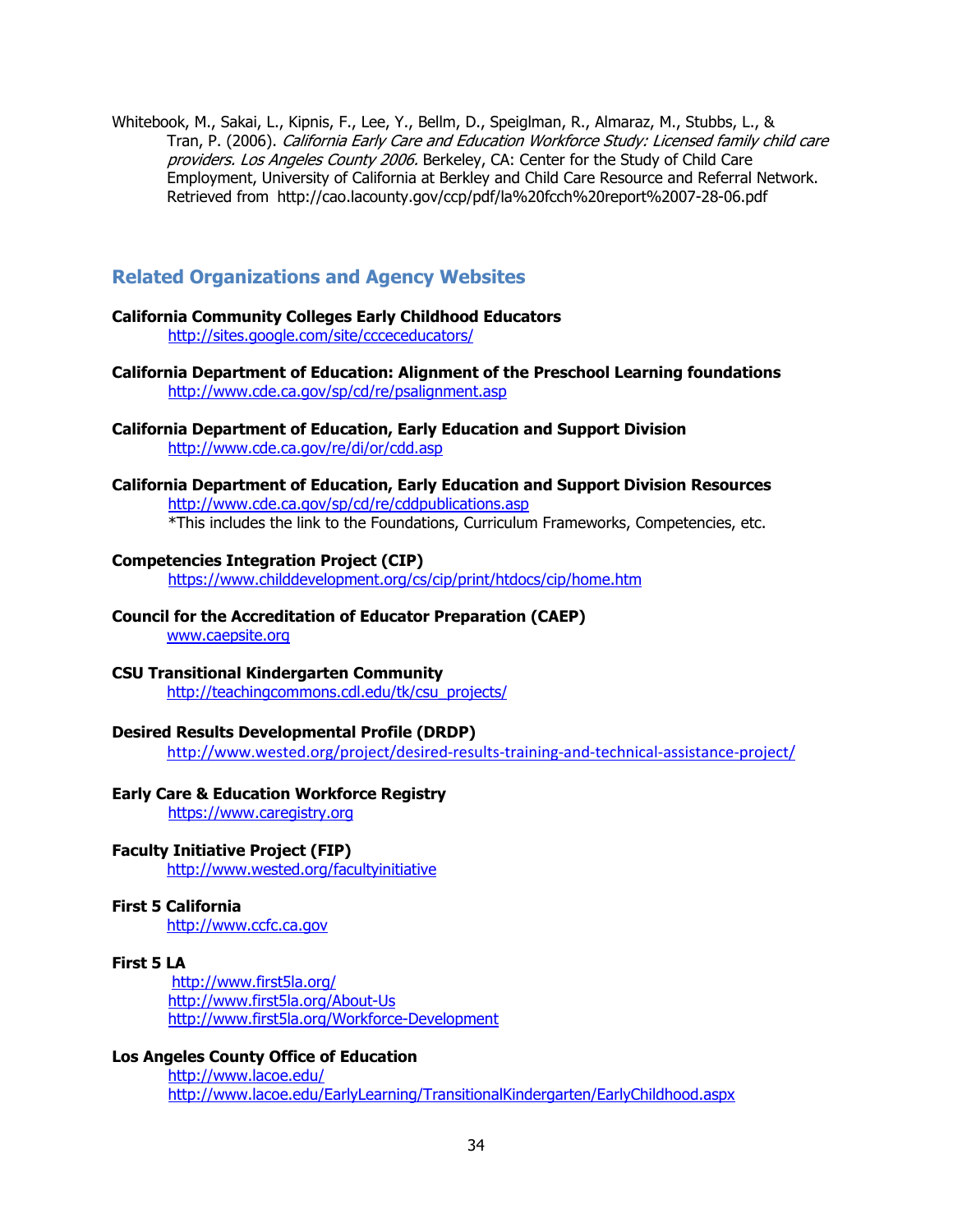### **Los Angeles Universal Preschool – Workforce Initiative and PEACH**

http://workforce.laup.net/about.aspx http://workforce.laup.net/child-development-workforce-initiative-wfi.aspx http://workforce.laup.net/partnerships-for-education-articulation-and-coordination-throughhigher-education-peach.aspx

**National Association for the Education of Young Children (NAEYC)**  http://www.naeyc.org/

**National Council for Accreditation of Teacher Education (NCATE)**  www.ncate.org

**Race to the Top – Early Learning Challenge (RTT-ELC)**  http://www.childrennow.org/uploads/documents/CRTTT-ELC.pdf

# **Explanations of Acronyms from List of PEACH Paper Contributors**

LACOE: Los Angeles County Office of Education LAUSD ECE Division: Los Angeles Unified School District, Early Childhood Education LAUP: Los Angeles Universal Preschool PEACH: Partnerships for Education, Articulation and Coordination through Higher Education PITC: The Program for Infant/Toddler Care West Ed – E3 Institute: Excellence in Early Education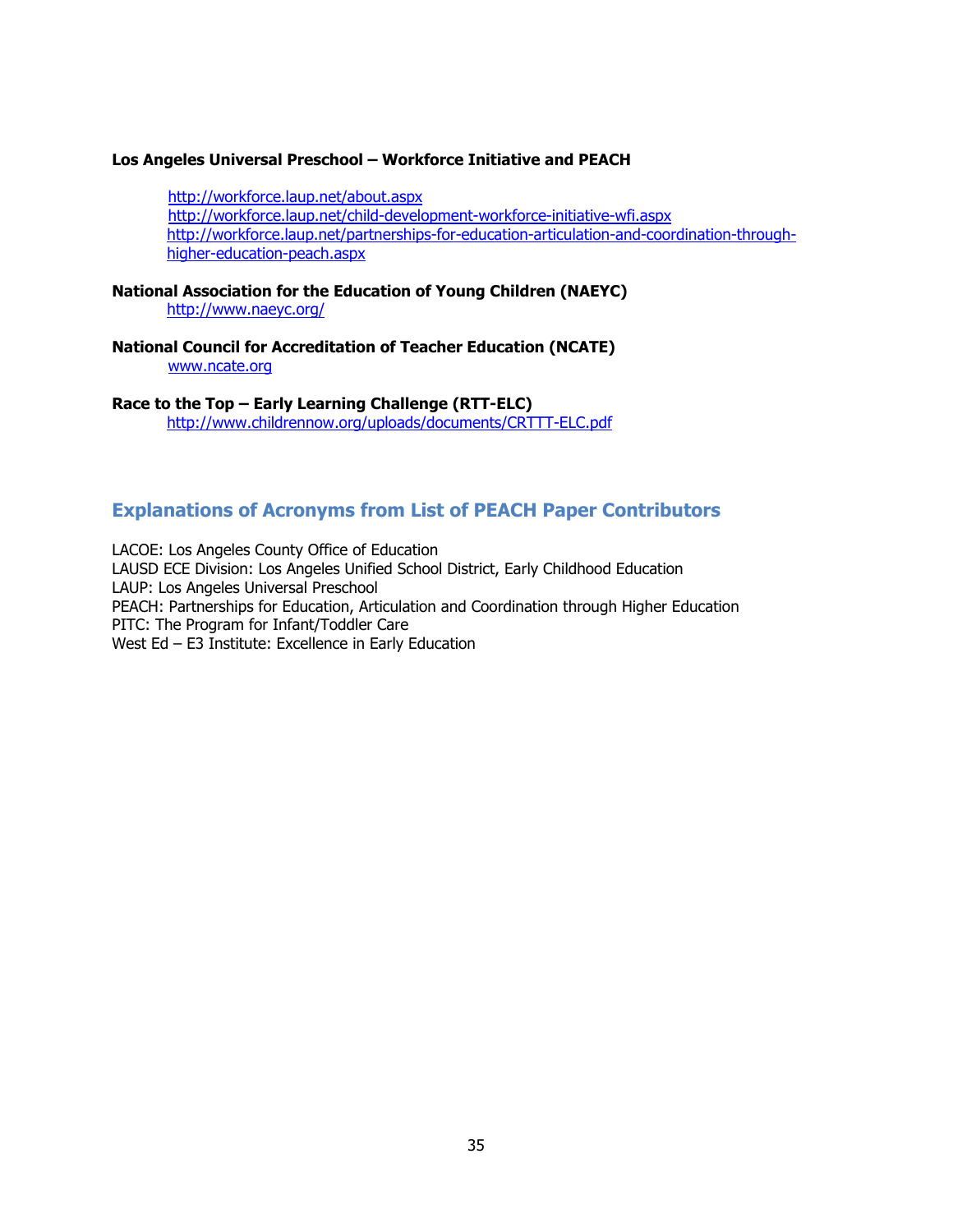# **Appendices**

- **APPENDIX A Position Statement for Discussion at the CTC Stakeholder Meeting on ECE Credentialing**
- **APPENDIX B San Mateo County Board of Education and San Mateo County Superintendent of Schools Joint Resolution Regarding and ECE Credential**
- **APPENDIX C SB 837 (STEINBERG) Kindergarten Readiness Act**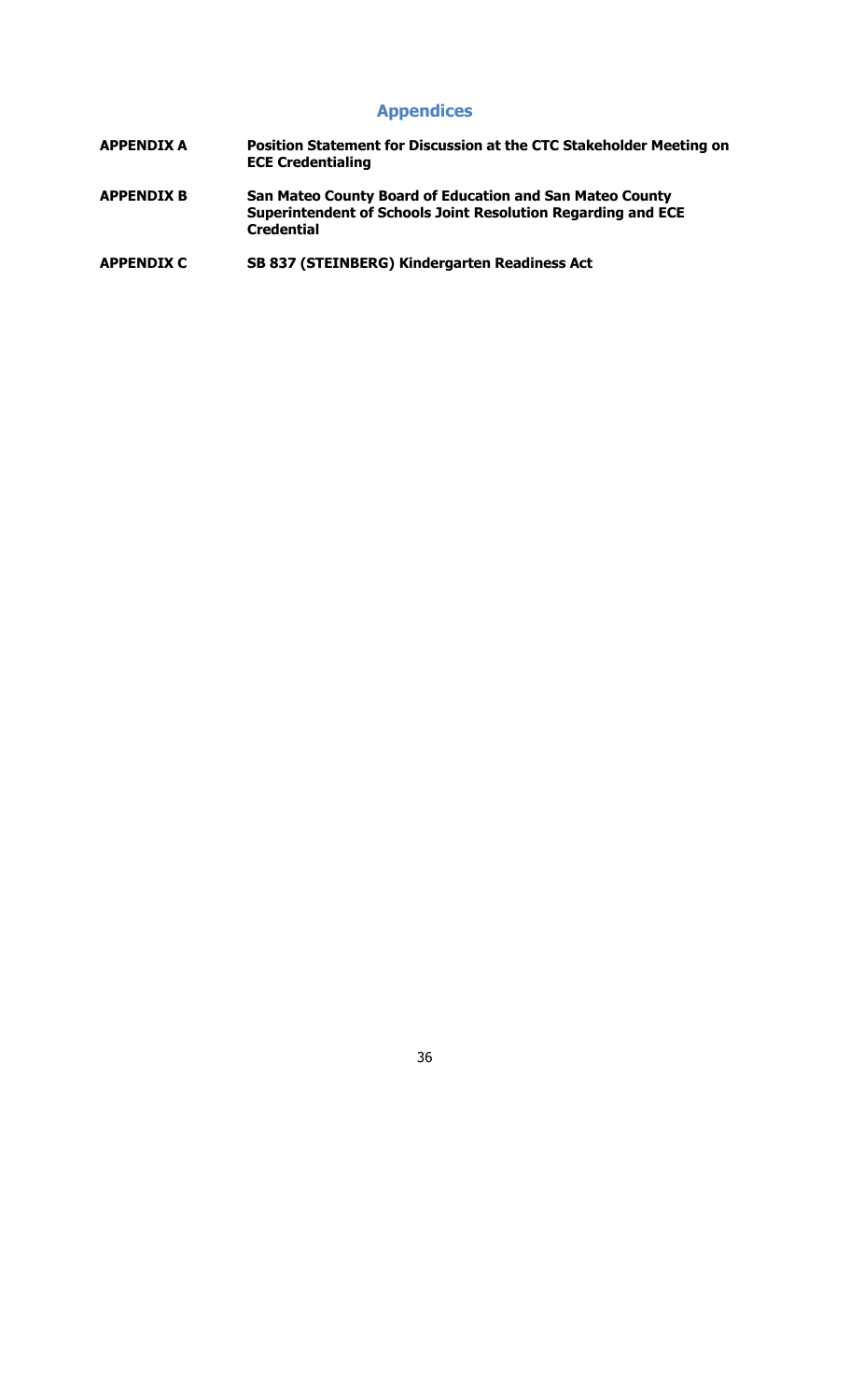# **APPENDIX A**

# **POSITION STATEMENT FOR DISCUSSION AT THE CTC STAKEHOLDER MEETING ON ECE CREDENTIALING (NOVEMBER 7, 2013)**

# **INTRODUCTION**

A group of stakeholders and Task Group members collaborated in the development of this position statement following the initial work that took place at the meeting of the CTC Task Group on ECE Credentialing in Sacramento on October 7, 2013. The intention of this Position Statement is to stimulate and structure discussion at the upcoming meeting on November 7, 2013, and beyond, with the longerterm goal of providing information and recommendations to members of the CTC at their meeting in February, 2014.

At the October meeting of the Task Group, members identified three critical issues related to ECE credentialing:

- Needed revisions to the existing Child Development Permit.
- Development of an Early Childhood Education Credential reflecting national trends in teacher certification.
- Consideration of implications of the national trends for the Multiple Subject Credential.

We believe these issues are interconnected and interdependent. Therefore, we recommend that the Task Group review and consider all three issues in proposing recommendations to the CTC for modifications to the existing credentialing system.

For clarity and ease of presentation, the following discussion presents each of the three issues separately. But the interrelationship between the three needs to be kept in mind throughout.

# **CONTEXT OF THE DISCUSSION**

The recommendation to review and revise California's ECE credentialing system is prompted by **r**esearch in several areas. First, research has demonstrated important connections between high quality ECE programming and teachers who achieve higher levels of education (Barnett & Frede, 2010; Barnett, 2004). The most effective preschool teachers – those with at least a 4-year college degree and specialized training in early childhood – have more responsive interactions with children, provide richer language and cognitive experiences, and are less authoritarian in their teaching and interactions with children (Barnett, 2004). Second, research has underscored the importance of the first five years in terms of early learning, later school success, and the development of key structures in the brain (Center on the Developing Child, n.d.; Shonkoff & Phillips, 2000).

To strengthen the early childhood teacher preparation system and identify existing gaps, California and many states across the country have conducted studies to guide related planning and policy development. Specifically, the RAND Corporation conducted one of the most extensive studies on California's early childhood workforce and recommended that California "develop a well-defined ECE career pathway and associated credentials that are aligned with the Early Childhood Educator Competencies, the postsecondary education and training programs, and the potential or actual QRIS [Quality Rating and Improvement System]" (Karoly, 2012).

Statewide planning efforts, including the Advancement Project/First 5 California Water Cooler, Early Learning Quality Rating and Improvement Advisory Committee, and the California Comprehensive Early Learning Plan (CCELP) have drawn similar conclusions. "Career pathways should be developed based on the Competencies with aligned curriculum, including thorough integration with higher education coursework and professional development…. Credentials and staff educational qualifications need to be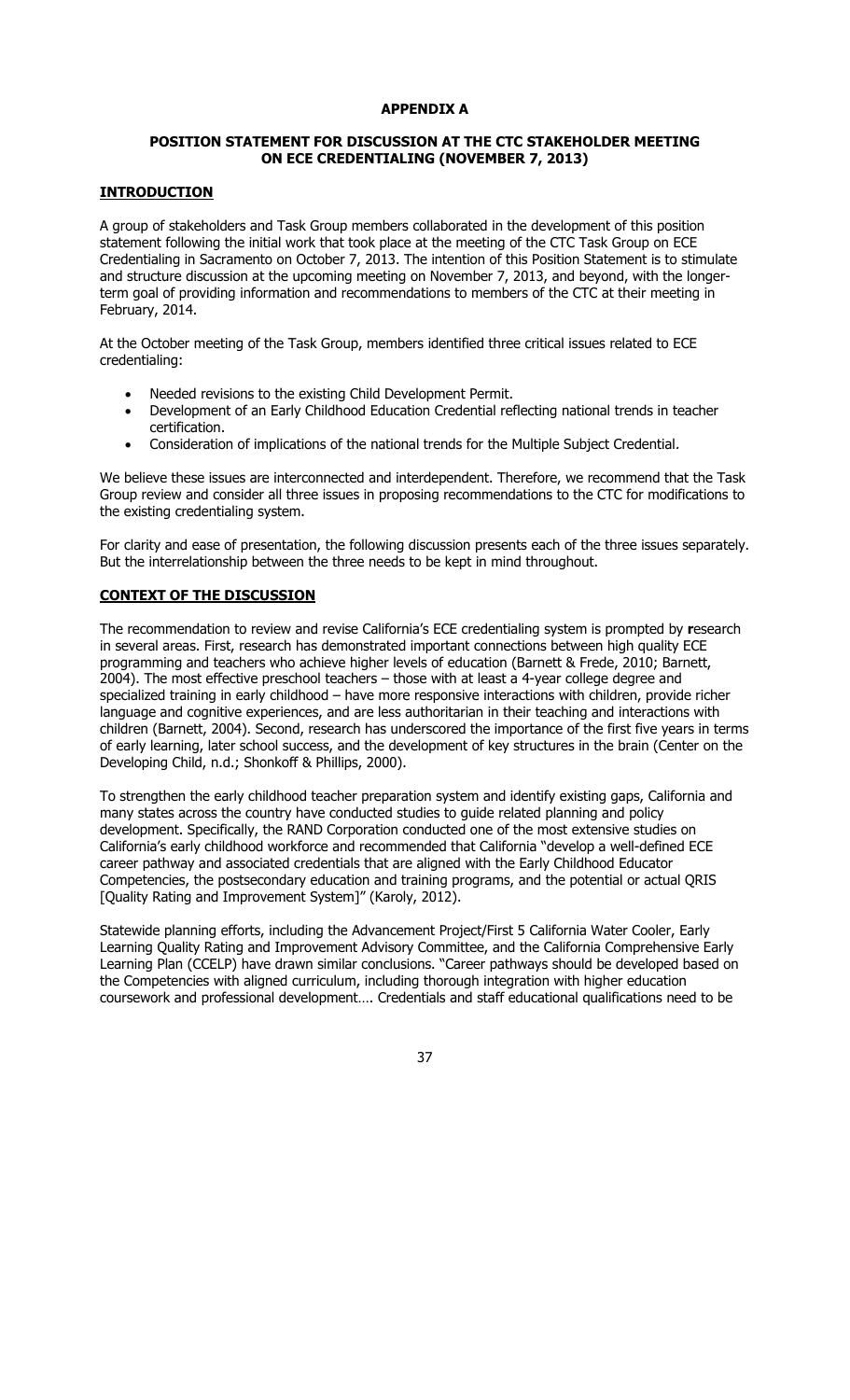aligned with the Competencies and reflect mastery of those Competencies" (Child Development Division, 2013).

# **ISSUE 1: NEEDED REVISIONS TO THE CHILD DEVELOPMENT PERMIT**

Various studies and planning efforts have engaged thousands of ECE stakeholders throughout California in a conversation about the need to revise the Child Development Permit. Although consensus has not been reached on the specific structure and content of a career pathway and teaching credentials, there is widespread agreement on the urgent need to develop a comprehensive career pathway with credentialing options (Figure 1).

In 2011, stakeholders from the ECE field initiated a process to gather broad-based input on developing a career ladder in California. In November, 2011, a report by the Early Childhood Professional Development and Education Collaboration (EPEC) outlined feedback from 3,000 ECE stakeholders who were surveyed about the possibility of revising the California permit structure and the development of a career ladder. Significantly, 60% of the respondents were current ECE teachers and assistant teachers. Overall, respondents felt that training should be only of a formal credit-bearing nature, work experience should be required for all permits, general education requirements should be required before the Associate Degree level, and teachers in center-based programs should have at least an Associate Degree in the field. Both the EPEC report and the CCELP concluded that revisions to the Child Development Permit should be integrated with the California Early Childhood Educator Competencies (Child Development Division, 2013; Early Childhood Professional Development, 2011). Until recently, California has not been prepared to fully undertake this effort due to a lack of clearly articulated competencies and the need to establish a set of foundational courses articulated across community colleges and transferrable to the 4-year university system. Over the last decade, through projects funded by the California Department of Education Child Development Division and First 5 California, higher education faculty in teacher preparation programs across the state have worked together and with other stakeholders to address these barriers.

Specifically, the Curriculum Alignment Project (CAP) and the passage of AB1440 have been highly successful in creating course alignment among California Community Colleges and transfer paths to the California State University system. The initial set of lower division courses known as the "Lower Division 8" have been fully integrated into all of the major professional development initiatives in California, including CARES Plus, the Quality Rating and Improvement System (funded through the Race To The Top federal grant), and the California ECE Workforce Registry. These courses are also fully aligned with the California Early Childhood Educator Competencies and the AB1440 Transfer Model Curriculum transfer degree path. The CAP "Lower Division 8" courses represent what many states refer to as "Core Competency Areas" or "Core Courses" that serve as the foundation of their career ladders. What has been missing in California is the integration of the CAP courses and the Transfer Model Curriculum into the Child Development Permit structure and, ultimately, into the requirements for an ECE teaching credential.

Since its adoption in 1994, the various levels of Child Development Permit have established the requirements for early childhood educators in Title 5 publicly-funded early childhood education settings. However, for the past two decades the Permit structure has also been integrated into a variety of other programs and professional development initiatives, thereby serving as the de facto early childhood career ladder for California. As such, although designed originally for publicly-funded ECE programs, the impact of revising the Child Development Permit and developing an accompanying ECE teaching credential will reach far beyond publicly-funded programs (Bredekamp & Goffin, 2012).

# **ISSUE 2: DEVELOPMENT OF AN EARLY CHILDHOOD EDUCATION CREDENTIAL REFLECTING NATIONAL TRENDS IN TEACHER CERTIFICATION**

**Child Development Permit as a Pathway to BA Degree and Credential.** Revising the Child Development Permit is an important first step toward better preparing early educators to meet the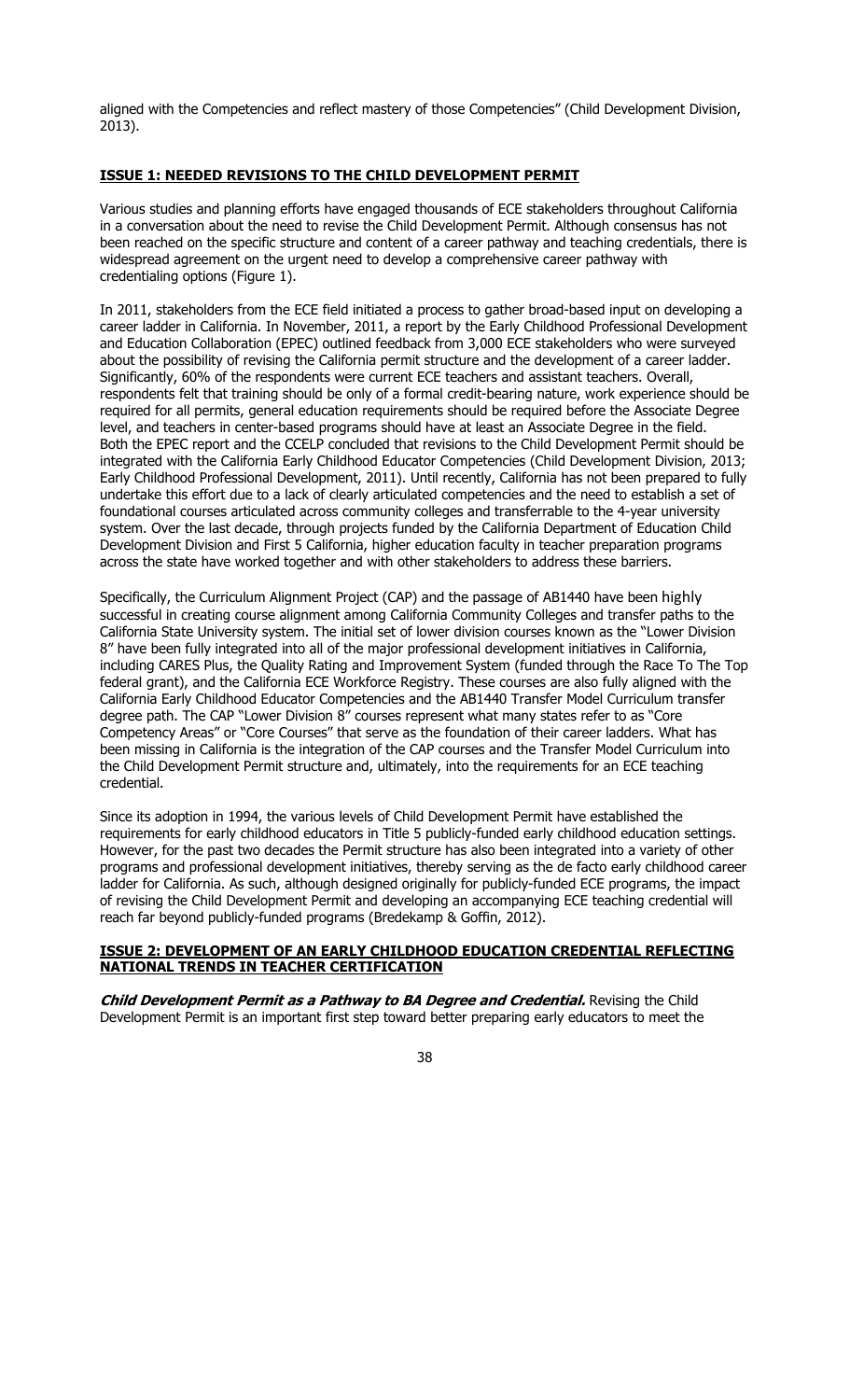educational and developmental needs of California's youngest children. However, transforming the permit structure so that it creates a pathway to degrees and credential options is equally important. According to Bredekamp and Goffin (2012), "dramatic growth in the ECE knowledge base justifies a 4-year degree plus specialized ECE certification because now there is so much more that teachers need to know and to be able to do – though associate's degree programs should continue to play an integral role in ECE teacher preparation."

In order for the Child Development Permit to fully serve as a pathway toward degrees and credential options, revisions will need to reflect and align with the CA Preschool Learning Foundations and Curriculum Frameworks that span infancy through the preschool years. As well, revisions will need to incorporate the CA Early Childhood Educator Competencies and align with other related statewide efforts (e.g., CAP, CCELP). Finally, the revised Child Development Permit will need to allow for multiple entry pathways (e.g., Community College to 4-year institutions, multiple subject credential endorsement) as well as multiple endpoints (e.g., assistant teacher, master teacher).

**Various Models of ECE Certification.** At the present time, thirty-nine states plus the District of Columbia have determined that the appropriate standard minimum preparation for lead teachers in State Preschool programs is a bachelor's degree coupled with some kind of certification or credential in early childhood education. The eleven states that do not require a BA are Arizona, California, Colorado, Connecticut, Delaware, Florida, Georgia, Hawaii, Iowa, New Mexico and Ohio (Bellm, Whitebook, Cohen, & Stevenson, 2004).

New Jersey and Oklahoma rank at the top in national evaluations measuring early childhood curriculum standards, student outcomes, teacher quality and access (Barnett, 2008). Both states require that early childhood teachers hold a bachelor's degree along with specialized training in early childhood education. Unlike California, students in New Jersey and Oklahoma typically obtain their teaching credential in the course of completing a bachelor's degree. And both undergraduate and post-BA certification pathways include extensive fieldwork to connect course content knowledge with practical experience (Stebbing & Sullivan, 2011).

In the context of considering the need for ECE credentialing and degrees, it is noteworthy that federal regulations mandate that half of all Head Start lead teachers nationwide have BA degrees by fall, 2013. According to reports from the Department of Health and Human Services, the national Head Start program surpassed the statutory requirement; 62% of teachers had earned a BA degree by FY2012 (McCann, 2013).

**ECE Credential Content.** Hyson, Horm and Winton (2012) have identified key priorities for course content and clinical practice emphases in ECE teacher preparation programs, including:

- Child development in all domains (constantly updated through neuroscience research);
- x Knowledge and pedagogy in core academic disciplines (e.g., numeracy and literacy);
- Content related to diverse characteristics and needs of increasing numbers of children with disabilities, and children who are ethnically and linguistically diverse.

In California, with its increasingly diverse population, it is particularly important that the content of an ECE credential ensures that teachers have the necessary depth of knowledge and requisite competency in these three areas.

According to the Child Division of the California Department of Education (2009), coursework and clinical experiences should address the following areas:

- Developing teachers' cultural competence.
- Systematically supporting children as dual language learners; modifying curriculum to serve children with differing abilities.
- Creating contexts for learning that invite children's active participation and investigation.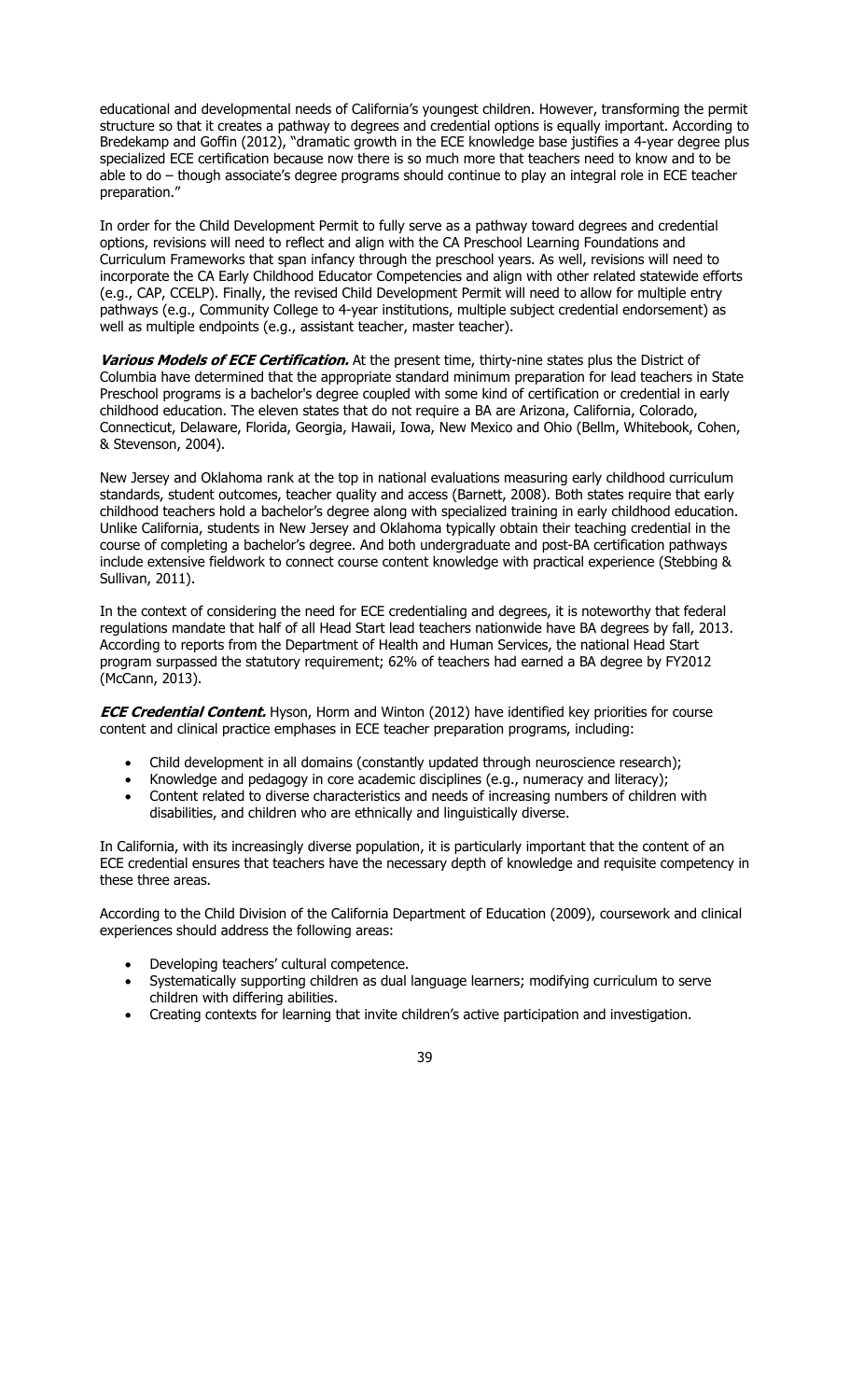x Creating contexts that invite families to participate as engaged members of the learning community.

With respect to working effectively with young dual language learners, an ECE credential must be designed to prepare teachers to implement integrated approaches to learning, be reflective about how they teach, be owners of their knowledge of children's learning and development, and strengthen their role as professionals versus preparing them to simply follow a scripted curriculum (Goldenberg, Nemeth, Hicks, Zepeda, & Cardona, 2013).

According to the National Association for the Education of Young Children (NAEYC, 2009), ECE coursework leading to a credential should encompass content, pedagogy and in-depth fieldwork and student teaching across the span of the early childhood years (i.e., infants, toddlers, preschoolers, children up through grade 3). Content and pedagogy need to address knowledge of child development and learning, family engagement, ecological perspectives that frame a family-school-community partnership, knowledge of adult learning principles and pedagogy, knowledge of diverse populations of children and family, the ability to use differentiated learning to respond to individual children's needs and strengths, and knowledge and pedagogy in core academic disciplines. As well, credentialed teachers should have clear understanding of how the California Preschool Learning Foundations align with the Common Core State Standards.

It is significant that the School Board of Los Angeles Unified School District, the largest school district in the state, has formally acknowledged of the importance of aligning early education across the birth to 8 years grade level/grade span. Figure 1 below describes the resolution and relevant LAUSD positions and contextual factors.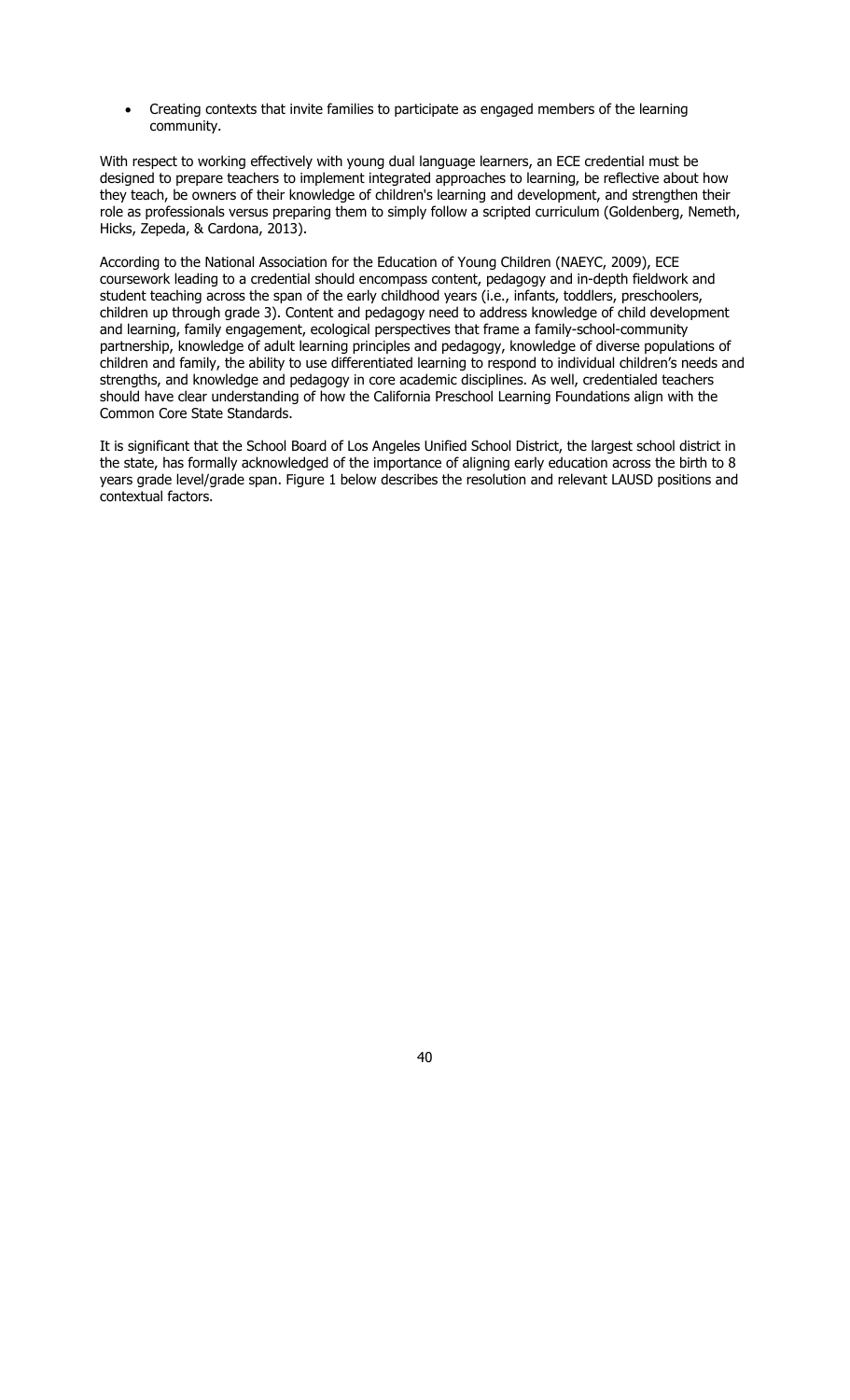# **FIGURE 1: The Need for an Early Education Credential – Los Angeles Unified School District Resolution**

| The Need for an Early Education Credential and<br><b>Los Angeles Unified School District Resolution</b>                                                                                                                                                                                                                                                                                                                                                                                                                                                                                                                                                                                                                                                                                                                                                                                                                                                                                                                                                                                                                                                                                                                                                                                                                                                                                                                                                       |  |  |  |  |
|---------------------------------------------------------------------------------------------------------------------------------------------------------------------------------------------------------------------------------------------------------------------------------------------------------------------------------------------------------------------------------------------------------------------------------------------------------------------------------------------------------------------------------------------------------------------------------------------------------------------------------------------------------------------------------------------------------------------------------------------------------------------------------------------------------------------------------------------------------------------------------------------------------------------------------------------------------------------------------------------------------------------------------------------------------------------------------------------------------------------------------------------------------------------------------------------------------------------------------------------------------------------------------------------------------------------------------------------------------------------------------------------------------------------------------------------------------------|--|--|--|--|
| With the continued need for high quality early education programs in the Los Angeles Unified School District, the LAUSD<br>School Board adopted a resolution on June 18, 2013 titled Resolution in Support of Aligning Preschool through 3rd Grade.<br>The resolution was written to inform stakeholders of the importance of early education as it "ensures that all children are on<br>the path to college and career readiness." The resolution emphasizes that "we (LAUSD) must lay the foundation early,<br>focusing on children's learning starting at birth, preparing them for kindergarten and building on their progress in early<br>elementary grades." This resolution, along with the district's commitment to continue funding the district's eight-six early<br>education centers, eighty-five state preschool programs, 4 Infant Care Centers, fourteen LAUP programs, and 308 School<br>Readiness and Language Development Programs (SRLDP), recognizes the importance what a high quality early education<br>program offers. However, if the resolution is to become a reality, it is also necessary that an Early Education Credential be<br>developed to ensure that infant, toddler, preschool, and transitional kindergarten students receive an education from a<br>teacher that understands early childhood development.                                                                                                              |  |  |  |  |
| Furthermore, there is a need to review the current Multiple Subject Teaching Credential and update authorizations to include<br>early childhood education much like the authorizations to teach English Learners or those with special needs. Since PreK-3<br>alignment is a national initiative to transform how children ages three to eight learn in schools, there has been a great deal<br>of recent research.                                                                                                                                                                                                                                                                                                                                                                                                                                                                                                                                                                                                                                                                                                                                                                                                                                                                                                                                                                                                                                           |  |  |  |  |
| The research conducted by Harvard University's Center on the Developing Child demonstrates that the cornerstone of a<br>successful education is the learning that takes place from preschool through third grade. The learning that takes place<br>between 0-5 is crucially important for the following reasons:<br>During a child's first three years of life, their brains are being wired for future success. Brain development is more<br>$\bullet$<br>rapid during this period than at any other, with more than 700 neural connections created each second. Children<br>are learning everything from smiling, walking and speaking to making choices, exploring and developing<br>relationships;<br>During the pre-kindergarten years (including transitional kindergarten), young children not only develop core<br>$\bullet$<br>academic knowledge in pre-literacy and early math, they also develop important learning skills, such as paying<br>attention, managing emotions and completing tasks.<br>There is an extensively large number of English Language Learners under the age of five within LAUSD.<br>$\bullet$<br>There is also a growing body of research indicating the ability of young children to learn more than one language in<br>$\bullet$<br>a supportive environment and research that demonstrates that acquiring more than one language in the early years<br>increases brain development and promotes academic achievement. |  |  |  |  |
| In the Los Angeles Unified School District, all Early Education teachers have a Child Development Permit, and additional<br>details of current teacher qualifications can further be broken down into the following:<br>$(60$ Units College) - 34<br>$\bullet$<br>(Associate's Degree) - 23<br>٠<br>(Bachelor's Degree) - 395<br>٠<br>$(Bachelor's + Masters) - 12$<br>(Bachelor's + Masters +Doctorate) - 1<br>$\bullet$<br>Unidentified - 151 (all have at least 60 units but have not recorded degrees or degree progress to LAUSD Human<br>$\bullet$<br>Resources)                                                                                                                                                                                                                                                                                                                                                                                                                                                                                                                                                                                                                                                                                                                                                                                                                                                                                        |  |  |  |  |
| Therefore, the early education credential is needed to:<br>Ensure that Transitional Kindergarten students receive an education from a credentialed teacher that understands<br>the cognitive and social emotional development of young children as well as the importance of family engagement<br>and theories of language acquisition, dual language acquisition, the strategies to differentiate learning for individual<br>children in the classroom based on language development, children's development across five domains, and<br>children's special needs.<br>Allow early education teachers the opportunity to earn a credential while validating the importance of teaching<br>$\bullet$<br>students from 0-8.<br>Improve the professional development knowledge conceptual learning and clinical practice process at the university<br>٠<br>level.<br>Add an accreditation process for ECE credential teacher preparation programs and a professional development<br>$\bullet$<br>system that makes explicit an education continuum and a career ladder in ECE for early educational professionals.<br>Provide pay parity and working conditions and benefits equity for early education teachers.<br>٠<br>Monitor credential renewal and professional growth plans.<br>$\bullet$                                                                                                                                                                 |  |  |  |  |
| 41                                                                                                                                                                                                                                                                                                                                                                                                                                                                                                                                                                                                                                                                                                                                                                                                                                                                                                                                                                                                                                                                                                                                                                                                                                                                                                                                                                                                                                                            |  |  |  |  |
|                                                                                                                                                                                                                                                                                                                                                                                                                                                                                                                                                                                                                                                                                                                                                                                                                                                                                                                                                                                                                                                                                                                                                                                                                                                                                                                                                                                                                                                               |  |  |  |  |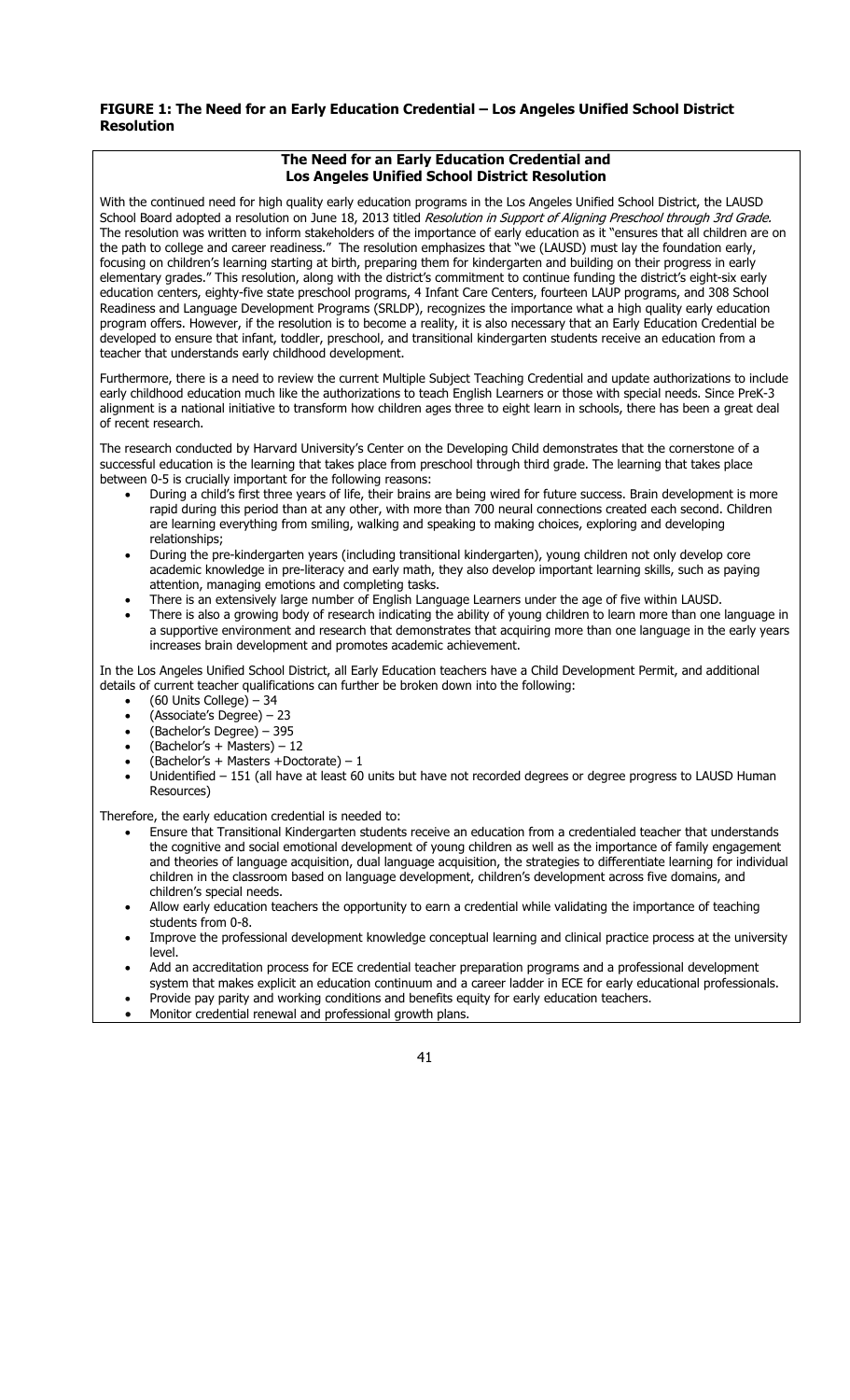# **ISSUE 3: CONSIDERATION OF IMPLICATIONS OF THE NATIONAL TRENDS FOR THE MULTIPLE SUBJECT CREDENTIAL**

To adequately serve the children and families of California, the CTC must anticipate what will be required to ensure that the early education workforce has the necessary understanding of child development, early learning (birth to age 8), and pedagogy that respects the unique relationship between teaching and learning in the early years. Statewide and national trends in teacher licensure and credentialing confirm this perspective (Bellm et al., 2004; Figure 1).

CTC has identified 2014 as the year during which the Commission will review and revise the state's teaching credentials. Related TAP recommendations to CTC (Professional Services Committee, Item 3A, Proposed Plan for Implementing Recommendations from TAP, August 1, 2013) recognize child development as a key component of teacher knowledge as well as a key organizing principle for teaching credentials, including language to suggest "reorienting credentials by subject, grade level-age span and developmental context of students":

"The current credential and authorization structure in California reflects the importance of specialized knowledge related to subject matter mastery. At the same time, specialized knowledge and experience focused on the developmental needs and expectations of students (by age and grade level) are not equally addressed within the current credential and authorization structure (italics added)." (p. 34)

The Professional Services Committee document also acknowledges and reinforces the need for revising the Multiple Subject credential:

"California is the only state to authorize a credential holder across such a wide grade/age span (Multiple Subject Credential holders are authorized to teach in self-contained settings…from PreK to adult). [TAP recommendations include that] the Commission should… [w]ork with the legislature to authorize Multiple Subject Credential holders to teach all content areas in TK through 8th grade…." (p. 35)

**Models for Early Childhood Grade/Age Span.** As Bornfreund (2011) reports, "Most experts in child development see early childhood as extending up through third grade or eight years of age, with middle childhood (the label used to describe children in upper elementary grades) extending through eighth grade." Our review of teacher credential/licensure trends across the country reveals the following patterns with respect to the early childhood grade/age span:

- x Fourteen states have a teaching license/credential spanning birth-grade 3
- 9 states have a teaching license/credential spanning birth-kindergarten, grade 1 or grade 2
- Twenty states have a teaching license/credential spanning preschool and primary grades (some states have more than one license/credential of this sort):
	- o preschool-grade 3 (sixteen states)
	- o preschool-grade 4 (2 states)
	- o preschool-grade 2 (2 states)
	- o preschool-Kindergarten (2 states)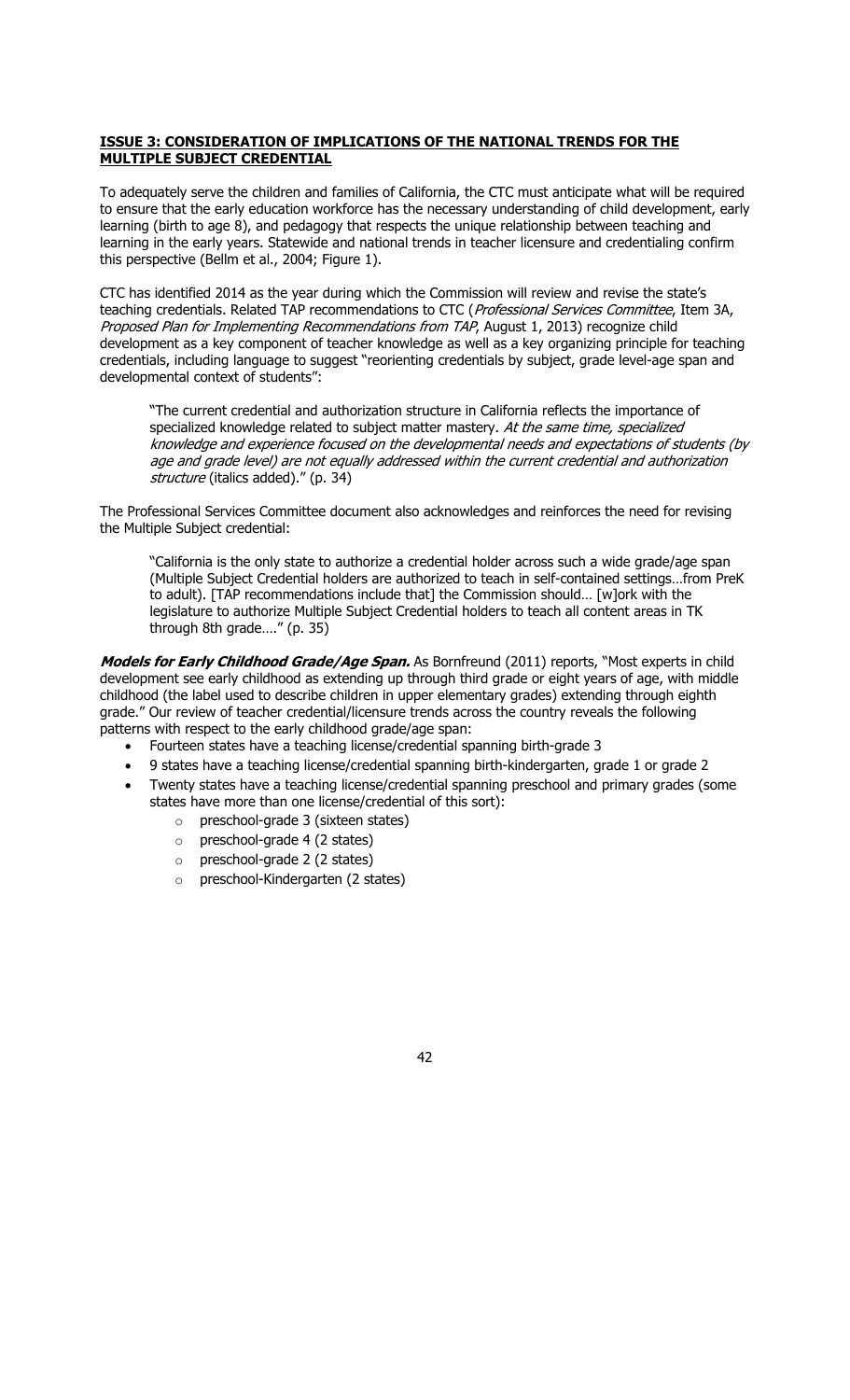With respect to patterns that extend to the middle childhood grade/age span, our review revealed the following patterns:

- Fourteen states have a teaching license/credential spanning Kindergarten-grade 8
- o thirteen of these also offer a license/credential for birth-grade 3 or preschool-grade 3 x 9 states have a teaching license/credential spanning grades 4-8
- $\circ$  All of the above 9 states also offer at least one license/credential for birth-5, birth-3rd grade or preschool-3rd grade
- Fourteen states have a teaching license/credential spanning Kindergarten-grade 6
	- $\circ$  thirteen of these also offer at least one grade/age span for the early childhood years

These trends in teacher credentialing and licensing demonstrate a clear move toward acknowledging children's unique learning and developmental requirements during the early years and establishing qualitatively different requirements from the middle childhood and upper grades. In consideration of this, our primary recommendation would be to create a stand-alone credential for Early Childhood Education. If that is not possible, we recommend that the CTC construct two Multiple Subject Credentials across two grade/age spans.

**Implications for the Multiple Subject Credential.** Several characteristics of existing pathways for early childhood teacher preparation suggest implications for the revision of the Multiple Subject Credential.

- The ECE field utilizes *multiple points of entry for* courses of study leading to professional preparation. Planning and implementing any credential or any modification to an existing credential needs to take this into account.
- To create an education continuum for the ECE field, it will be important to articulate Multiple Subject Credential course content, clinical practice, and levels of education within a revised Child Development Permit structure. Doing so will safeguard access to career pathways, align course content, and accommodate areas where there might be overlap in curriculum content or clinical practice across the Child Development Permit structure and the Multiple Subject Credential requirements.
- Newly implemented Common Core State Standards emphasize pedagogy and students' learning process (i.e., the ability to articulate what they learn and how they learned it), processes central to early childhood education and academic ECE teacher preparation content. Stipek (2011) notes that typical ECE teaching strategies, including environmental design and daily schedule planning, respond to emerging research on students' active discovery learning and apply well to intentional teaching of academic subjects. Existing alignment between ECE theory and practice and Common Core State Standards should strengthen modifications made to the Multiple Subject Credential.

**Integration with TAP recommendations**. Based on our review of data and trends from states across the country, it is our belief that the TAP recommendation to modify the Multiple Subject Credential would be best served by creating two authorizations across two grade/age spans: 1) birth-grade 3 (ages 0-8); 2) grades 2-8 (ages 7 to fourteen). Such a design would appropriately define the early years and their educational demands, and acknowledge the specialized knowledge, skills and competencies necessary to teach young children. At the same time, the design would identify a sufficiently broad grade/age span for an elementary/middle childhood Multiple Subject Credential. In the spirit of the recommendations made by TAP in August, 2013, both new grade/age span categories would be established – as has been done in other states – within the framework of California's Multiple Subject Credential. There would be minimal overlap between the two grade/age spans, and principals' ability to hire teachers with the specialized knowledge and skills to teach specific grade/age spans would be maximized.

Within this model, teacher candidates would be required to complete a teacher preparation program that would include research-based content, pedagogical skills, and competencies appropriate to the selected grade/age span (i.e., birth-grade 3 or grades 2-8), and field experience and student teaching in two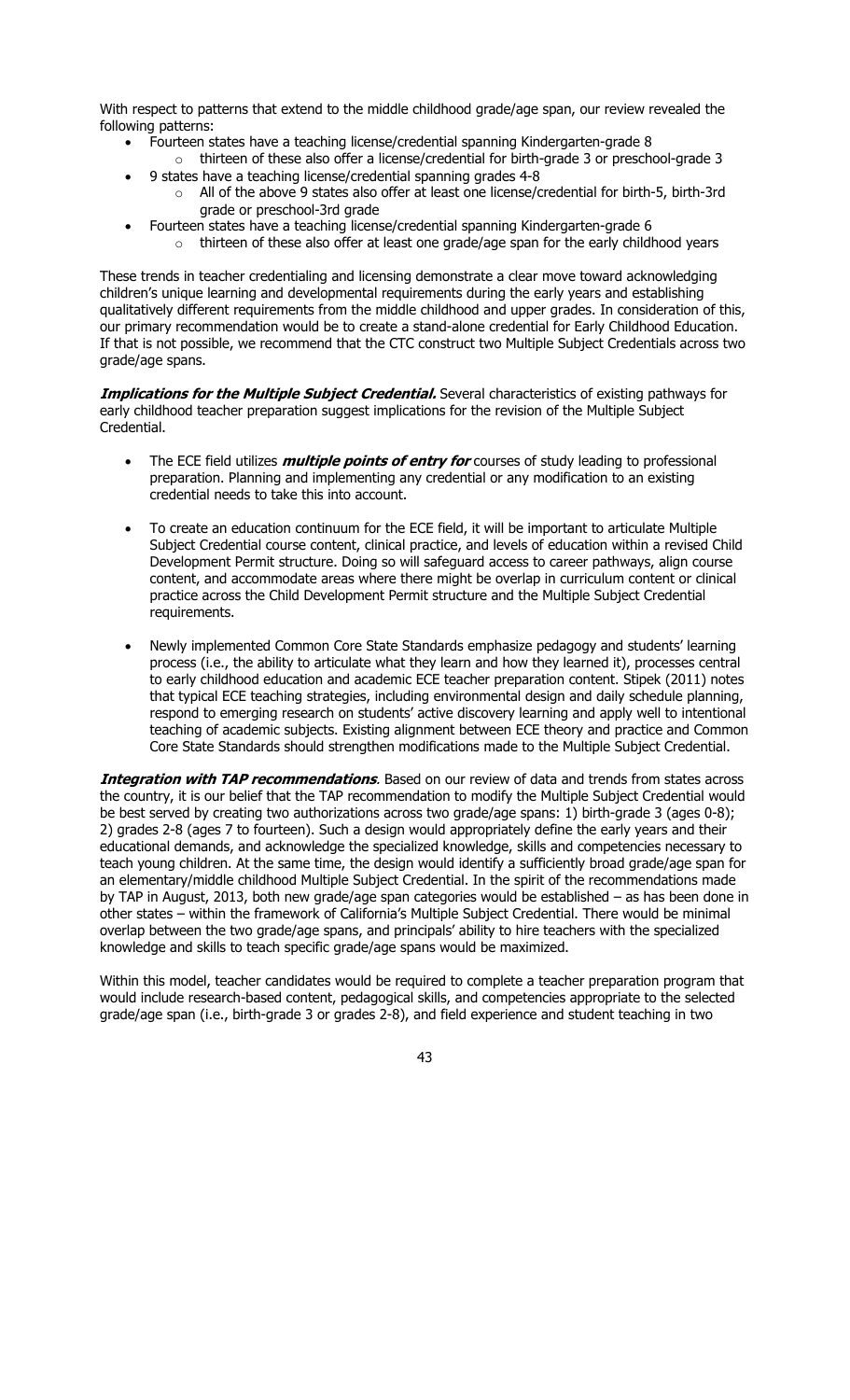grade level/age spans. Students selecting the grades 2-8 focus would choose two different grade levels. Students selecting the birth-grade 3 focus would choose two of three possible early childhood age spans: infant-toddler (0-3 years), preschool-TK (3-5 years), TK-grade 3 (4-8 years). This proposal resembles the existing Special Education Credential in which candidates specialize in *mild to moderate* and/or *moderate* to severe disabilities. Similarly, this modification of the Multiple Subject Credential acknowledges the specialized knowledge required for teaching different age ranges within the early childhood period of birth to 8 years.

# **CONCLUSION**

As the Task Group continues their work, we urge group members to consider the issues highlighted in this paper with respect to the impact they have on ECE teacher preparation and ECE grade level teacher practice, and to consider thoughtful reconsideration of the early childhood teacher credentialing options. Such reconsideration needs to include revision of the Child Development Permit, development of an ECE credential, and modifications to the Multiple Subject Credential. Aside from strengthening the early education workforce, the proposed changes and revisions would put California in line with the national trend toward recognizing the qualitatively different knowledge, skills and dispositions required of the ECE workforce, and ensure that those differences are reflected in the state system of teacher credentialing and licensure.

# **CONTRIBUTORS**

The following stakeholders contributed to the development of this Position Statement:

Nancy Brown (CD Permit Matrix) Sondra Moe (Rio Hondo College) Kate Browne (Skyline College) George Philipp (WestEd) Jan Fish (PEACH) Elizabeth Quintero (CSUCI) Nancy Hurlbut (Cal Poly Pomona) Dean Tagawa (LAUSD EEC Division) Sydney Larson (CCCECE) Kisha Williamson (Mt. San Antonio College) Mary Jane Maguire-Fong (American River College) Randi Wolfe (Tikkun Consulting) Carola Matera (CSUCI)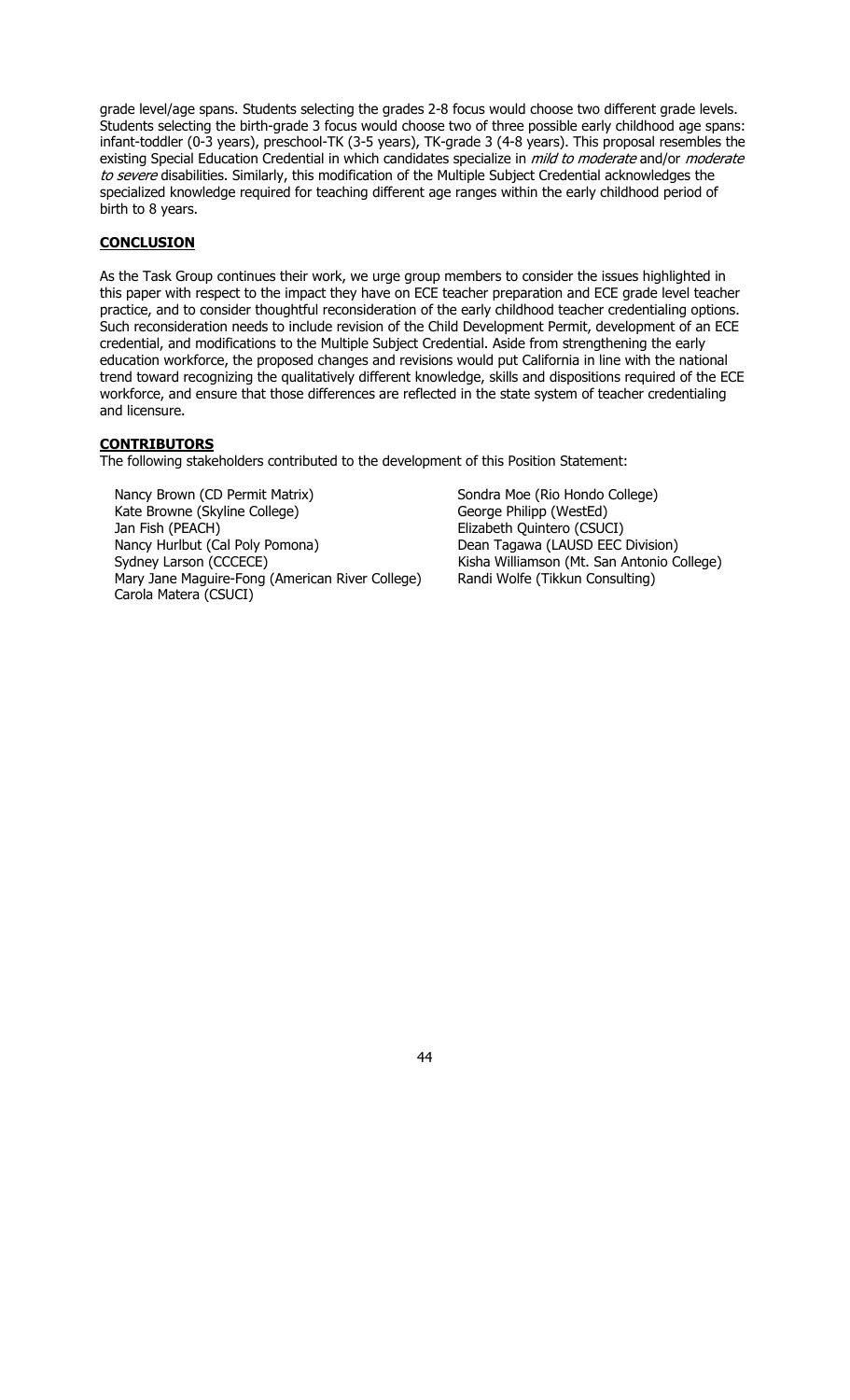#### **Policy Statement References**

- Barnett, W. S. (2004). Better teachers, better preschools: Student achievements linked to teacher qualifications. New Brunswick, NJ: National Institute for Early Education Research, Rutgers University. Retrieved from http://nieer.org/resources/policybriefs/2.pdf
- Barnett, W. S. & Frede, E. (2010). The promise of preschool: Why we need early education for all. Retrieved from http://www.aft.org/pdfs/americaneducator/spring2010/BarnettFrede.pdf
- Bellm, D., Whitebook, W., Cohen, A., & Stevenson, C. (2004). Teacher credentialing in early care and education: Prospects for universal preschool in California, and lessons from other states. Berkeley, CA: Center for the Study of Child Care Employment, Institute of Industrial Relations, University of California at Berkeley. Retrieved from http://www.eric.ed.gov/PDFS/ED485795.pdf
- Bornfreund, L. A. (2011). Getting in sync: Revamping licensing and preparation for teachers in pre-K, Kindergarten, and the early grades. Sacramento, CA: New America Foundation.
- Bredekamp, S. & Goffin, S. G. (2012). Making the case: Why credentialing and certification matter. In R. C. Pianta, W. S. Barnett, L. M. Justice, & S. M. Sheridan (Eds.), Handbook of early childhood (pp. 584-604). New York: Guilford.
- Center on the Developing Child at Harvard University. (n.d). Five Numbers to Remember about Early Childhood Development. Retrieved from: http://developingchild.harvard.edu/resources/multimedia/interactive\_features/five-numbers
- Child Development Division, California State Department of Education. (2013). California Comprehensive Early Learning Plan. Retrieved from http://www.cde.ca.gov/sp/cd/ce/documents/compearlylearningplan2013.pdf
- Early Childhood Professional Development and Education Collaborative. (2011). The California early childhood educator career ladder project final report. Retrieved from: http://clpdocs.weebly.com/uploads/9/5/5/4/9554096/clp\_final\_report\_final\_11-21-11.pdf
- Goldenberg, C., Nemeth, K., Hicks, J., Zepeda, M., & Cardona, L. M. (2013). Program elements and teaching practices to support young dual language learners. In California's best practices for young dual language learners (pp. 90-118). Sacramento, CA: Governor's State Advisory Council on Early Learning and Care.
- Hyson, M., Horm, D. M., & Winton, P. J. (2012). Higher education for early childhood educators and outcomes for young children: Pathways toward greater effectiveness. In R. C. Pianta, W. S. Barnett, L. M. Justice, & S. M. Sheridan (Eds.), Handbook of early childhood (pp. 553-583). New York: Guilford.
- Karoly, L. A. (2012). A golden opportunity: Advancing California's early care and education workforce professional development system. Santa Monica, CA: RAND Corporation. Retrieved from http://www.rand.org/pubs/monographs/MG1188
- Los Angeles Unified School District, Board Resolution. (16 June, 2013). Resolution in Support of Aligning Preschool through 3rd Grade. LAUSD Board Resolution adopted by unanimous vote on June 16, 2013.
- McCann, C. (2013). Head Start exceeds requirement that half of teachers earn BA in early childhood. Washington, DC: The New America Foundation. Retrieved from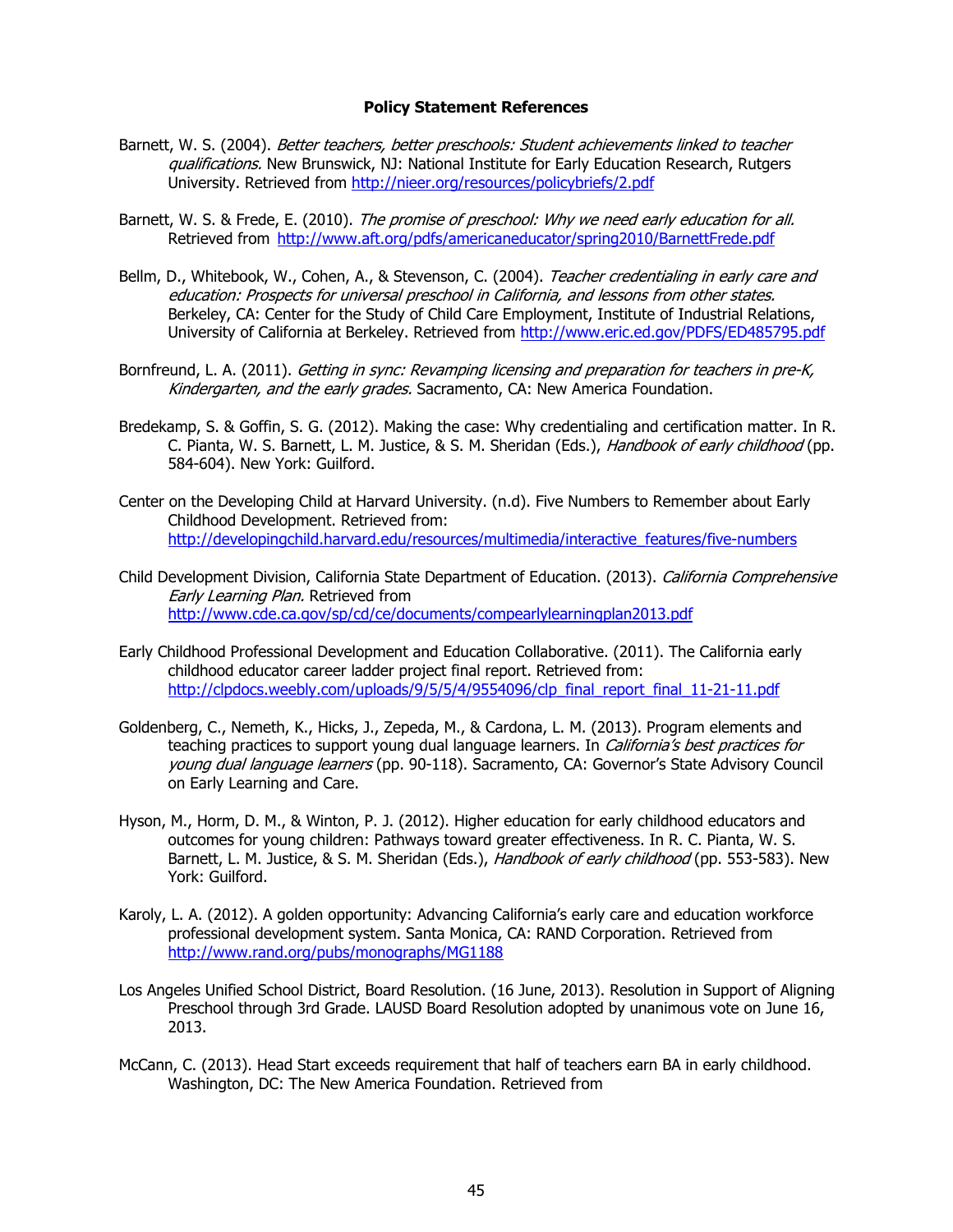http://earlyed.newamerica.net/blogposts/2013/head\_start\_exceeds\_requirement\_that\_half\_of\_te achers\_earn\_ba\_in\_early\_childhood-83778

- NAEYC standards for early childhood professional preparation. (2009). Position Statement approved by the NAEYC Governing Board July 2009. Retrieved from http://www.naeyc.org/files/naeyc/files/2009%20Professional%20Prep%20stdsRevised%204\_12. pdf
- Shonkoff, J. & Phillips, D. (Eds.) (2000) From Neurons to Neighborhoods: The science of early childhood development. Washington, DC: National Academy Press.
- Stebbing, L. & Sullivan, P. (2011). Early childhood education teacher credentialing: Lessons from other states for a P-12 credential in California. Long Beach, CA: Teacher Education and Public School Programs, Office of the Chancellor, California State University.
- Stipek, D. (2011). Classroom practices and children's motivation to learn. In E. Zigler, W. S. Gilliam, & S. Barnett (Eds.), The pre-K debates: Current controversies and issues (pp. 98-103). Baltimore, MD: Paul H. Brookes Publishing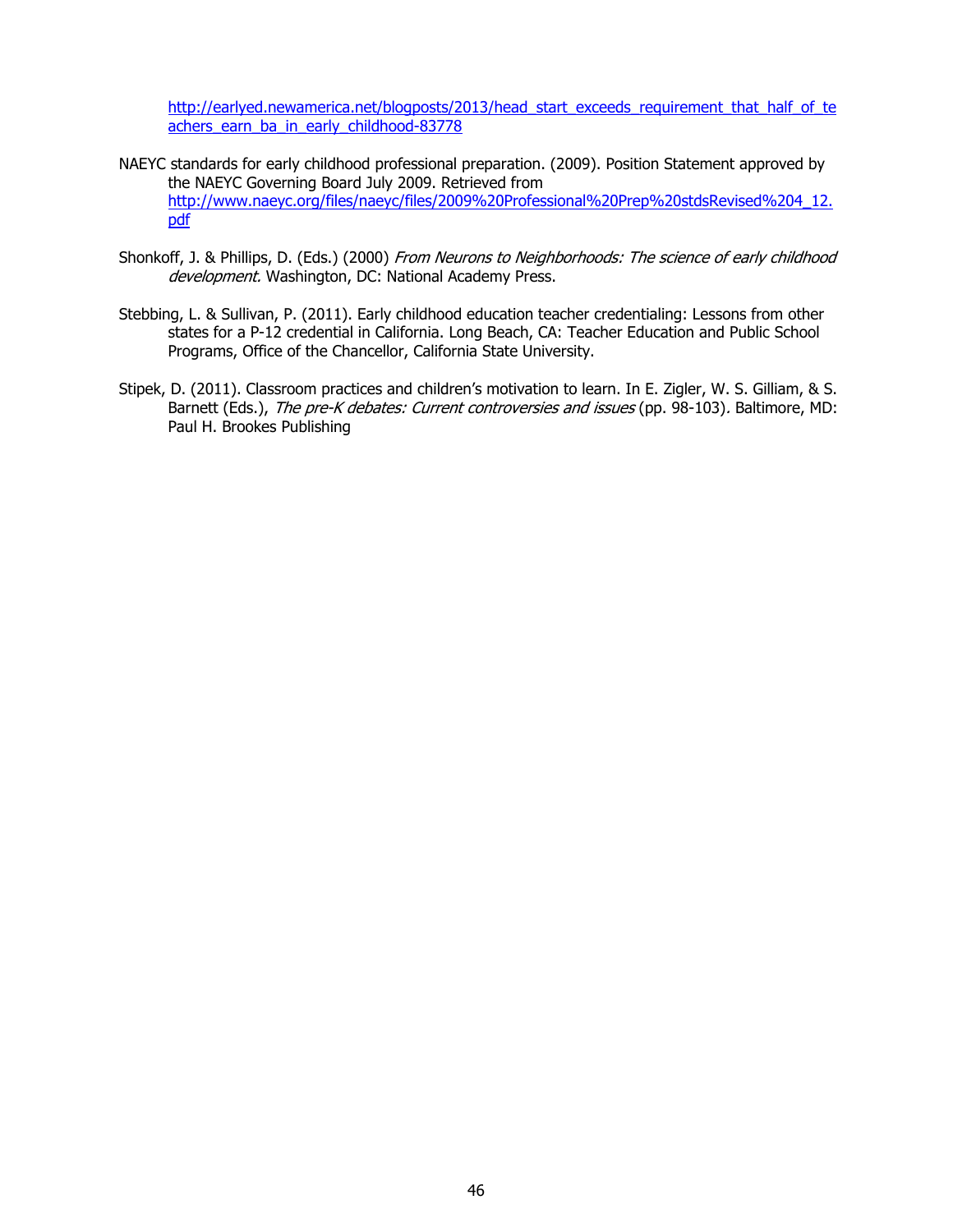# **APPENDIX B**

# **San Mateo County Board of Education and San Mateo County Superintendent of Schools Joint Resolution Regarding and ECE Credential**

# **Board of Education**

# **Endorsing the Development by the California Commission on Teacher Credentialing of a California Early Childhood Education Credential**

**Whereas,** research consistently demonstrates the phenomenal growth and development that happens to the human brain between birth and age eight; and

**Whereas,** this brain research has led to a growing recognition of the urgent need to provide quality early care and education experiences for California's youngest children; and

**Whereas,** far too many children in California do not have access to the high quality early learning experiences they need and deserve; and

**Whereas,** the California Comprehensive Early Learning Plan (CCELP) calls for an adequately trained and prepared early childhood workforce to meet the unique needs of young learners; and

**Whereas,** a well-prepared workforce with appropriate skills and knowledge is vital to all future efforts to improve California's early care and education system; and

**Whereas,** research has indicated that teachers of very young children between birth and age eight need teaching skills vastly different than those needed in higher grades; and

**Whereas,** thirty-nine states have already developed and adopted early childhood teaching credentials; and

**Whereas,** California's higher education system is well-positioned to develop and implement an early childhood education credential that encompasses subject matter content, pedagogy, and clinical and field-based experience across the span of the early childhood years (i.e. infants, toddlers, preschoolers, transitional kindergarten, kindergarten through grade 3); and

**Whereas,** the California Commission on Teacher Credentialing (CTC) has convened a Task Group to study and make recommendations regarding the appropriate preparation and certification for early care and education teachers; and

**Whereas,** the San Mateo County Board of Education and the San Mateo County Superintendent of Schools firmly support expanding quality early care and education programs to all young children in San Mateo County and throughout California;

**Now, therefore, be it resolved** that the San Mateo County Board of Education and the San Mateo County Superintendent of Schools strongly support the development of an early childhood education teaching credential, encourage the CTC to develop such a credential, and urge the Legislature and Governor to provide the associated resources needed to secure a well-qualified early care and education workforce.

*Passed and Adopted January 15th, 2014*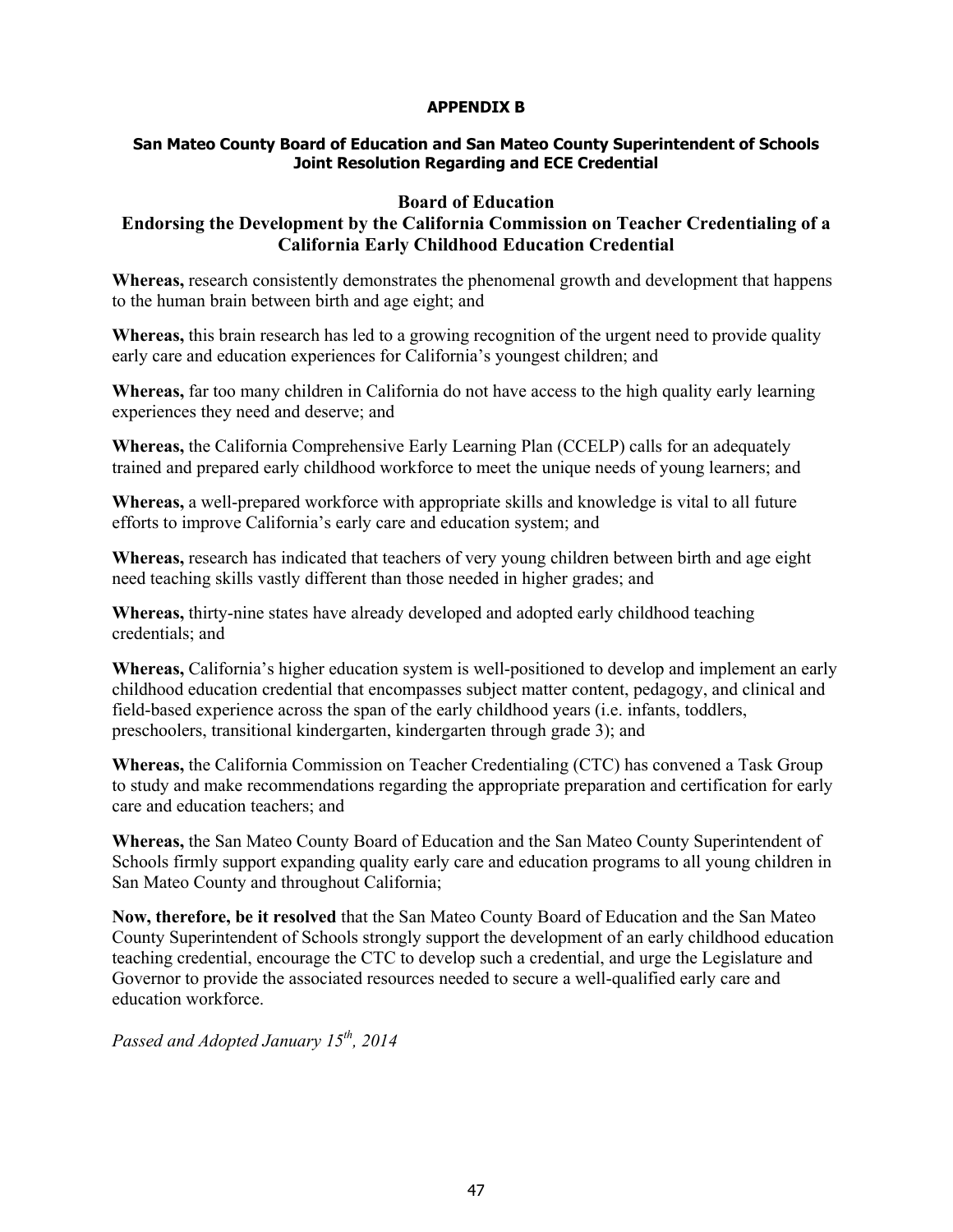# **APPENDIX C**

# **SB 837 (STEINBERG) Kindergarten Readiness Act**

Joint Authors: Senators Beall, Block, DeLeon, DeSaulnier, Hancock, Hill, Lara, Leno, Liu and Wolk; Co-author: Assemblymember Bonta

### **SUMMARY**

**Senate Bill 837,** the Kindergarten Readiness Act, makes one year of voluntary, high quality transitional Kindergarten available to every 4 year old in California, so that all children are ready for success in school.

# **BACKGROUND**

A powerful body of research shows that investing in early education is highly effective in increasing high school graduation and college attendance, decreasing crime, and building a stronger economy and middle class. That is why there is overwhelming public support for increasing investments in pre-k.

Promising new reforms such as the Common Core State Standards and the Local Control Funding Formula establish greater equity and quality in California's public K-12 education system. However, neither of these reforms addresses the reality that the achievement gap is formed well before children arrive in kindergarten.

Recent Stanford research shows that by age 2, low-income children are six months behind in language development relative to their higher income peers. By age 5, low-income children are more than two years behind in language development.

In California, too many children miss out on a critical developmental window of

opportunity. Only half of California low-income preschool-aged children are served in State Preschool or Head Start, and only one-quarter of all children are eligible for the current transitional Kindergarten program.

Children who do not read proficiently by the end of 3rd grade are four times more likely to not graduate from high school on time. Too few California children are on track to read well by this all-important milestone; just 48% of 3rd graders test proficient or better in Englishlanguage arts. The costs of attempted remediation, in the form of repeated gradelevels, special education placements and other interventions, are high.

Longitudinal studies show that every dollar invested in high-quality early education programs generates \$7 or more in returns. Savings come in the form of lower grade retention, lower crime rates, and higher lifetime earnings.

If California were to invest in high quality transitional kindergarten for all, the savings in the prison system alone are estimated to be \$1.1 billion a year due to the reduction in prison population by 13,000 prisoners.

Now is the time to make a wise investment in transitional kindergarten for all.

# **Office of President pro Tem Darrell Steinberg**

### **SB 837 Fact Sheet**